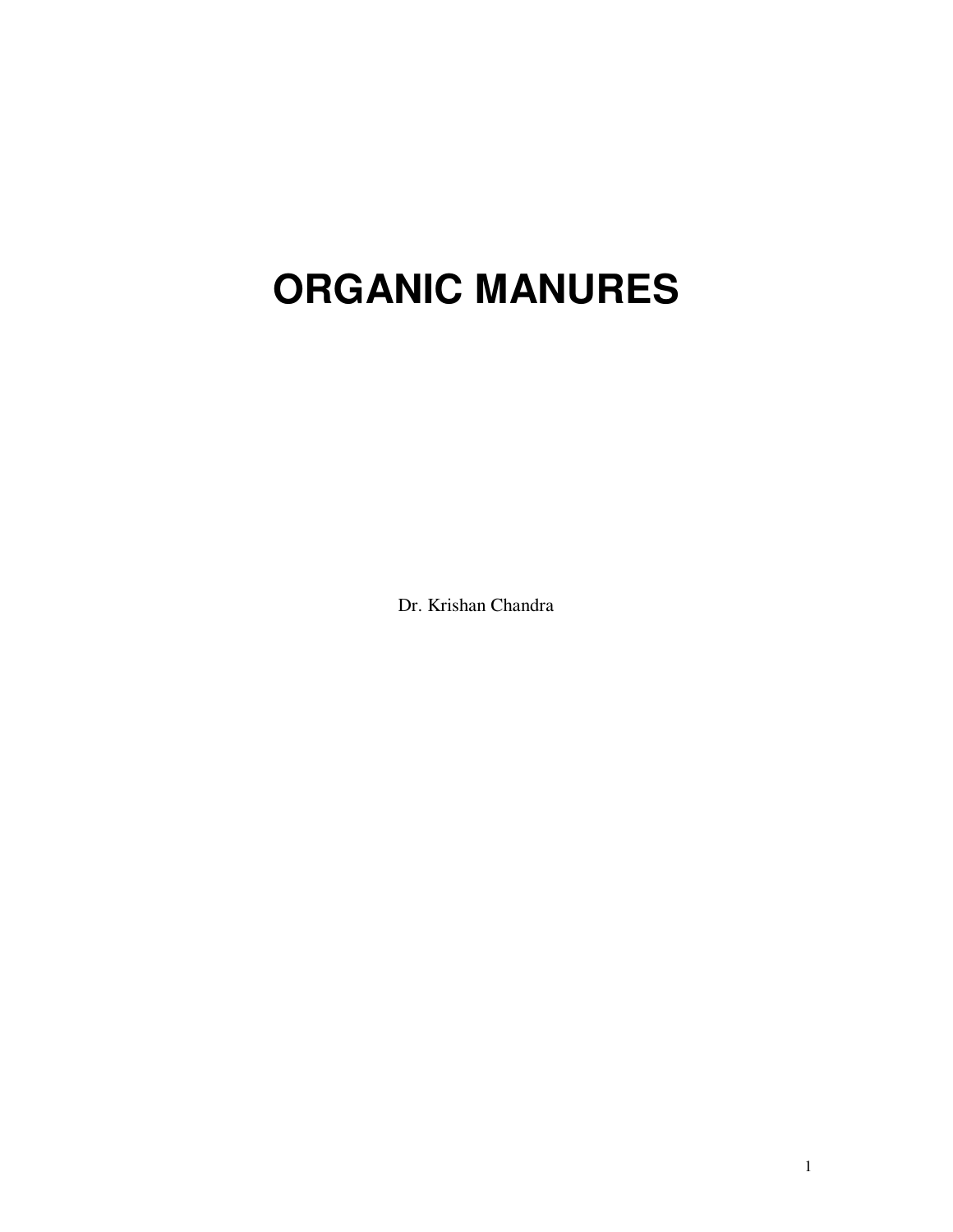#### **PREFACE**

There is an increasing awareness about organic agricultural practices in the world. But, Indian farmers yet to be realize about ill effect of modern agriculture. Hence alternative farming particularly Organic Farming is hour of the need to get rid of chemical fertilizers, pesticides and growth regulators etc. To promote organic farming in India, Ministry of Agriculture, Govt. of India has launched a National Project on Organic Farming, during Ist October, 2004. Under the **National Programme, Training Programmes** for different level officials, farmers and input producers being implemented, while educating the people there is demand of books based on practical experience in relevant titles. So authors were attempted to collect the practical information and disseminate the details in the form of booklet on organic manures . We hope, this booklet will fulfill the practical as well as theoretical information about different organic manures as well as availability in South India. We hope this manual would be useful to trainees as well as farmers who are involved in promotion of organic farming or willing to convert their lands to organic cultivation.

Krishan Chandra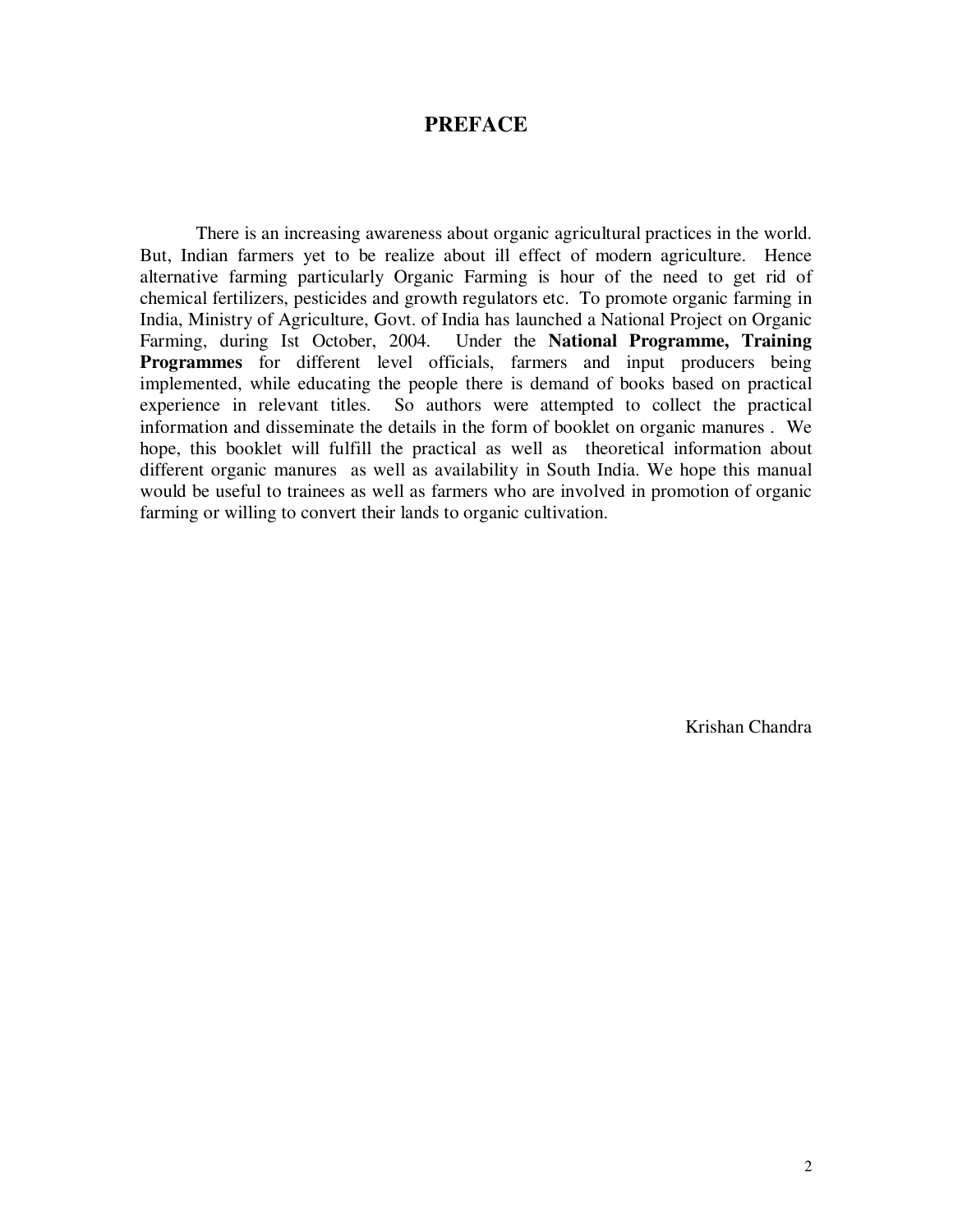Published by :

Regional Director Regional Centre of Organic Farming No. 34, 5<sup>th</sup> Main Road Hebbal, Banglaore-24

Year of Publication – January 2005 Released on the occasion of 10 days training programme on "Production and Quality Control of Organic Inputs" Kottayam, Kerala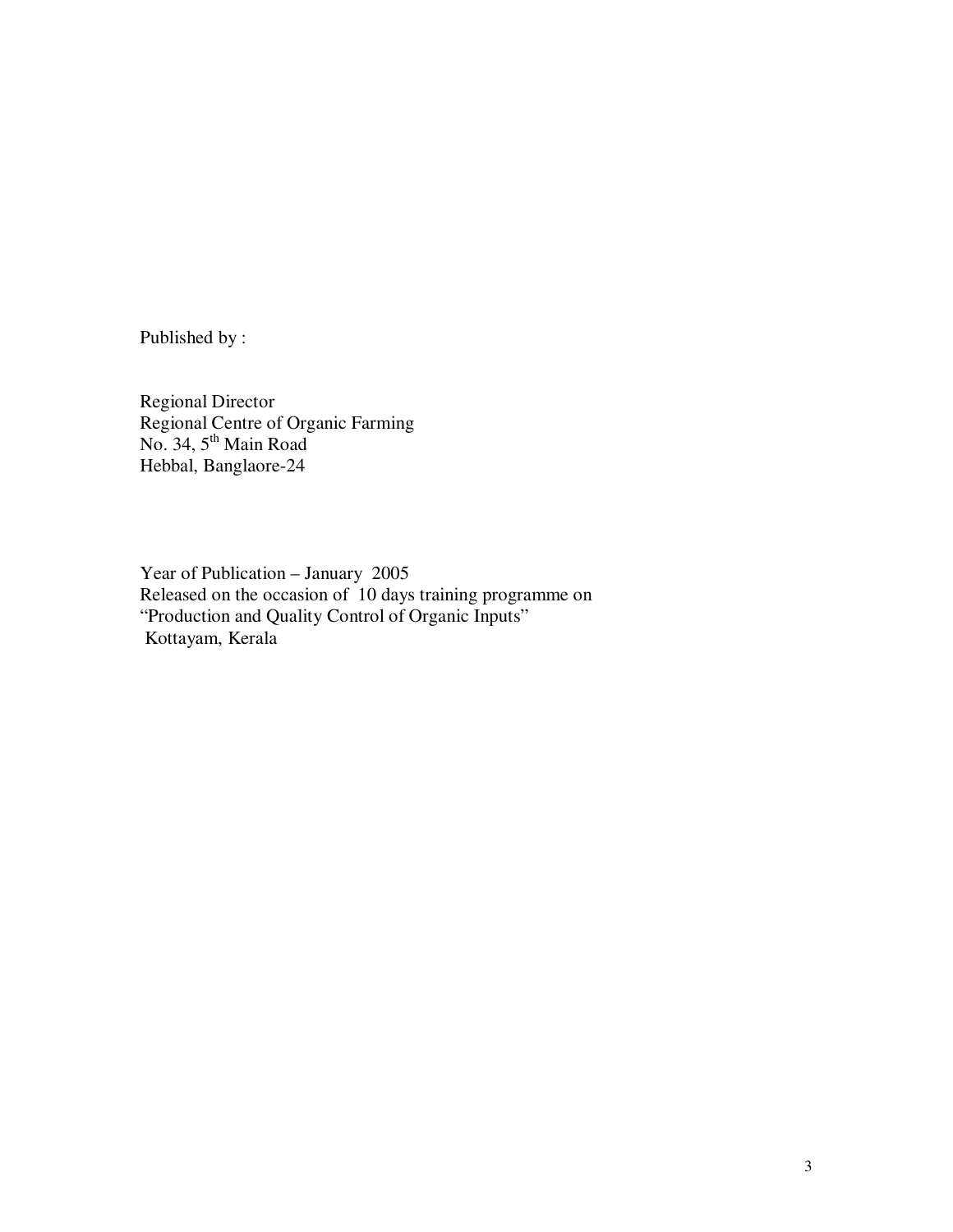#### **I INTRODUCTION**

The crop removes large quantity of plant nutrients from soil, particularly the removal of NPK nutrients at the present level of crop production has been estimated at 125 kg/ha/annum whereas the annual addition is not more than 75 kg resulting in depletion of the nutrient reserve of soil. The excessive reliance on chemical fertilizers and the negligence shown to the conservation and use of organic sources of nutrients have not only caused the exhaustion of soil of its nutrient reserves but also resulted in soil health problems not conducive to achieving consistent increase in agricultural production. Moreover, Indian soils are poor in organic matter and in major plant nutrients. Soil organic matter is the key to soil fertility and productivity. In the absence of organic matter, the soil is a mixture of sand, silt and clay. Organic matter induces life into this inert mixture and promotes biological activities. Although the beneficial influence of organic matter on the physical, chemical and biological properties of the soil is widely known, the full appreciation of the same remains largely ignored in modern agriculture.

The regular recycling of organic wastes in the soil is the most efficient method of maintaining optimum levels of soil organic matter. Recycling of organic matter in the soil should become a regular feature of modern agriculture. In the traditional agriculture, followed over generations in India, the use of plant and animal wastes as a source of plant nutrient was the accepted practice. The importance and aim of organic manures and green manure crops have failed to be recognized in modern agriculture. The average absorption of micronutrients by some crops given in Table –1.

| Crop         | Econo       | Total uptake, grams |      |     |     |                              |                          |
|--------------|-------------|---------------------|------|-----|-----|------------------------------|--------------------------|
|              | mic         | Zn                  | Fe   | Mn  | Cu  | B                            | M                        |
|              | Yield<br>t/ |                     |      |     |     |                              | O                        |
|              | ha*         |                     |      |     |     |                              |                          |
| Rice         | 1.0         | 40                  | 153  | 675 | 18  | 15                           | $\overline{2}$           |
| Wheat        | 1.0         | 56                  | 624  | 70  | 24  | 48                           | $\overline{2}$           |
| Maize        | 1.0         | 130                 | 1200 | 320 | 130 |                              |                          |
| Sorghum      | 1.0         | 72                  | 720  | 54  | 6   | 54                           | $\overline{2}$           |
| Pearl millet | 1.0         | 40                  | 170  | 20  | 8   |                              |                          |
| Cassava      | 1.0         | 45                  | 120  | 45  | 5   | 15                           |                          |
| Potato       | 1.0         | 9                   | 160  | 12  | 12  | 50                           | 0.                       |
|              |             |                     |      |     |     |                              | 3                        |
| Chickpea     | 1.5         | 57                  | 1302 | 105 | 17  |                              |                          |
| Pigeonpea    | 1.2         | 38                  | 1440 | 128 | 31  |                              |                          |
| Soybean      | 2.5         | 192                 | 866  | 208 | 74  |                              |                          |
| Groundnut    | 1.9         | 208                 | 4340 | 176 | 68  | -                            |                          |
| Mustard      | 1.5         | 150                 | 1684 | 143 | 25  | $\qquad \qquad \blacksquare$ | $\overline{\phantom{0}}$ |
| Sunflower    | 0.6         | 28                  | 645  | 109 | 23  | $\qquad \qquad \blacksquare$ | $\overline{\phantom{0}}$ |
| Sesamum      | 1.2         | 202                 | 952  | 138 | 140 | $\qquad \qquad \blacksquare$ | -                        |

|  | Table $-1$ Average absorption of micronutrients by some crops |  |  |
|--|---------------------------------------------------------------|--|--|
|--|---------------------------------------------------------------|--|--|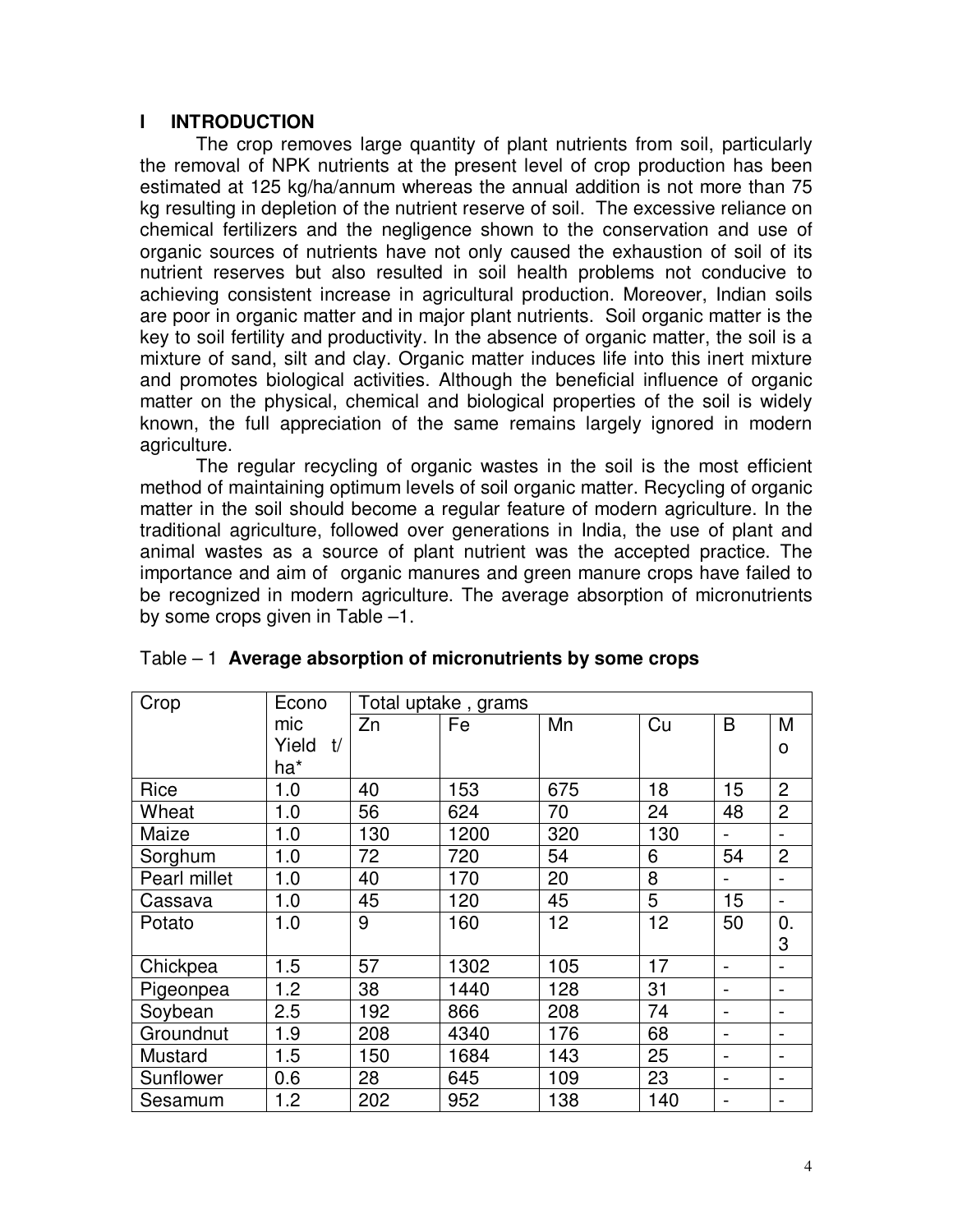| Linseed      | .6   | 73  | 1062 | 283  | 48  |     |  |
|--------------|------|-----|------|------|-----|-----|--|
| Jute         | 1.0  | 214 | 784  | 251  | 27  |     |  |
| Coffee       | 0. ا | 35  | 83   | 62   | 82  |     |  |
| Tea          | 1.0  | 276 | 2007 | 1933 | 632 | 101 |  |
| Guinea grass | 269  | 558 | 2940 | 1880 | 443 |     |  |
| Berseem      | 112  | 980 | 650  | 580  | 95  |     |  |
| Alfalfa      | 107  | 433 | 710  | 620  | 75  |     |  |

Notes: Data for crops 1-7 are on per tonne yield basis: rest for indicated yield levels.

#### **EFFECT OF INORGANIC FERTILIZERS AND OTHER AGRO-CHEMICALS ON SOIL AND PLANTS**

Excessive use of chemical fertilizers and other agro chemicals, which are the important inputs in modern farming creates depletion in soil fertility and pollution in surface water bodies.

- 1. Water soluble fertilizers when applied to soil, a good portion of the added nutrients does not become available to the crop plants and lost either to the atmosphere up to the hydrosphere due to non stimulation of the activities of heterotrophic soil organisms but facilitate that of the autotrophic nitrifying organisms, thereby hindering the immobilization of nutrients.
- 2. As a matter of fact, it results in rapid rate of nutrients loss in different forms and increases the soil acidity with nitrification.
- 3. Emission of ammonia, methane, nitrous oxide and elemental nitrogen from the soil system as a result of denitrification.
- 4. Depletion of secondary and micronutrients especially Sulphur and Zinc.
- 5. Deficiency of these nutrients (S & Zn) along with that of Mg, Mn, Fe, Mo, B and Cu limits productivity of many field crops especially in rice.
- 6. Dhar (1962) cautioned that by adding large doses of N-fertilizers in modern agriculture without the use of organic manures, there is always the danger of humus depletion and fall in crop production, which can be avoided only by adding additional amounts of organic residues and manures.
- 7. When high levels of N-fertilizers especially nitrate forms are applied to soil, nitrate pollution of drinking water is a serious health hazard found in extensively irrigated coarse textured highly percolating soils of central Punjab, where 40-50% of applied nitrogen is lost in leaching and the mean concentrations of nitrate nitrogen was 3.88 ppm during 1982 (Rainy season) ans 1.02 ppm in 1975. In 10% of the ground water samples nitrate concentration was 10 ppm which was the upper tolerance limit in drinking water against nil in 1975 (Singh et al, 1987).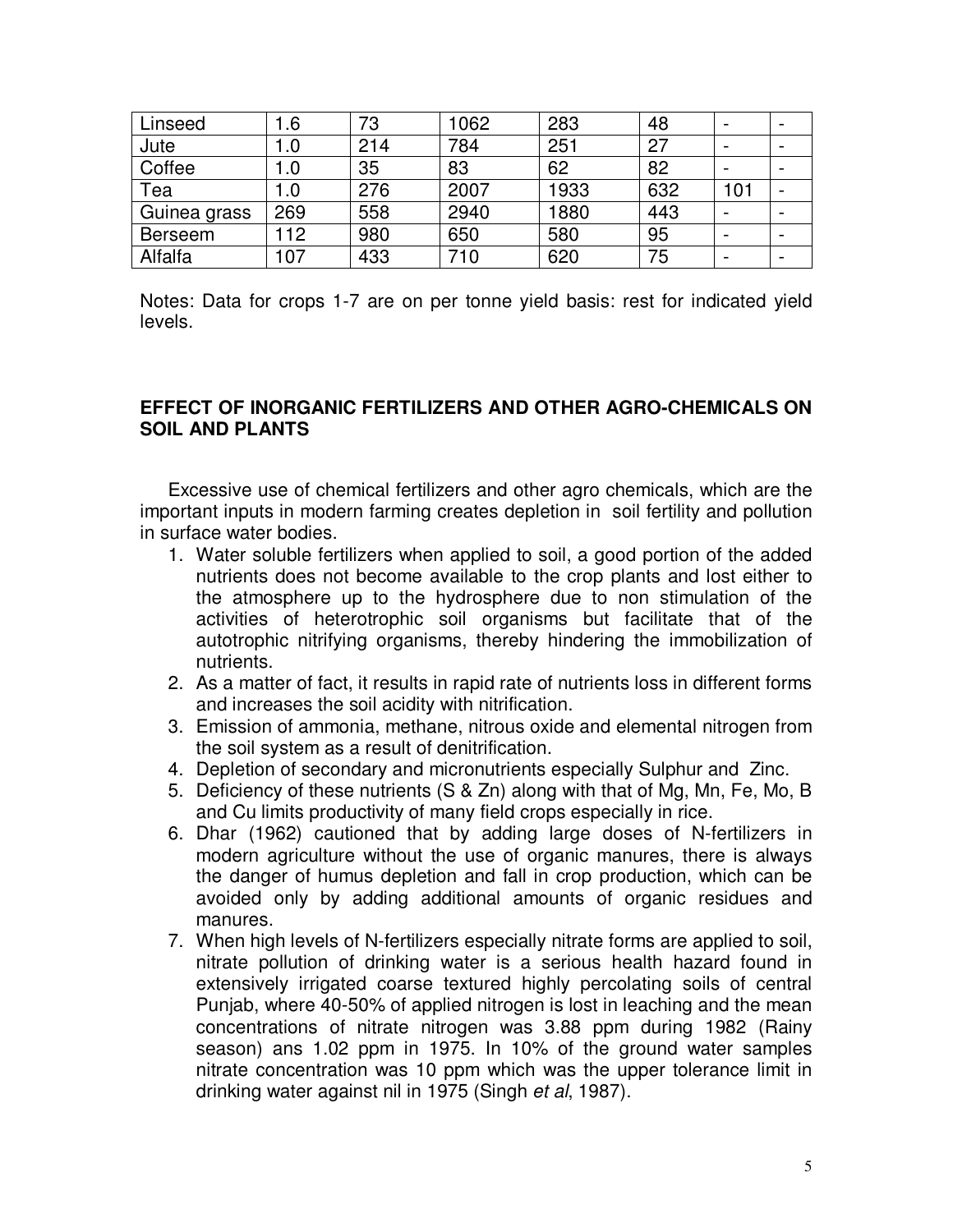- 8. Alarming issue to human health is regular use of phosphatic fertilizer in large quantities often causes the build up of trace metal contamination such as arsenic, fluoride, cadmium etc. in soil and plants. Cadmium in single super phosphate is available to plants as the Cd in cadmium chloride. Similarly, chloride contained in MOP and NH4Cl creates toxicity to many crops like beans, citrus, grapes lettuce, potatoes etc. These trace metal toxic contaminants reach the human body, through food chain and cause health problems.
- 9. The water soluble nutrients when carried to lakes and stream through leaching and surface run off cause eutrophication as manifested by the luxurient growth of algae and other water weeds on the water surface leading to oxygen deficient condition. This situation is not conducive to healthy aquatic life.

# **ADVANTAGES OF ORGANIC MANURES**

- 1. Organic manure provides all the nutrients that are required by plants but in limited quantities.
- 2. It helps in maintaining C:N ratio in the soil and also increases the fertility and productivity of the soil.
- 3. It improves the physical, chemical and biological properties of the soil.
- 4. It improves both the structure and texture of the soils.
- 5. It increases the water holding capacity of the soil.
- 6. Due to increase in the biological activity, the nutrients that are in the lower depths are made available to the plants.
- 7. It acts as much, thereby minimizing the evaporation losses of moisture .from the soil.

## **MAJOR ORGANIC SOURCES AND TRANSFORMATIONS**

 Carbon present in soil is in the form of organic matter. The organic materials most commonly used to improve soil conditions and fertility include farm yard manure (FYM), animal wastes, crop residues, urban organic wastes (either as such or composted), green manures, bio-gas spent slurry, microbial preparations, vermicompost and biodynamic preparations. Sewage sludge and some of the industrial wastes also find application in agriculture.

For all organic matter, atmospheric carbon dioxide serves as the main source of carbon. Carbon dioxide is converted to organic carbon largely by the action of photoautotrophic organisms; the higher green plants on land and algae in aquatic habitats. Carbon is being contentiously fixed into organic form through the process of photosynthesis and once bound; the carbon becomes unavailable for use in the generation of new plant life. Carbon fixation involves a reduction of carbon dioxide by hydrogen donor NADPH (reduced form of the co-enzyme nicotinamide adenine dinucleotide phosphate, NADP) and the synthesis of carbohydrate from reduced carbon through complex cyclic mechanism called the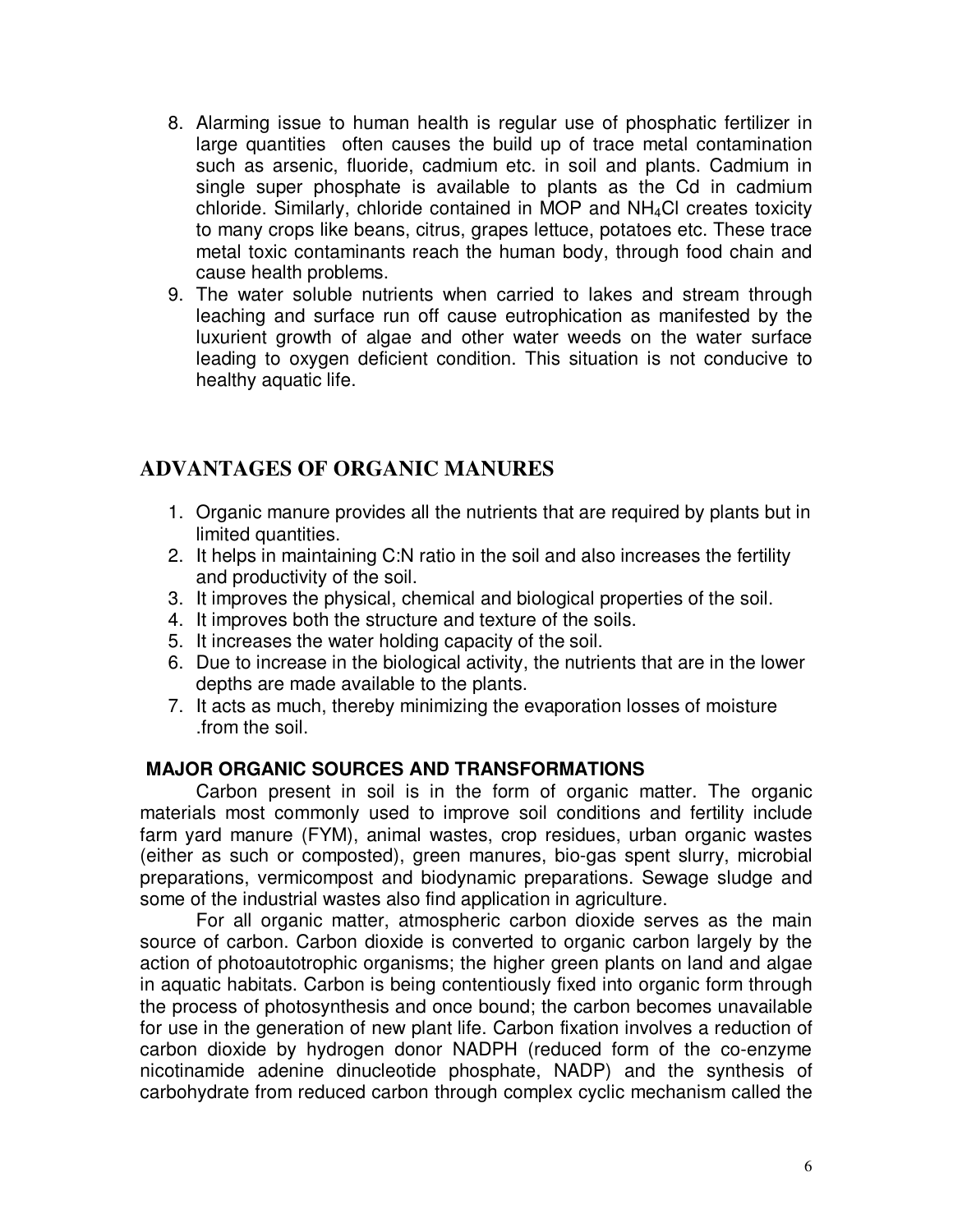Calvin cycle. Carbon dioxide constitutes only 0.03 percent by volume of the earths atmosphere. It has been estimated that the vegetation of the earth's surface consumes some 90 billion kg carbon dioxide per annum, about one twenty - fifth of the total supply of the atmosphere and that the total supply of carbon dioxide would be completely exhausted in twenty years at the present rate of photosynthesis , if not replenished by decomposition of organic materials. As the availability of carbon dioxide on the earth's surface is very limited, it must be recycled. Upon the death of the plants and animals, microbiological metabolism assumes the dominant role in cyclic sequence. The dead tissues added to soil undergo decay and are transformed into microbial cells and a vast heterogeneous body of carbonaceous compounds. According to the different stages of decomposition, the soil organic matter becomes available in distinct fractions. Farm yard manure made from cattle dung, excreta of other animals, animal tissues and excretory products, and compost from rural and urban wastes, crop residues and green-manure are collectively designated as bulky organic manures because of their low contents of major nutrients, while materials like oil cakes, fish meal, animal meal, poultry manures, slaughter house wastes containing comparatively higher contents of plant nutrients are grouped under concentrated organic manures. In general organic manures containing upto two percent nitrogen are included in bulky category and those with more than two percent nitrogen are treated as concentrated. Irrespective of source and composition, organic matter when added into the soil undergoes microbial decay and becomes the food for micro flora and fauna. Even the microbial cells serve as a source of carbon for succeeding generations of microscopic populations. A great variety of microorganisms live in soil which include bacteria, actinomycetes, fungi, algae and protozoa. In general the number per gram of soil is bacteria > actinomycetes > fungi > algae > protozoa. The average nutrient content of bulky manures given in table –3

| <b>Manure</b>               | Percentage content |                               |             |  |
|-----------------------------|--------------------|-------------------------------|-------------|--|
|                             | N                  | P <sub>2</sub> O <sub>5</sub> | $K_2O$      |  |
| Animal refuse               | $0.3 - 0.4$        | $0.1 - 0.2$                   | $0.1 - 0.3$ |  |
| Cattle dung, fresh          | $0.4 - 0.5$        | $0.3 - 0.4$                   | $0.3 - 0.4$ |  |
| Horse dung, fresh           | $0.5 - 0.5$        | $0.4 - 0.6$                   | $0.3 - 1.0$ |  |
| Poultry manure, fresh       | $1.0 - 1.8$        | $1.4 - 1.8$                   | $0.8 - 0.9$ |  |
| Sewage sludge, dry          | $2.0 - 3.5$        | $1.0 - 5.0$                   | $0.2 - 0.5$ |  |
| Sewage sludge, activate dry | $4.0 - 7.0$        | $2.1 - 4.2$                   | $0.5 - 0.7$ |  |
| Cattle urine                | $0.9 - 1.2$        | trace                         | $0.5 - 1.0$ |  |
| Horse urine                 | $1.2 - 1.5$        | trace                         | $1.3 - 1.5$ |  |
| Human urine                 | $0.6 - 1.0$        | $0.1 - 0.2$                   | $0.2 - 0.3$ |  |
| Sheep urine                 | $1.5 - 1.7$        | trace                         | $1.8 - 2.0$ |  |
| Ash, coal                   | 0.73               | 0.45                          | 0.53        |  |

#### Table - 2 **Average nutrient content of bulky manure**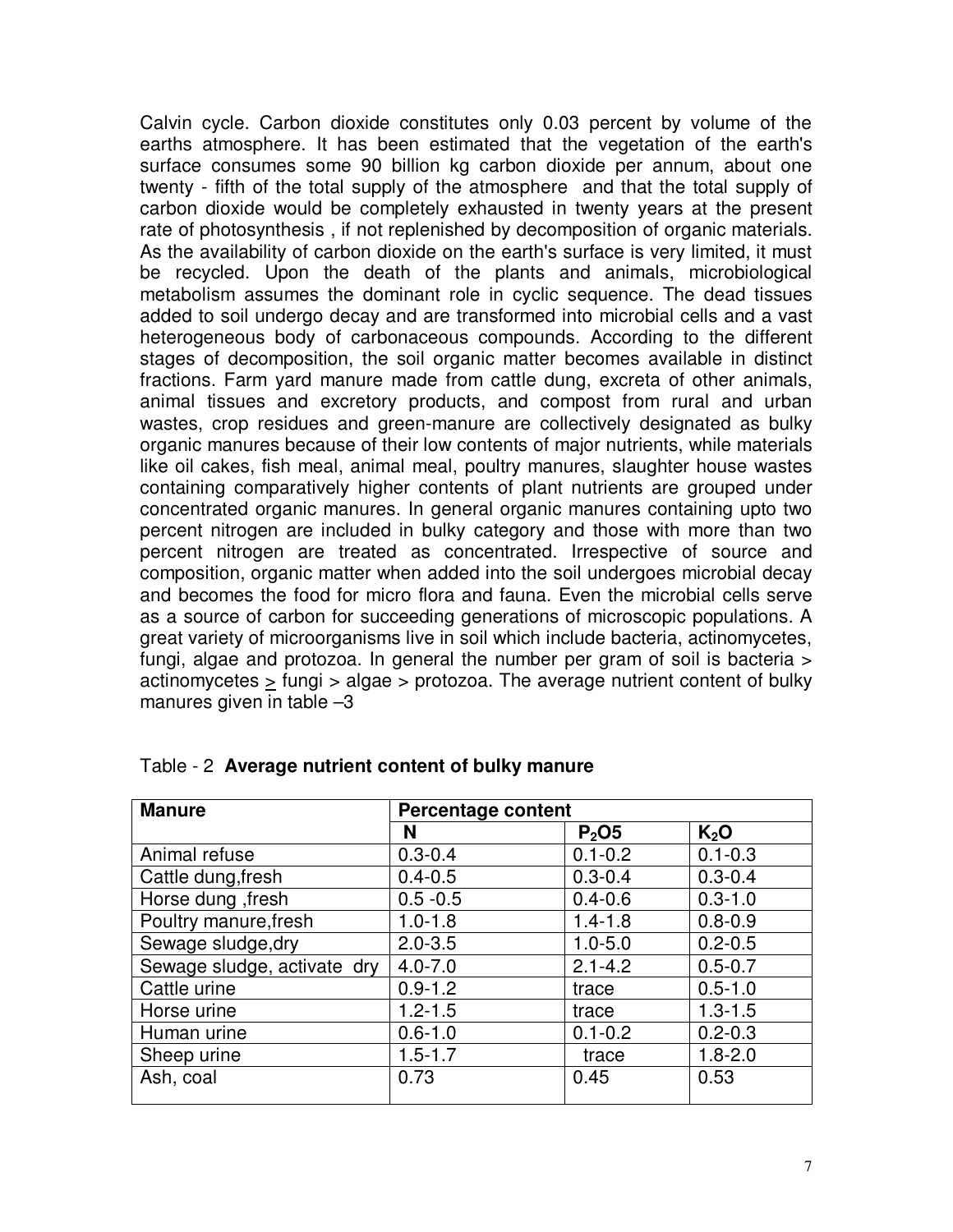| Ash, household       | $0.5 - 1.9$ | $1.6 - 4.2$ | $2.3 - 12.0$ |
|----------------------|-------------|-------------|--------------|
| Ash, wood            | $0.1 - 0.2$ | $0.8 - 5.9$ | $1.5 - 36.0$ |
| Rural compost, dry   | $0.5 - 1.0$ | $0.4 - 0.8$ | $0.8 - 1.2$  |
| Urban compost, dry   | $0.7 - 2.0$ | $0.9 - 3.0$ | $1.0 - 2.0$  |
| Farmyard manure, dry | $0.4 - 1.5$ | $0.3 - 0.9$ | $0.3 - 1.9$  |
| Filter-press cake    | $1.0 - 1.5$ | $4.0 - 5.0$ | $2.0 - 7.0$  |
| Rice hulls           | $0.3 - 0.5$ | $0.2 - 0.5$ | $0.3 - 0.5$  |
| Groundnut husks      | $1.6 - 1.8$ | $0.3 - 0.5$ | $1.1 - 1.7$  |
| Banana, dry          | 0.61        | 0.12        | 1.00         |
| Cotton               | 0.44        | 0.10        | 0.66         |

Source:Organic Farming for Sustainable Agriculture by A.K.Dhama ,1996 Agro Benificial Publishers (India)

#### **CHEMICAL NATURE OF ORGANIC MATTER AND ITS DECOMPOSTION**

 Organic matter is a complex mixture of many chemical substances. These materials serve as precursors of soil humus. The most commonly found and well understood organic compounds finding their way into the soil and are subjected to normal decomposition processes are : 1. carbohydrates (sugars, starches, hemicelluloses, cellulose, pectins, gums, mucilages, etc.;), 2 proteins, aminoacids, amins, etc.; 3. fats oil, waxes, resins, etc; 4 alcohol, aldehydes, Ketones, etc; 5 organic acid; 6 lignin; 7. compounds having ring structures (phenols, tannins, hydrocarbons), 8. alkaloids and compounds with organic bases - pyridine and purine, and 9 miscellaneous substances -- antibiotics, auxins, vitamins, enzymes and pigments. The inorganic constituents, usually present in ash containing major and minor elements amounting 12-15 percent by weight.The chemical composition of organic mater given in table 4

| <b>Fractions</b>                              | % (dry weight basis) |  |
|-----------------------------------------------|----------------------|--|
| Sugars, starches, amino acids, urea,          | $2 - 30$             |  |
| Ammonium salts (hot/cold water solubles)      |                      |  |
|                                               |                      |  |
| Fats, oils, waxes, (ether / alcohol solubles) | 1-15                 |  |

Table 4 Chemical composition of organic matter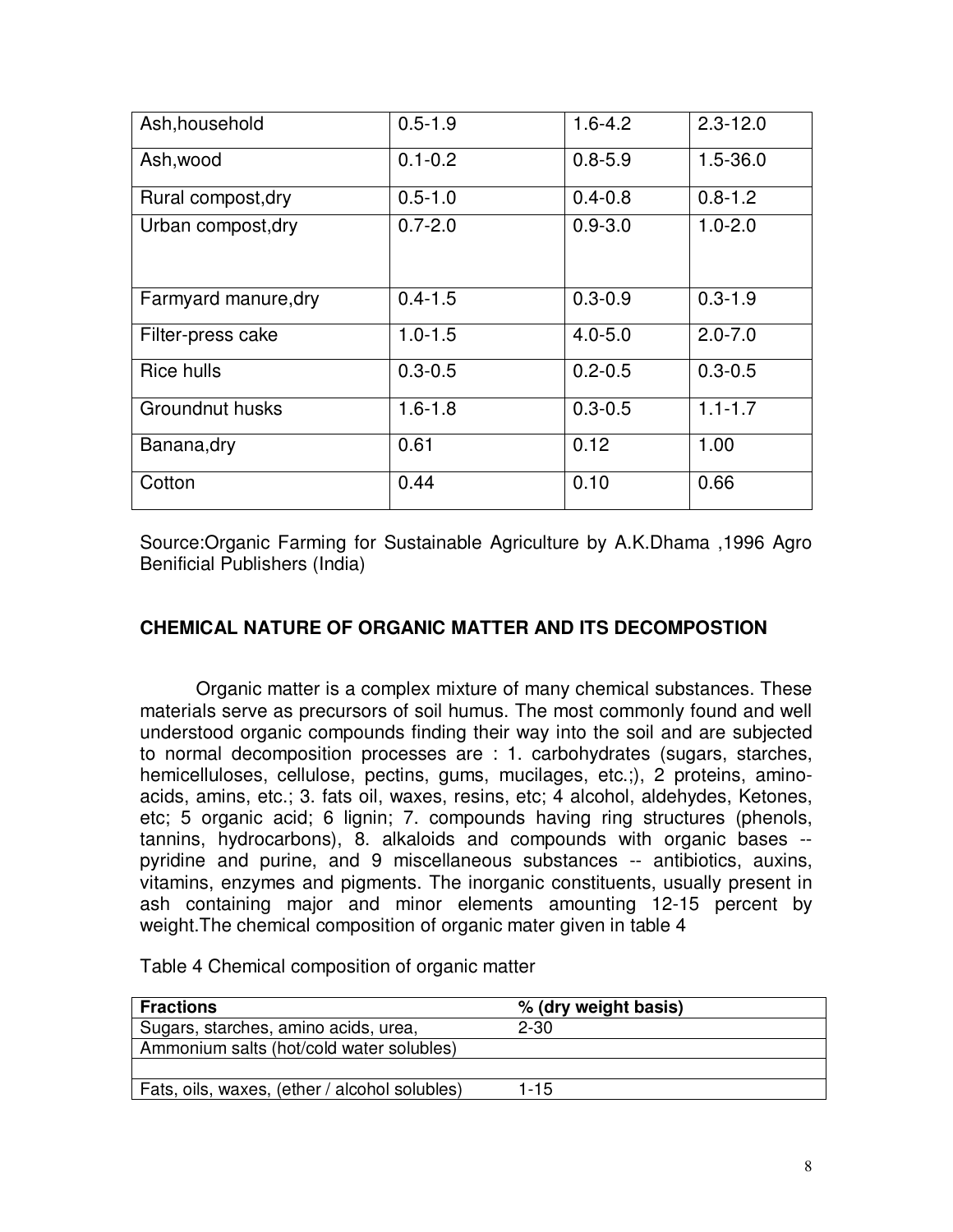| Proteins             | $5 - 40$  |  |
|----------------------|-----------|--|
| Hemicelluloses       | $10 - 30$ |  |
| Cellulose            | $15 - 60$ |  |
| Lignin               | $5 - 30$  |  |
| Mineral matter (ash) | $5 - 30$  |  |

Source: FAO Soil Bulletin (1987)56

Organic matter while entering into the soil, undergoes decay and finally gets converted into carbon dioxide, water, nitrogen, sulphur oxide and keeps replenishing naturally the carbon, nitrogen and sulphur cycles. On ageing, the water soluble constituents of the plant tissues like proteins and minerals decrease and the percentage abundance of cellulose, hemi cellulose and lignin rises. Compounds with linear chain structure are easily decomposed compared to those with cyclic (or) ring structures. Lignin is more resistant to microbial attack., the order of easy decomposition is protein  $>$  cellulose  $>$  fats, waxes  $>$ lignin. Nearly all biological transformations that occur in soil are mediated by microbial activity. This means all the factors that influence microorganisms are important in the transformation of dead plant materials. The most important factors are temperature, soil moisture, rate of gas exchange, easy availability of nutrients and structure of the colloidal minerals materials. The age of the plant residues, it's lignin content, and the degree of disintegration of substrata also govern the rate of decomposition.

 Microorganisms decompose the organic materials to obtain energy for growth and carbon for the synthesis of new cell material Carbon dioxide, methane, organic acids, alcohol and other oxidized and partly oxidized form of carbon may be metabolic wastes for one group of microorganisms. whereas they may serve as energy and carbon source for other group. To decompose complex compounds, microorganism are required to liberate more number of enzymes. Single organic compound like cytoplasm of blue green algae are decomposed readily in two and half days by 50 percent while corn stalk required two and half months.

 Generally, if fresh organic matter with a carbon : nitrogen ratio (proportion of percentage of carbon to that of nitrogen) of greater than 30 is added to a soil, there is immobilization of nitrogen during the initial decomposition process. For ratios between 20 and 30, the mineralization and immobilization may be equal. Release of mineral nitrogen early in the process is caused when organic matter with a carbon : nitrogen ratio of less than 20 decomposes. The carbon : nitrogen ratio of stabilised humus is considered to be 10 : 1. This critical ratio is a reflection of the dynamic equilibrium that results from the dominating microbial population. The microbial protoplasm contains approximately carbon : nitrogen ratios of 5 : 1, 10 : 1 and 15 : 1 for bacteria, fungi and actinomycetes respectively (Hattori, 1973). Immobilization is a temporary locking up of the available plant nutrients.

 Under both natural and agricultural conditions, an equilibrium is established between the humus being synthesized from fresh additions of organic materials and the native humus already present in soil. Under normal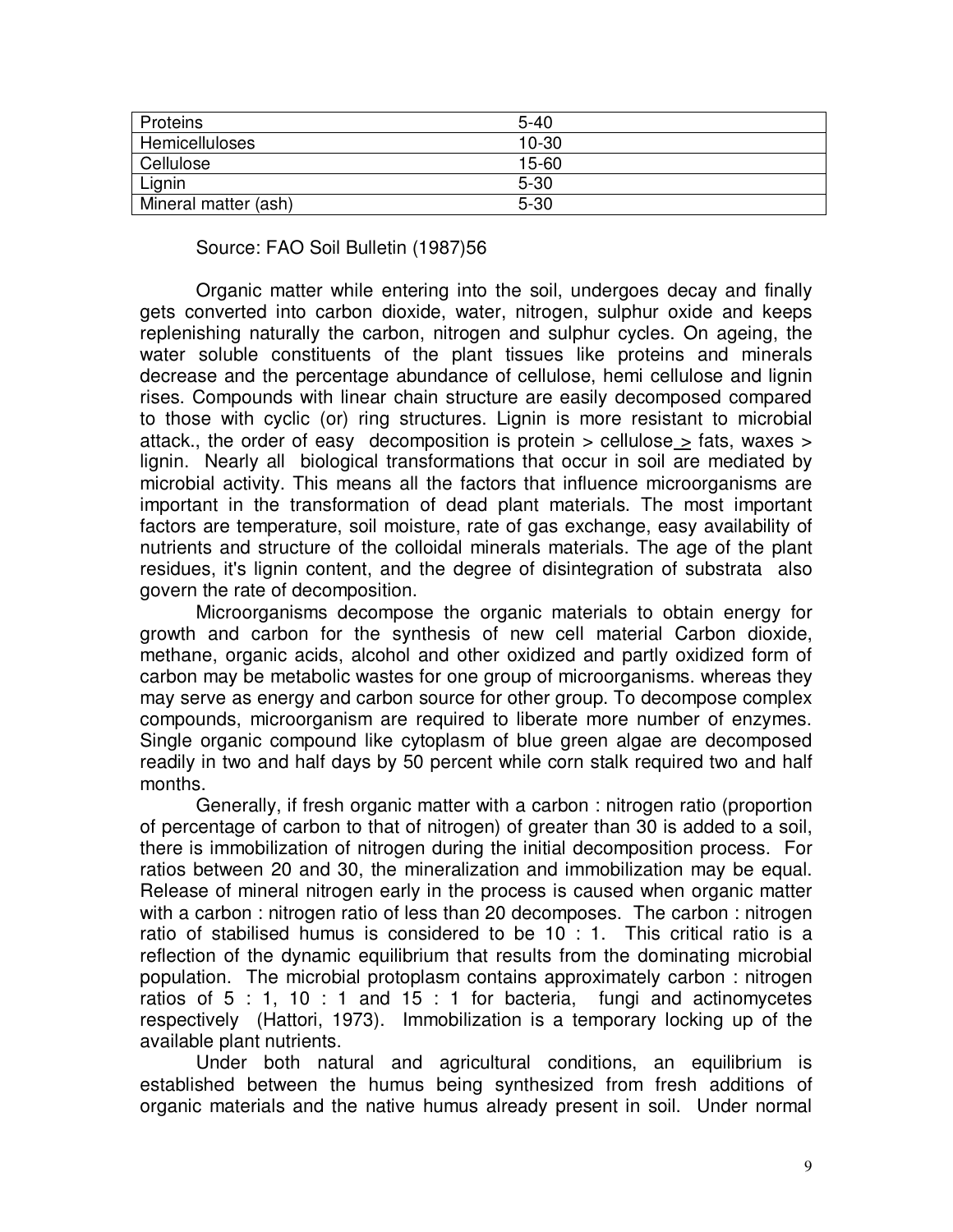conditions the mineralization of native humus is compensated by synthesis of new humus.

#### **HUMIFICATION AND RESIDUAL EFFECT**

All organic residues incorporated into the soil undergo decomposition from the original residues, a series of products are formed. As the original material and the initial products undergo further decomposition, they become a brown black organic complex known by the name humus.

Humus remain in dynamic yet fairly stable state. It is under continual attack by soil microorganisms. Decomposition and synthesis by microbial processes occur simultaneously, the rate depending on the nature and abundance of microorganisms involved, the moisture content, temperature, pH, aeration, quantity of freshly added organic matter and the extent of availability of carbon, nitrogen, phosphorus and potassium. Chemically humus has been characterized as ligno-protein or ligno-acid complex containing approximately 45 percent lignin compounds, 35 percent amino acids, 11 percent carbohydrates (4 percent cellulose, 7 percent hemicelluloses) 3 percent fats, waxes and resins and 6 percent other miscellaneous substances. (Finch et al., 1971). Martin et al. (1974) have shown that some fungal mycelium and lignin, and lignin like substances of plant origin are the main building blocks for synthesis of humic substances. The humus is a finally synthesized stable product in natural or agricultural conditions. During humification the nitrogen compounds react in most cases as organic amino compounds and to a lesser extent, as ammonia. Some losses of nitrogen occur in gaseous form as nitrogen or nitrous oxide. Sulphur is bound in the orginal organic compounds as sulphide very rarely as sulphate and transformed in the soil to sulphate, Phosphorus occurs in the organic compounds as phosphate esters, which are hydrolyzed. Potassium, calcium, magnesium and the heavy metals present in plant residues as complexes are liberated during humification into ions. Very often they form other complexes with newly formed organic compounds during humifiction and interact with the soil colloids (salycilic acids, sesquio-oxide and clay) depending on soil properties and environment.The mechanism leading to an increase in the nitrogen content in lignin residue of plants has not been clearly explained. It has been clarified to certain extent that amino acid, protein and amino sugar nitrogen and the products are stabilised against microbial decomposition by their entry during polymerization of humic materials (Verma et al., 1975). The nitrogenous substances formed in this way, serve as slow release nitrogen source for plant growth and have a residual effect because they are only gradually subjected to microbial attack. The isotopic labeled studies have shown that there is a loss of 70, 80 and 90-92 percent of incorporated organic matter into soil after 1, 2 and 8 - 10 years respectively. Table 5 shows the list of organic manures and their N.P.K . states

#### Table – 5 **List of Organic Manures**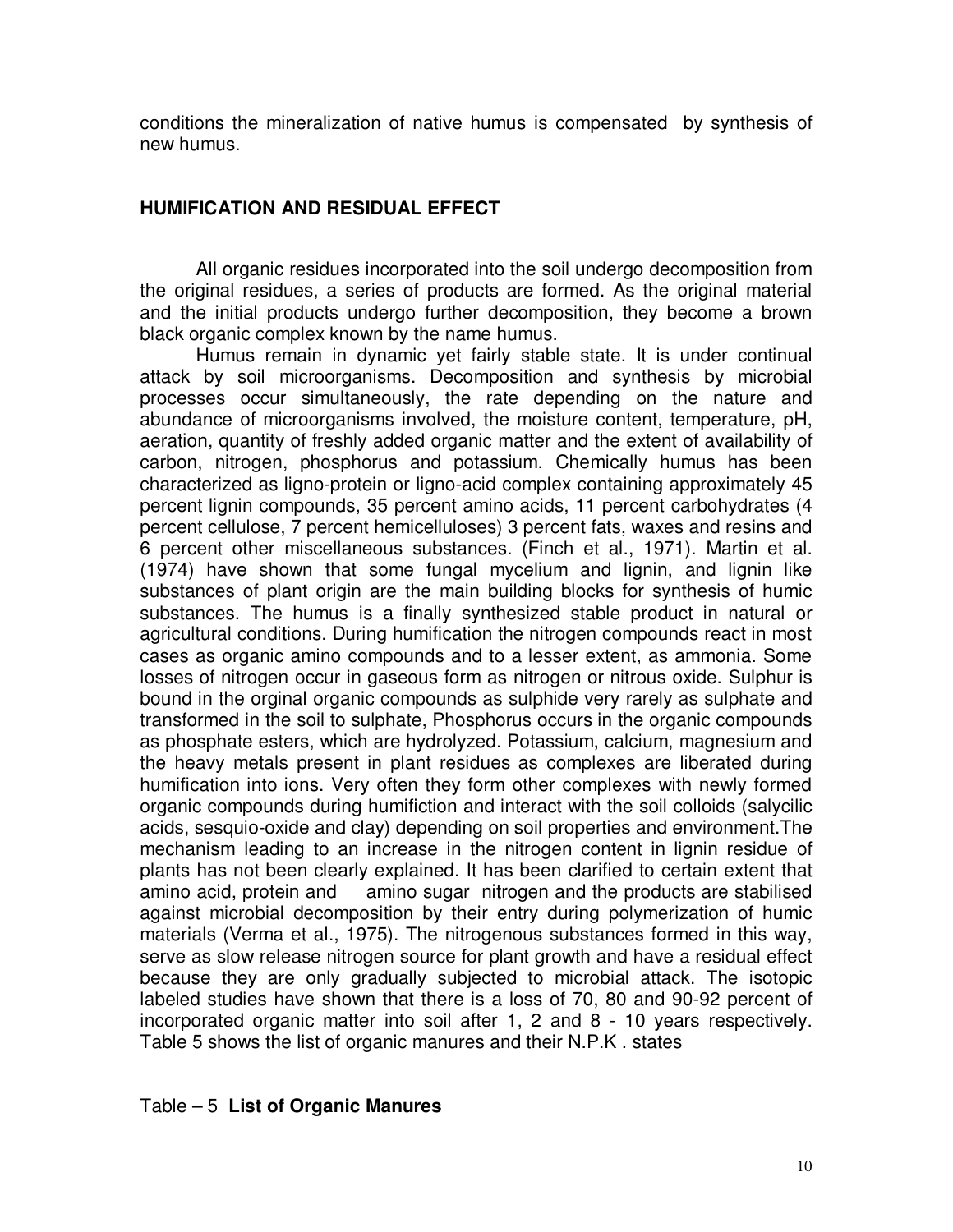| <b>Manure</b>               | <b>Percentage content</b> |                                   |                        |  |
|-----------------------------|---------------------------|-----------------------------------|------------------------|--|
|                             | Nitrogen                  | Phosphoric acid<br>$\overline{ }$ | <b>Potash</b>          |  |
|                             | (M)                       | $P2$ O5)                          | (K <sub>2</sub> O)     |  |
| Coir pith                   | 1.20                      | 1.20                              | 1.20                   |  |
| <b>Blood meal</b>           | $10 - 12$                 | 1.2                               | 1.0                    |  |
| Press mud                   | $1 - 1.5$                 | $4 - 5$                           | $2 - 7$                |  |
| <b>Bone meal</b>            |                           |                                   |                        |  |
| 1) Raw bone meal            | $3 - 4$                   | $20 - 25$                         | $\blacksquare$         |  |
| 2)Steamed bone meal         | $1 - 2$                   | $25 - 30$                         | $\Box$                 |  |
| Fish meal                   | $4 - 10$                  | 3.9                               | $0.3 - 1.5$            |  |
| Animal refuse               | $0.3 - 0.4$               | $0.1 - 0.2$                       | $0.1 - 0.3$            |  |
| Cattle dung, fresh          | $0.4 - 0.5$               | $0.3 - 0.4$                       | $0.3 - 0.4$            |  |
| Horse dung, fresh           | $0.5 - 0.5$               | $0.4 - 0.6$                       | $0.3 - 1.0$            |  |
| Poultry manure, fresh       | $1.0 - 1.8$               | $1.4 - 1.8$                       | $0.8 - 0.9$            |  |
| Sewage sludge, dry          | $2.0 - 3.5$               | $1.0 - 5.0$                       | $0.2 - 0.5$            |  |
| Sewage sludge, activate dry | $4.0 - 7.0$               | $2.1 - 4.2$                       | $0.5 - 0.7$            |  |
| Cattle urine                | $0.9 - 1.2$               | trace                             | $0.5 - 1.0$            |  |
| Horse urine                 | $1.2 - 1.5$               | trace                             | $\overline{1}.3 - 1.5$ |  |
| Human urine                 | $0.6 - 1.0$               | $0.1 - 0.2$                       | $0.2 - 0.3$            |  |
| Sheep urine                 | $1.5 - 1.7$               | trace                             | $1.8 - 2.0$            |  |
| Ash, coal                   | 0.73                      | 0.45                              | 0.53                   |  |
| Ash, household              | $0.5 - 1.9$               | $1.6 - 4.2$                       | $2.3 - 12.0$           |  |
| Ash, wood                   | $0.1 - 0.2$               | $0.8 - 5.9$                       | $1.5 - 36.0$           |  |
| Rural compost, dry          | $0.5 - 1.0$               | $0.4 - 0.8$                       | $0.8 - 1.2$            |  |
| Urban compost, dry          | $0.7 - 2.0$               | $0.9 - 3.0$                       | $1.0 - 2.0$            |  |
| Farmyard manure, dry        | $0.4 - 1.5$               | $0.3 - 0.9$                       | $0.3 - 1.9$            |  |
| Filter-press cake           | $1.0 - 1.5$               | $4.0 - 5.0$                       | $2.0 - 7.0$            |  |
| <b>Rice hulls</b>           | $0.3 - 0.5$               | $0.2 - 0.5$                       | $0.3 - 0.5$            |  |
| Groundnut husks             | $1.6 - 1.8$               | $0.3 - 0.5$                       | $1.1 - 1.7$            |  |
| Banana, dry                 | 0.61                      | 0.12                              | 1.00                   |  |
| Cotton                      | 0.44                      | 0.10                              | 0.66                   |  |
| Maize                       | 0.42                      | 1.57                              | 1.65                   |  |
| Paddy                       | 0.36                      | 0.08                              | 0.71                   |  |
| Tobacco                     | 1.12                      | 0.84                              | 0.80                   |  |
| Pigeon pea                  | 1.10                      | 0.58                              | 1.28                   |  |
| Wheat                       | 0.53                      | 0.10                              | 1.10                   |  |
| Sugarcane trash             | 0.35                      | 0.10                              | 0.60                   |  |
| Tobacco dust                | 1.10                      | 0.31                              | 0.93                   |  |
| Tree leaves, dry            |                           |                                   |                        |  |
| Calotropis gigantea         | 0.35                      | 0.12                              | 0.36                   |  |
| Careya arborea              | 1.67                      | 0.40                              | 2.20                   |  |
| Cassia ariculata            | 0.98                      | 0.12                              | 0.67                   |  |
| Dillenia pentagyna          | 1.34                      | O.50                              | 3.20                   |  |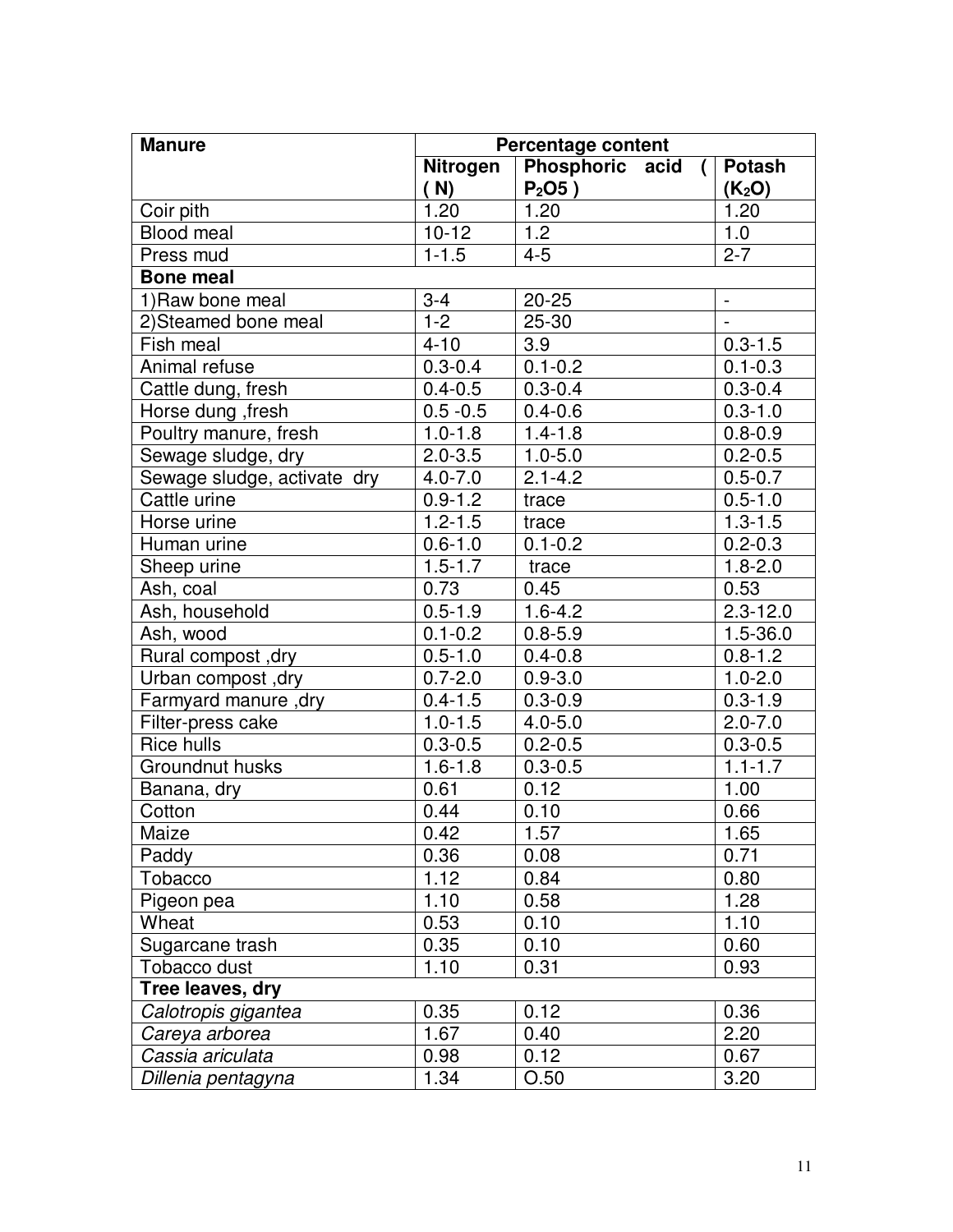| Madhuca indica                              | 1.66 | 0.50                     | 2.00 |
|---------------------------------------------|------|--------------------------|------|
| Pongamia pinnata                            | 3.69 | 2.41                     | 2.42 |
| Pterocarpus marsupium                       | 1.97 | 0.40                     | 2.90 |
| Terimalia chebula                           | 1.46 | 0.35                     | 1.35 |
| Terminalia paniculata                       | 1.70 | 0.40                     | 1.60 |
| Terminalia tomentosa                        | 1.39 | 0.40                     | 1.80 |
| Xylia dolabriformis                         | 1.37 | 0.30                     | 1.61 |
| Green manures, fresh                        |      |                          |      |
| Cowpea (vigna unguiculata)                  | 0.71 | 0.15                     | 0.58 |
| Sesbania aculeata                           | 0.62 |                          |      |
| Cluster-bea<br>(cyamopsis<br>tetragonoloba) | 0.34 |                          |      |
| Horse-gram (Dolichos biflorus)              | 0.33 | $\overline{\phantom{0}}$ |      |
| Mothbean                                    | 0.80 |                          |      |
| Green gram (vigna radiate)                  | 0.72 | 0.18                     | 0.53 |
| Sunnhemp (Crotalaria juncea)                | 0.75 | 0.12                     | 0.51 |
| Blackgram(vigna mungo)                      | 0.85 | 0.18                     | 0.53 |
| <b>Non edible Oil Cakes</b>                 |      |                          |      |
| Castor cake                                 | 4.3  | 1.8                      | 1.3  |
| Cotton cake                                 | 3.9  | 1.8                      | 1.6  |
| Karanj cake                                 | 3.9  | 0.9                      | 1.2  |
| Mahua cake                                  | 2.5  | 0.8                      | 1.8  |
| Neem cake                                   | 5.2  | 1.0                      | 1.4  |
| Safflower cake<br><b>Edible Oil cakes</b>   | 4.9  | 1.4                      | 1.2  |
| Coconut cake                                | 3.0  | 1.9                      | 1.8  |
| Groundnut cake                              | 7.3  | 1.5                      | 1.3  |
| Niger cake                                  | 4.7  | 1.8                      | 1.3  |
| Rape seed cake                              | 5.2  | 1.8                      | 1.2  |
| Sesame cake                                 | 6.2  | 2.0                      | 1.2  |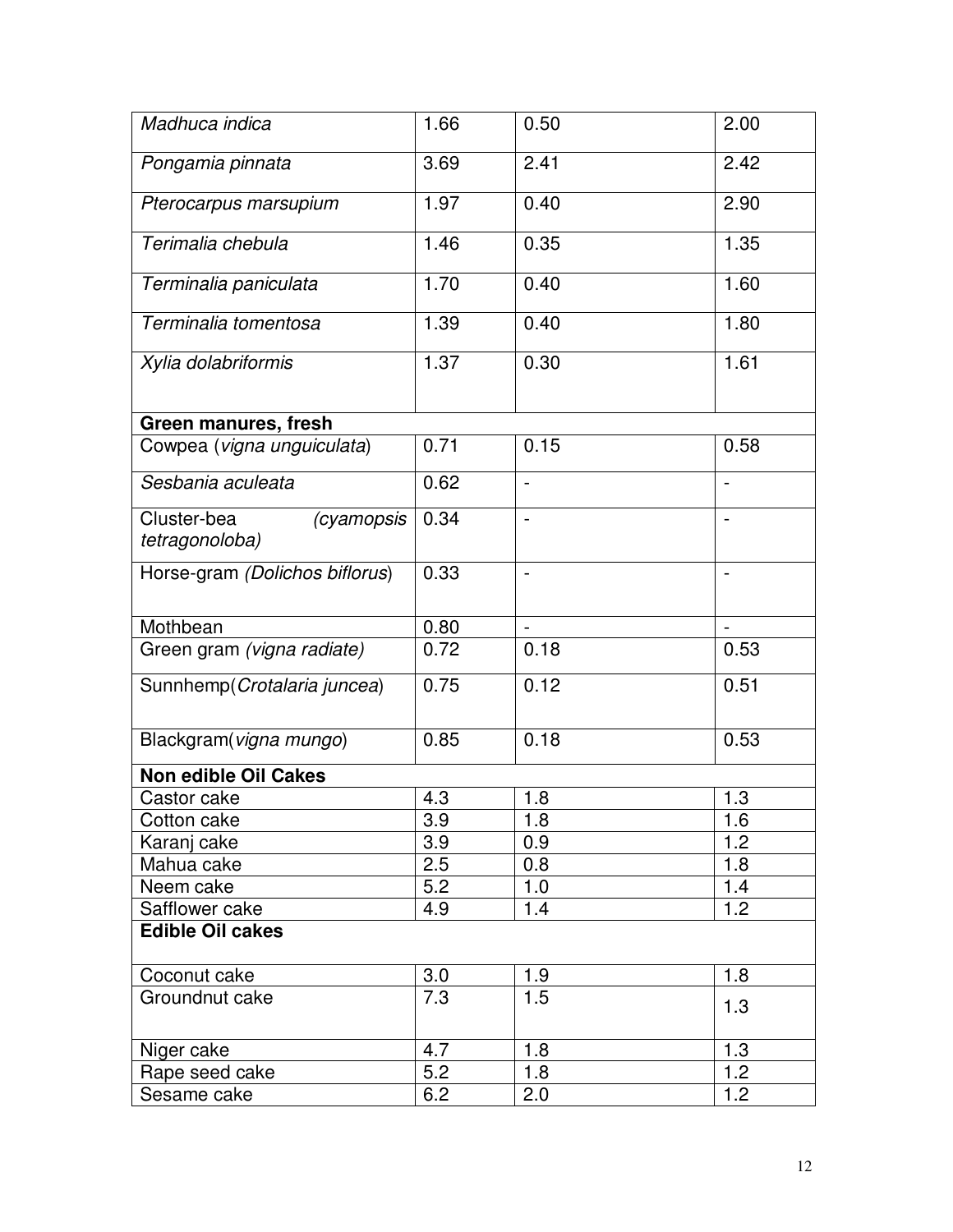Source: "Hand book of Manures and Fertilizers" 1964.

#### **GREEN MANURES**

Green manuring can be defined as a practice of ploughing or turning into the soil undecomposed green plant tissues for improving physical structure as well as soil fertility. Green manuring, wherever feasible, is the principal supplementary means of adding organic matter to the soil. The green-manure crop supplies organic matter as well as additional nitrogen, particularly if it is a legume crop, due to its ability to fix nitrogen from the air with the help of its root nodule bacteria. The green-manure crops also exercise a protective action against erosion and leaching. Green manure to be incorporated in soil before flowering stage because they are grown for their green leafy material, which is high in nutrients and protects the soil. Green manures will not break down in to the soil so quickly, but gradually, add some nutrients to the soil for the next crop. The nutritional potentials and nutritional contents of some important green manures are given in the Table 5 and 6 respectively.

| <b>Green manure</b> | <b>Biomass (tones)</b> | N accumulobase |
|---------------------|------------------------|----------------|
|                     |                        | (Kg/ha)        |
|                     |                        |                |
| Sesbania aculeate   | 22.50                  | 145.00         |
| S. rostrata,        | 20.06                  | 146.00         |
| Crotalaria juncea,  | 18.40                  | 113.00         |
| Tephrosia perpurea  | 6.80                   | 6.00           |
| Green gram          | 6.50                   | 60.20          |
| Black gram          | 5.12                   | 51.20          |
| Cow pea             | 7.12                   | 63.30          |

#### **Table 5 : Nutrient potential of green manures**

| Table 6 : Nutrient content of important green matures |  |  |  |
|-------------------------------------------------------|--|--|--|
|-------------------------------------------------------|--|--|--|

| Crop                | Nutrient content (% on dry weight basis) |     |     |  |
|---------------------|------------------------------------------|-----|-----|--|
|                     | N                                        |     |     |  |
| <b>Green manure</b> |                                          |     |     |  |
| Sesbania aculeate   | 3.3                                      |     | 1.3 |  |
| Crotalaria juncea   | 2.6                                      | 0.6 | 2.0 |  |
| Sesbania speciosa   | 27                                       | 0.5 | 22  |  |
| Tephrosia purpurea  | 24                                       | 0.3 | 0.8 |  |
| Phaseolus trilobus  | 2.                                       | 0.5 |     |  |
|                     |                                          |     |     |  |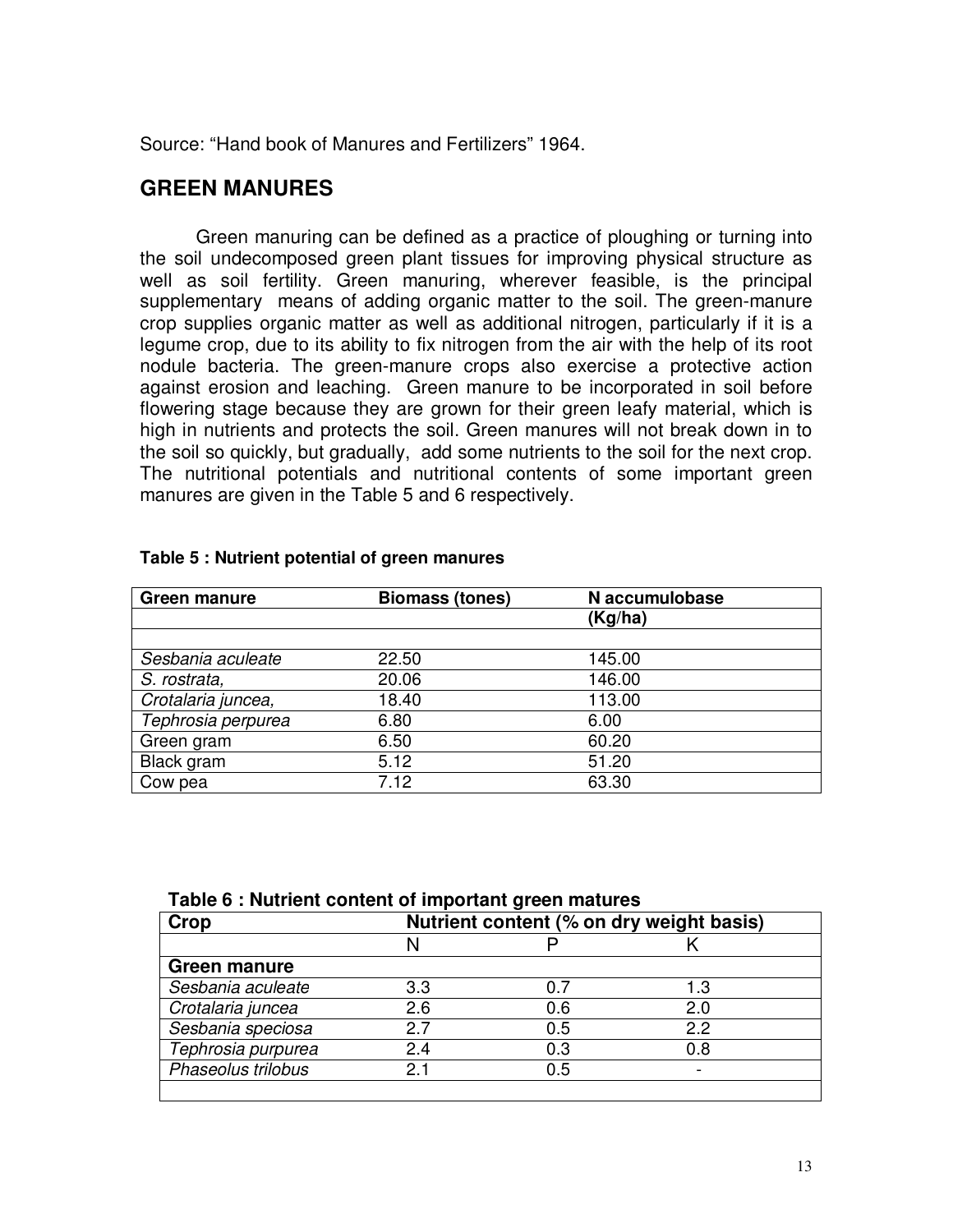| <b>Green leaf manure</b> |     |     |  |
|--------------------------|-----|-----|--|
| Pongamia glabra          | 0.3 |     |  |
| Glyricidia maculeata     | 0.5 |     |  |
| Azadirachta Indica       | 0.3 |     |  |
| Calatropis gigantecum    |     | 3 R |  |

#### **ADVANTAGES OF GREEN MANURES:**

Usage of green leaf manure is advantageous both for crops and soil. The advantages are:

- 1. As they decompose rapidly, it is easy to retain the organic matter in the soil.
- 2. Green manures improve both physical and chemical properties of the soil.
- 3. They provide energy to microbes.
- 4. They provide nutrients to the standing crop and also to the next crop.
- 5. Addition of green manure crops to the soil, acts as much and prevent soil erosion.
- 6. Leaching of nutrients in light soils can be prevented by addition of green manure.
- 7. Cultivating green manure crops can control weeds.
- 8. Majority of green manure crops being legumes, use of nitrogenous fertilizers can be minimized.

## **There are different green leaf manure crops that can be cultivated and they are:**

**1. COWPEA :** Cowpea is one of the important leguminous green leaf manure crops. As this plant is easily decomposable and very well suited for green manure purpose. June-July months are best suited for sowing of this manure. Even though it is being cultivated in summer months ( March to April). Use of effective Rhizobium bacteria increase the fixation of nitrogen up to 40 kg/ha.

2**. DHAINCHA (SESBANIA ACULEATE) :** Dhaincha is suitable for loamy and clayey soils. It is fairly resistant to drought as well as stagnation of water. It grows well even in alkaline soils and corrects alkalinity if grown repeatedly for 4-5 years. The roots have plenty of nodules. It yields about 10-15 tonnes of green manure per ha and requires a seed rate of 30-40 kg/ha. Use of effective Rhizobium strain with seeds fixes the Nitrogen 1 kg / day.

**3. SESBANIA SPECIOSA :** It is a valuable green manure for wetlands and can be grown in a wide range of soils. Seed production is prolific however, pods are frequently attacked by insects. This green manure can be raised on the field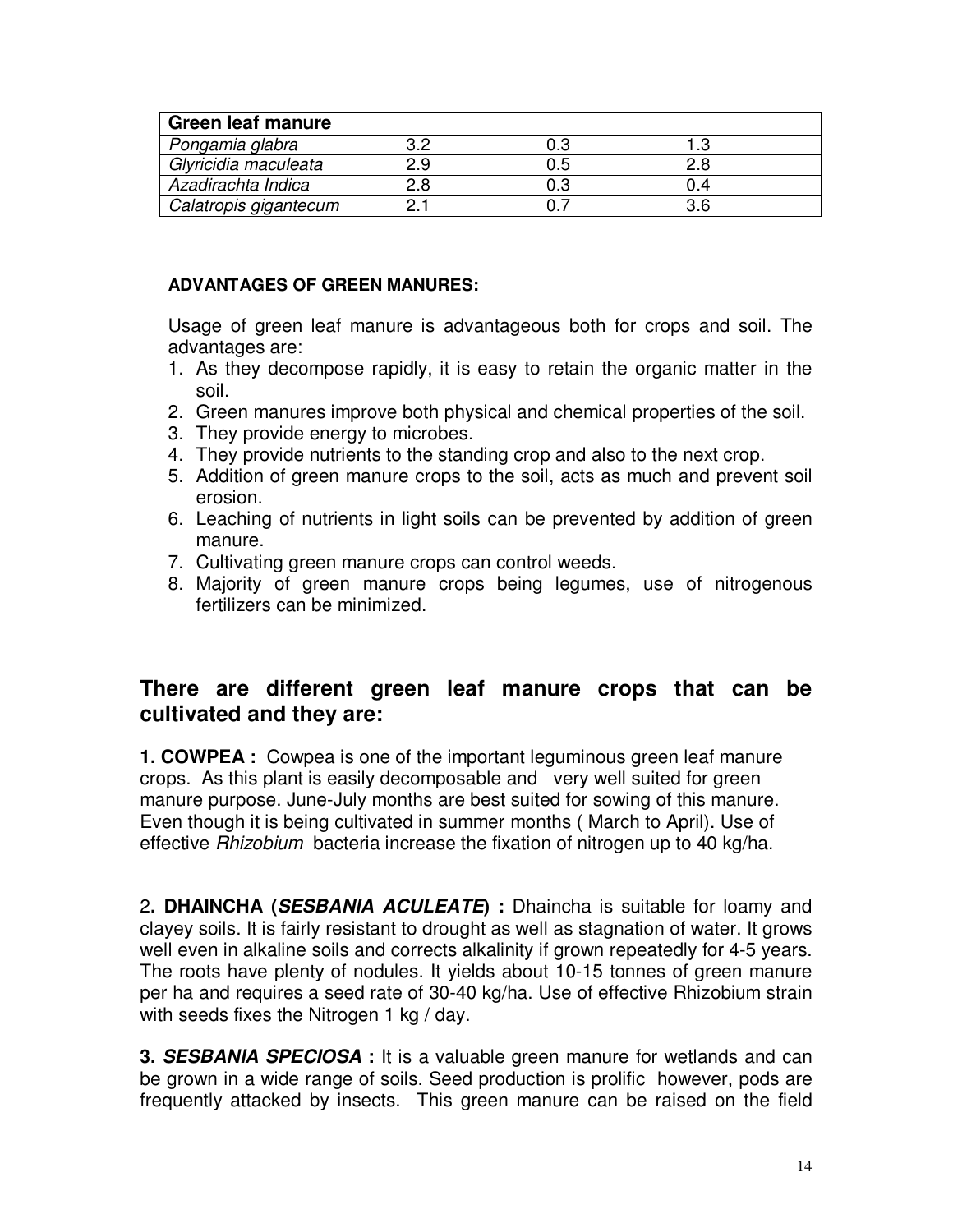borders. Sesbania seedling (21days) can be planted in a single line at 5-10 cm apart in the borders of the fields. In about 90 days it produces about 2-4 tonnes of green manure per ha. It does not affect the rice yield by shading or root effect. If second rice crop is planted immediately after the first crop, the manure can be incorporated into the field. About 300-400g of seeds are sufficient to raise nursery and plant the seedlings around the boundary of one hectare. To control insects Verticillium lacanii ( Liquid ) fungi is useful.

**4. SUNNHEMP (CROTALARIA JUNCEA) :** It is a quick growing green manure crop and gets ready for incorporation in about 45 days after sowing. It does not withstand heavy irrigation leading to flooding. The crop is at times subject to complete damage by leaf eating caterpillars. The crop can produce about 8-12 tonnes of green biomass per ha. The seed requirement is 30 kg/ha.

**5. SESBANIA ROSTRATA :** One of the important features of this green manure is that in addition to the root nodules, it produces nodules in the stem. The stem nodulation is an adaptation for waterlogged situation since flooding limits growth of green manures and may reduce root nodulation. Under normal condition, both root and stem nodules are effective in N fixation. It has higher N content of 3.56% on dry weight basis. Biomass production is higher during summer (April – June) than in winter (Dec. – Jan.) season. This green manure can also be produced by raising seedlings (30 days old) and planted in the paddy field along the bunds or as intercrop with rice. Use of Rhizobium bacteria increase the nitrogen fixation about 60-100 kg/ha/year.

**6. WILD INDIGO (TEPHROSIA PURPUREA) :** This is a slow growing green manure crop and cattle do not prefer to graze it . The green manure is suitable for light textured soils, particularly in single crop wetlands. It establishes itself as a self sown crop and the seeds remain viable till the harvest of rice. On an average about 3-4 tonnes of green manure is obtained in one ha. The seed rate is 30 kg/ha. The seeds have a waxy impermeable seed coat and hence scarification is required to induce germination. Soaking seeds in boiling water for 2-3 minutes is also equally effective in promoting germination.

**7. INDIGO (INDIGOFERA TINCTORIA) :** It resembles wild indigo and is along duration crop with more leafy growth. It comes up well in clayey soils with one or two irrigations.

**8.PILLIPESARA (PHESEOLUS TRILOBUS) :** This is a dual purpose crop yielding good fodder for the cattle and green manure. Pillipesara comes up well in hot season with sufficient soil moisture. Loamy or clayey soils are best suited. After taking one or two cuttings for fodder or light grazing by animals, the crop can be incorporated into the soil. About 5-8 tonnes of manure can be obtained from ha.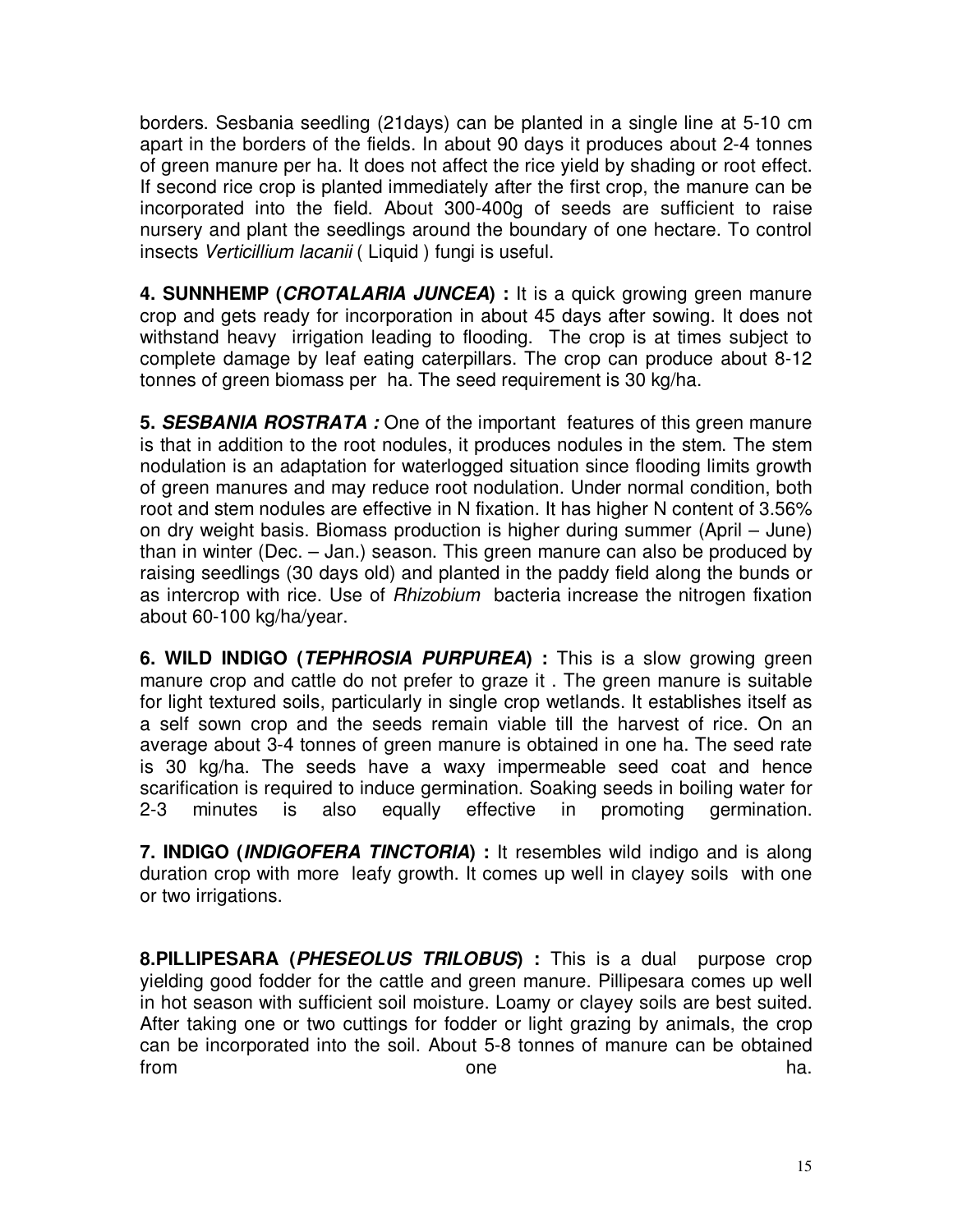**9. GLYRICIDIA (GLYRICIDIA MACULEATA)** : This is a shrubby plant that comes up well in moist situations. Under favourable conditions, it grows well like a tree. It can be easily grown in waste lands, farm road sides, field bunds, etc. The crop can be established by stem cuttings or seedlings planted in the field borders. It can be pruned for its tender loppings and compound leaves for green leaf manuring at the time of puddling rice. On an average, a well-established plant yields 12-15 kg green matter. About 400 plants on the peripheral bunds yields 5-6 tonnes green manure/ha.

 **10.KARANJ (PONGAMIA GLABRA)** : It is a leguminous tree grown in wastelands. On an average, a tree can yield 100-120kg of green matter. The leaves contain about 3.7% N (on dry weight basis).

**11. CALATROPIS (CALOTROPIS GIGANTCA) :** On roadsides and fallow lands, the plant grows wild under different soil and climatic conditions. The leaves are more succulent and a plant can produce about 4-5 kg of green matter. Besides it also helps in controlling soil born pests like termite.

# **COMPOST**

 Large quantity of fresh crop residues, on application directly to soil, causes extremely severe nitrogen immobilization and development of excessive reduced condition in the soil. To overcome such problems organic residues are piled up, moistened, turned occasionally to aerate and allowed adequate time to decompose partially and bring down the carbon nitrogen ratio to about 30. This process is called composting. Compost, is utilized for improving or maintaining soil fertility. The collected organic refuse may be of rural and urban origin and may include straw, leaves, paddy husk, ground nut husk, sugarcane trash, bagasse, cattle dung, urine, crop residues, city garbage, night soil, sewage, kitchen and vegetable wastes, hedge clippings, water hyacinth and all other residues counting organic matter. During composting under thermophilic and mesophilic conditions in windrows, heaps or pits adequate moisture and aeration are essential. The final product is brown to black colored humified material which on addition to soil replenishes plant nutrients, maintains soil organic matter content and helps in improving the physical, chemical and biological conditions of the soil.

# **REQUIREMENTS OF COMPOSTING**

 In general, composting is carried out in open pit or above ground, by filing alternate layers of organic wastes and other materials including top soil, cattle dung, half decompose farm yard manure, rock phosphate and other amendments. If the organic wastes are largely high-carbohydrate materials,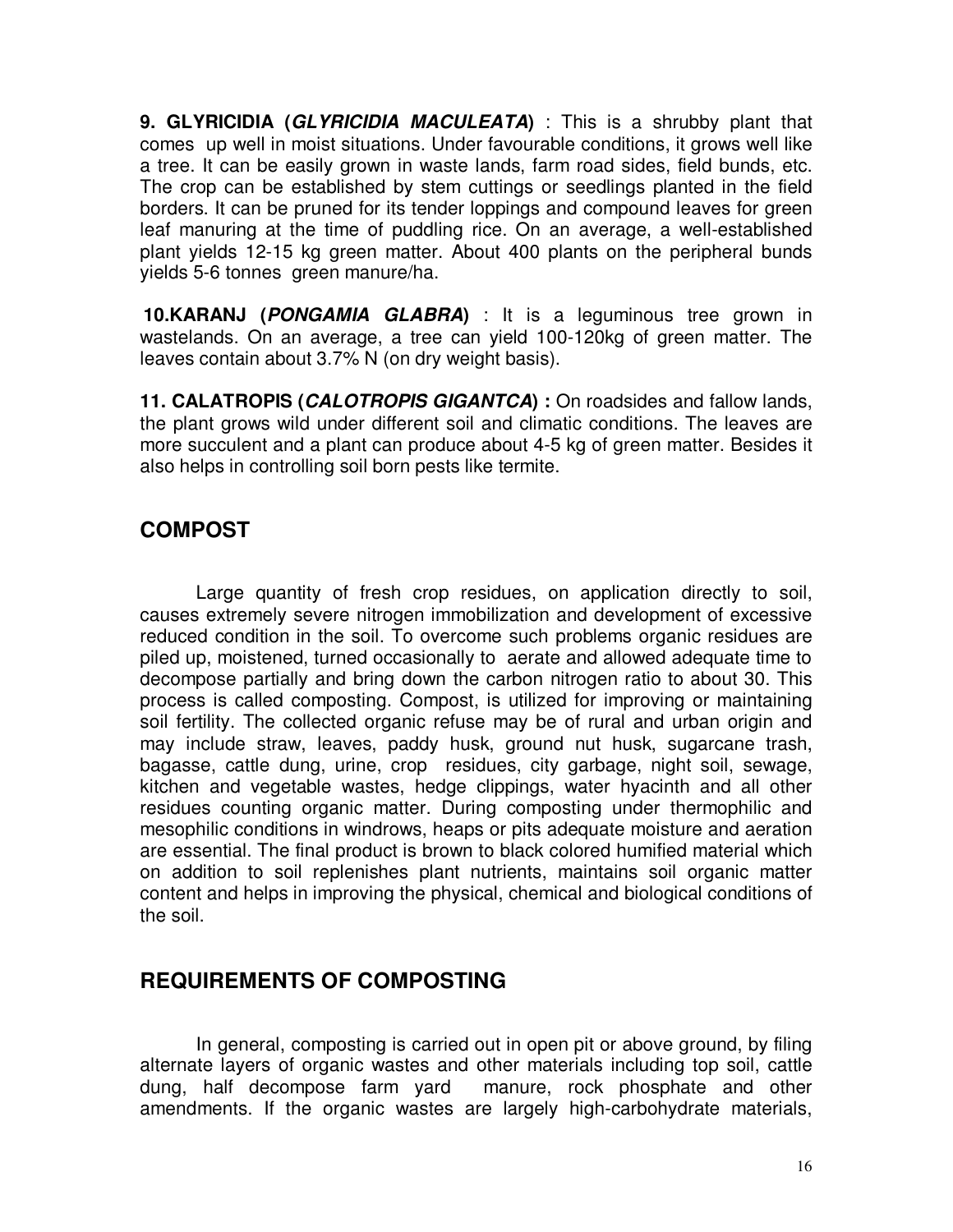some fertilizer nitrogen is needed. The addition of poultry waste and farm yard manure while layering the compost pit, tends to speed up decomposition and helps to improve the texture of the product. The optimum C:N ratio of the composting materials is below 40. Good aeration in the compost pile is essential. It is good to mix succulent organic materials with the materials that decompose slowly. This prevents packing into soggy anaerobic mixtures. Since composting is a biological process, sufficient moisture for the proper development of microorganisms is essential. The materials should not be too dry or soggy. The requirement of moisture for microorganisms is almost similar to that of higher plants. The optimum moisture content of the composting materials has been found to be 60 percent of the total water holding capacity of the substrate.

## **MICROBIOLOGY OF COMPOSTING**

At the initial stage, the easily degradable organic matters like carbohydrates, fats, proteins get degraded by the action of mesophilic fungi. Due to its action, some amount of heat energy is formed hence, the temperature of the composting substrates is 40 $^{\circ}$ C or less, mesophilic fungi and acid producing bacteria appear. The proportion of the three groups of organisms -- bacteria, fungi and actinomycetes is related to dominance of organic constituents., Water soluble simple sugars encourage rapid bacterial proliferation while starch benefits the actinomycetes in particular substrates rich in proteins or amino acids stimulate the spore forming bacilli. Details of microbial genera capable of utilising cellulose, hemicelluloses, starch, lignin etc. may be seen in Table-5. At the end of mesophilic action, the thermophilic fungi/bacteria will start its action and degrade some part of organic matters. Hence the temperature of 65 $\degree$  C to 70 $\degree$ C attained during aerobic decomposition in compost pit leads to the destruction of most of the pathogens, parasites and weed seeds present in the original material. In addition to the effect of higher temperature, some pathogens and parasites are also killed due to their failure to withstand the competition with other microorganisms. The Actinomycetes and spore forming bacteria start its action to decompose cellulose and Hemicellulose present in the waste. During anaerobic decomposition as prevailed in biogas plant and Bangalore method of composting, temperature does not rise to the extent lethal to parasites in a relatively short time. When sewage sludge or night soil is composted, anerobic decomposition should be proceded by aerobic composting atleast for a week. The natural death of pathogens and parasites occurs under anaerobic environment and the microbial antagonism eventually eliminates them in relatively longer period of six months. After decomposition of maximum amount of organic matters, the temperature of the medium will slowly decreases. During the temperature from 60 $^{0}$ c to 40 $^{0}$ c again, the thermophilic fungi start to decompose remaining part of organic matter. After this, the temperature again decreases further. The white colour fungi commonly appears on the waste that shows presence of mesophilic fungi.

During this fourth phase, the temperature comes down to amount 30-40 $^0$ c. In this stage, again mesophilic fungi start its action and degrade some amount of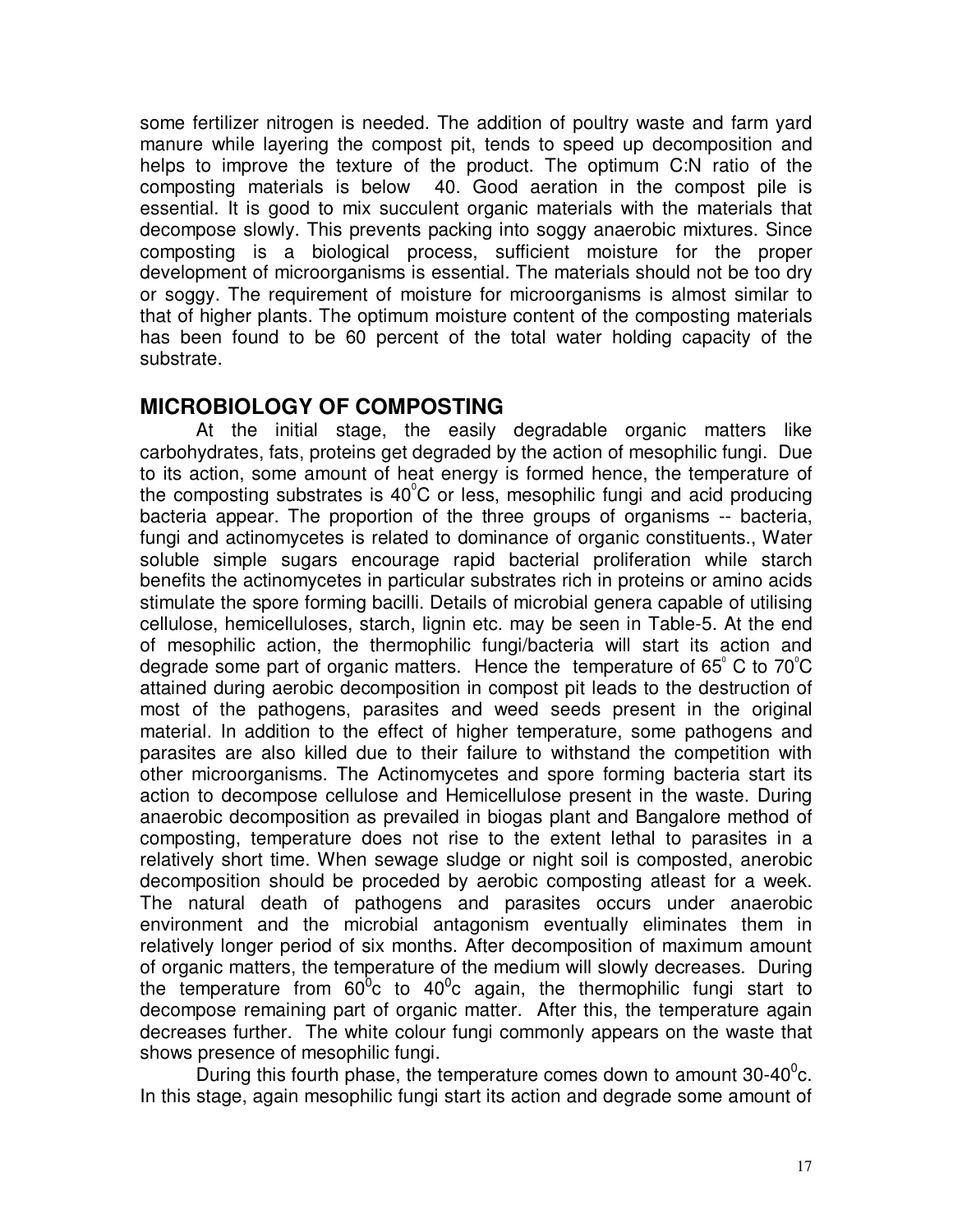lignin. After this, i.e. in final stage of this composting process, the temperature remains constant. Table -7 shows organisms in compost.

| Microflora /      | <b>Organisms</b>                     | Number/g of   |
|-------------------|--------------------------------------|---------------|
| <b>Microfauna</b> |                                      | moist compost |
|                   |                                      |               |
| Microflora        | <b>Bacteria</b>                      | $10^8 - 10^9$ |
|                   | Actinomycetes                        | $10^5 - 10^8$ |
|                   | Fungi, moulds and yeasts             | $10^4 - 10^6$ |
| Microfauna        | Protozoa                             | $10^4 - 10^5$ |
| Macroflora        | Fungi (Mushrooms & Toadstools)       |               |
| Macrofauna        | Mites, Ants, Termites, Spring tails, |               |
|                   | Millipedes, Centipedes, Earthworms   |               |
|                   | Source: FAO Soil Bulletin (1987)56   |               |

|  | Table 7 Organisms in compost |  |  |
|--|------------------------------|--|--|
|--|------------------------------|--|--|

#### **FACTORS INFLUENCING THE BIO COMPOSTING PROCESS**

- **a) Particle Size:** If particle is small, the space for the growth of microorganisms will be more which ultimately increases the microbial activity and fastened the composting process.
- **b) Nutrients:** Any waste materials which do not contain heavy metals/toxic waste should be used. The list of nutrient value as in table-5 should be taken in account to increase the nutrition value of the waste. Preferably, the local waste with some available agro waste is always ideal.
- **c) Moisture:** The total net weight moisture should be maintained 50-60% which is optimum for microbial growth. Hence, this percentage of moisture should be maintained throughout process which will increase the process of decomposition. If the moisture is below 50%, the microbial activity is less, which results slow down the composting process. If the moisture is above 60%, the anaerobic condition (clogging) will take place which also slows down the activity of microorganisms.
- **d) Aeration and Agitation:**

 For the growth and activity of microorganism, oxygen supply is most essential part. Any process to be adopted only to ensure the oxygen supply. The agitation, turning by any tools or by means of Aero tilling may be used.

#### **COMPOSTING PROCESS DESCRIPTION:**

Biocomposting is a process for the rapid conversion of organic waste into a thoroughly decomposed, stable and humus rich compost for used as a fertilizer and soil conditioner. The process is aerobic and the technology highlights the following activities for large and commercial scale Bio-composting.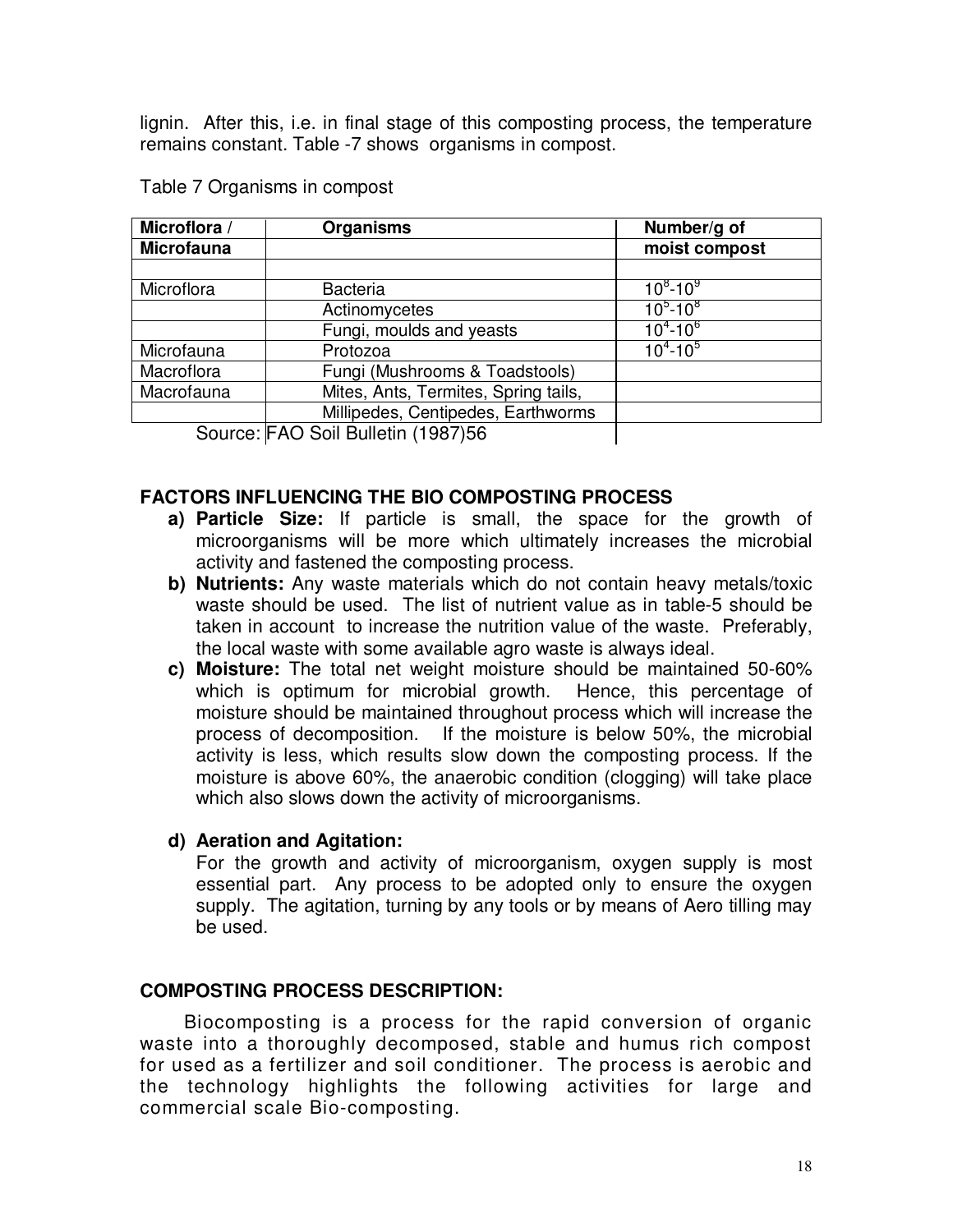**Windrowing:** The waste materials should be chopped in small size and formed in windows of 3 meters width and 1.2 meters height, the length according to the availability of the land:

**Inoculation:** Mixed population of microorganisms are sprinkled over the windrows at the rate of 4kg/tone of waste materials. In case of liquid 2 litres/tone is enough as the population of fungus and bacteria is 100 times more than solid base inoculum.

**Aero tilling:** The windrow is aero tilled in alternative days by using special type of machine called "Aero tiller" or manual method. It helps for uniform mixing and provides oxygen to the microorganisms.

**Application of Spent wash:** To maintain the optimum moisture of 50-60% and to maintain temperature between 65-70 $^{\rm 0}$ c for high rate composting, the nutrient rich spent wash is sprayed on the windrows, if it is available. Otherwise, any wash like cow dung wash, vermiwash, kitchen wash, any animal wash etc. can be sprayed.

## **COMPOSTING PROCEDURE**

A composting cycle takes 11 weeks to complete and involves the following activities.

#### **Ist week:**

- 1. Collection/Hauling of waste materials.
- 2. Formation of Windrows and Trimming.
- 3. Aero tilling-for uniform mixing of material and to bring down the moisture at optimum level.
- 4. Inoculation of microorganisms in windrows only high temperature tolerate fungus/bacteria should be used.

## **2 nd to 8th Week:**

Application of wash & Aero tilling

Monitoring moisture content and temperature of windrows (by any thermometer)

## **9 th to 11th week:**

After 11<sup>th</sup> week, the ready Biocompost is enriched with Biofertilizers.

## **Enrichment of compost with Biofertilizers:**

N-fixing bacteria-Azotobacter, Azospirillum each 2 kg/tone if solid, 1 litre/tone if liquid.

P-solubilizing bacteria-Bacillus polymixa etc-4kg/ton if solid, 2 litres/ton,1 litre/tonne if liquid.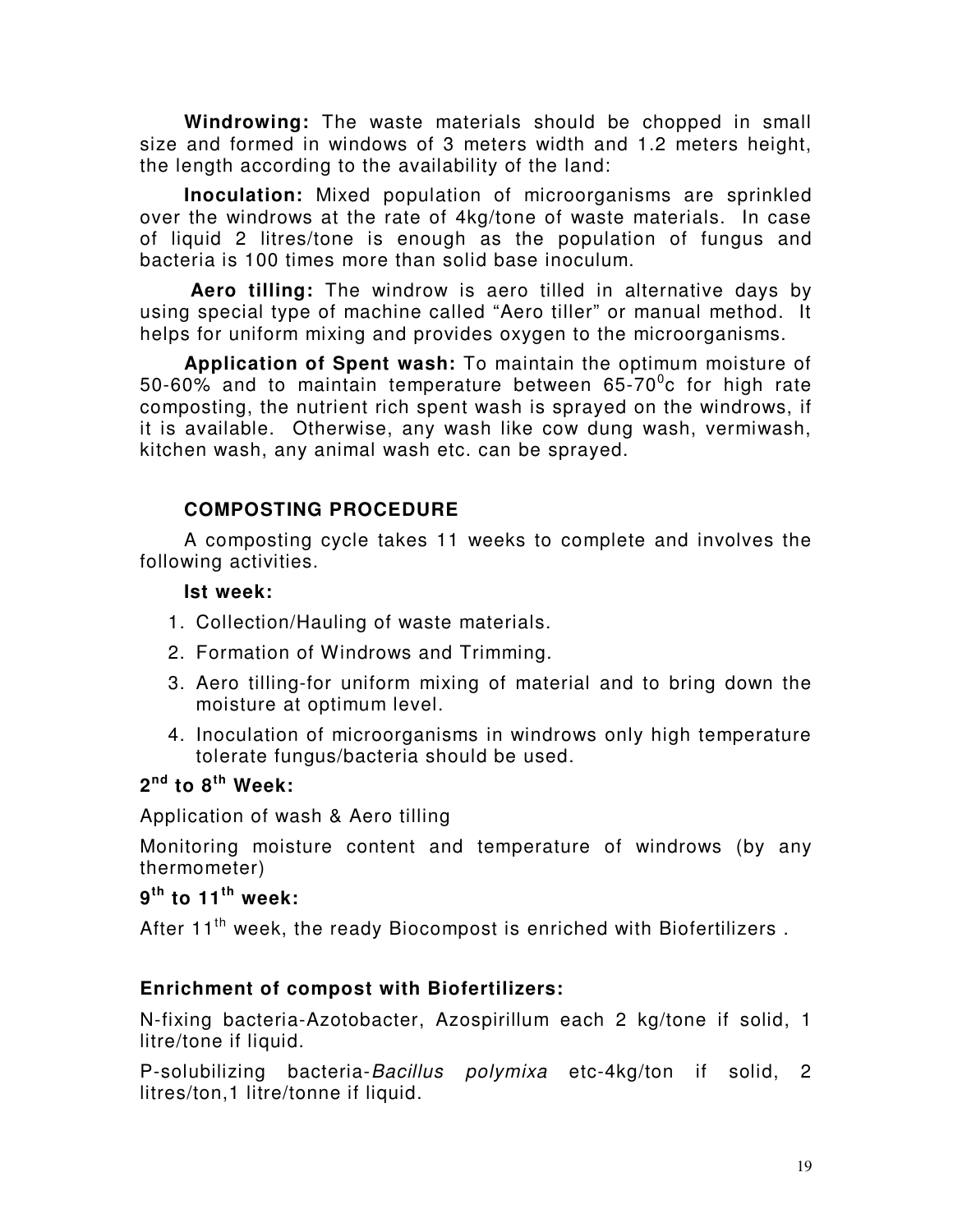K-Mobilizing bacteria-Fraturia aurantia 4kg/ton if solid, 2 ltrs/ton if liqud.

#### **Enrichment of compost with Bio-Agents:**

Bio-Control agents like Trichoderma viride, Pseudomonas Fluorescence at the rate of 2kg/tone of each if solid, 500ml/tone if liquid form

# **OLD METHODS OF COMPOST PRODUCTION CHIMNEY AND WALL METHOD**

 For wall aeration technique two brick walls, 30 cm apart, 1 m high, 23 thick and having 40 holes of size 22 cm x 10 cm each are constructed in the centre of a 2 x 3 m pit. Chimney aeration is provided by constructing two one meter high chimneys, one metre apart on rectangular base of 23 cm. Each chimney has 40 holes of similar size as provided in wall aeration. Substrates are filled in layers with each layer consisting of three sublayers. In a trial carried out at Jabalpur, the sublayers were consisted of (1) overnight water soaked paddy straw 50 kg (air dry basis) (2) dung slurry (20 kg dung in 40 litres water) (3) mixture of 20 kg well pulverised soil, half kg urea and 1.5 kg urea and 1.5 kg rock phosphates (1.5 percent available phosphorus, 150 mesh passed) Total quantity of substrate in ten such layers in each pit was one tonne. After one month, the towers and chimney were sealed with dung and mud mixture. Chimney aeration yielded 60 percent recovery with nitrogen ranging form 1.10 to 1.70 percent. Further trials have shown that the biomass of obnoxious weed, Parthenium histophorus yields better quality compost than rice straw. However, before using the parthenium compost, it is to be ensured that the weed are not viable. Enrichment of compost with Nitrogen Phosphorus and Potassium can be achieved by Azotobacter, Azospirillum and phosphate solubilizing and potassium mobilizer Biofertilizers after the thermophilic phase is subsided at the rate of 2-4 kg each per tonne of substrate. The biofertilisers may be dissolved in 50 litres water and poured in holes previously made in compost piles. If biofertilisers are not available while composting is in progress, enrichment can be done by mixing biofertilisers with the harvested compost and heaping the treated compost in shed for at least two weeks. By doing so, increase in the population of Azotobacter, Azospirillum PSM,KMB has been noted. Inoculation of the substrates with celluloytic and lignolytic microorganisms like Trichoderma harzianum, Aspergillus niger, Aterreus etc. has been found to accelerate the decomposition during composting. Likewise, *Trichoderma harzianum* is the msot effective organism for making compost from rice straw.

## **NADEP method**

.

 NADEP method of compost making has been developed by a farmer, Narayan Rao Pandhari Pande, in Maharastra, India. This method is based on the principle of aerobic decomposition with natural flow of optimum air. The substrate is converted at the top by plastering with dung and soil to minimise the loss of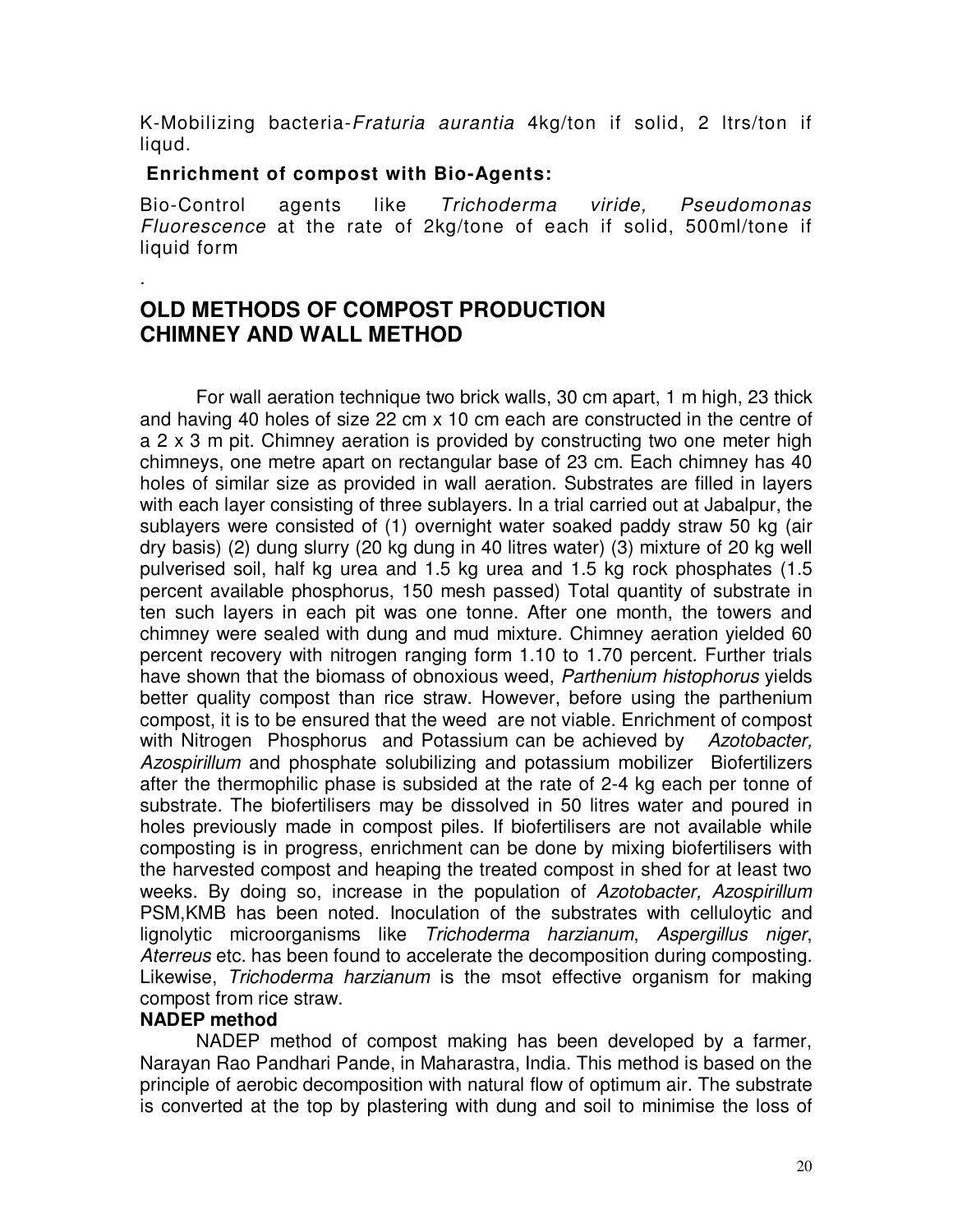moisture. To obtain 2-2.5 tonnes of compost with 0.6-1.0, 0.5-0.8 and 1.2-1.5 percent nitrogen, phosphorus and potash respectively, the required raw materials are 1.4 to 1.5 tonnes or organic refuse, 90-1000 kg of cattle dung, 1.7 to 1.8 tonnes of pulverised dry soil and 1500-2000 litres of water. These materials are filled layer by layer in a tank of  $3 \text{ m} \times 2 \text{ m} \times 1 \text{ m}$  size and made up bricks with holes (15-20 cm rectangular) on all four walls for easy entry and circulation of air. The tank is constructed above ground at high lying area to avoid entry of rainwater from surrounding place. Internal surface of tank is painted with dung slurry.

 The tank is filled in layers. The first layer is made by spreading 100-110 kg of organic wastes on the floor of the tank. This is followed by a second layer containing a slurry of 4-5 kg cattle dung in 125-150 litres water. Over the second layer, 50-60 kg of pulverised good quality soil is spread. The three layer combination is repeated till the tank is filled upto 45-50 cm above the brick level. The complete filling is done within two days, using materials of 10-11 layers. Topping of the tank is done by 5 cm plastering with a paste of dung and soil. Cracks are not allowed to develop on the heap to prevent the gas leakage. After 15-20 days, when the substrate shrink down, a second filling is made in a way similar to that adopted in the beginning. The top is then arranged in a hut like shape and replastered. The moisture level of the mass is maintained at 15-20 percent by sprinkling with water and dung slurry through holes. Normally the substrate takes 3-4 months to attain maturity without turning. From one tank about 4.5 - 5.0 cubic metre mature compost 1.5 - 2.0 cubic metre undercomposed raw refuse, weighing about there tonnes are obtained. According to an estimate, from the annual collection of dung from one cow, 80 tonnes of compost can be prepared which contain 800 kg nitrogen, 560 kg phosphorus and 1000 kg potash (Bonbatkar, 1989).There are some limitations in using this method of composting like unavailability of dry soil during rainy seasons and water during summer. The ratio of organic refuse and soil is about 1:1. Soil is added to provide microorganisms for carrying out decomposition and nitrogen fixation. The compost harvested does not give dark brown colour, has a higher density and lower nutrient composition as compared to the product obtained from the chimney and tower aeration method.

#### **Padegaon method**

 This method is recommended for composting resistant substrates like sugarcane trash and cotton stubbles. These materials are shredded into 30 cm size particles and trampled to make a 30 cm thick above ground layer. This layer is drenched with a slurry consisting of wood ash, cow-dung and soil. Four or five such layers are added to the pile. The completed heap is about 1.5 m high, 2m wide and as long as necessary. Since the material is very resistant to decay, the heap is turned each month, retrampled and sufficient water is added to keep it moist. The material is ready for use in about five months. The compost compares very well in composition with farm yard manure (Arakari et al., 1962). **Indore method** 

Sir Albert Howard (1924-26) at Indore, Madhya Pradesh, developed this method in which the conservation of cattle urine is effected by getting it absorbed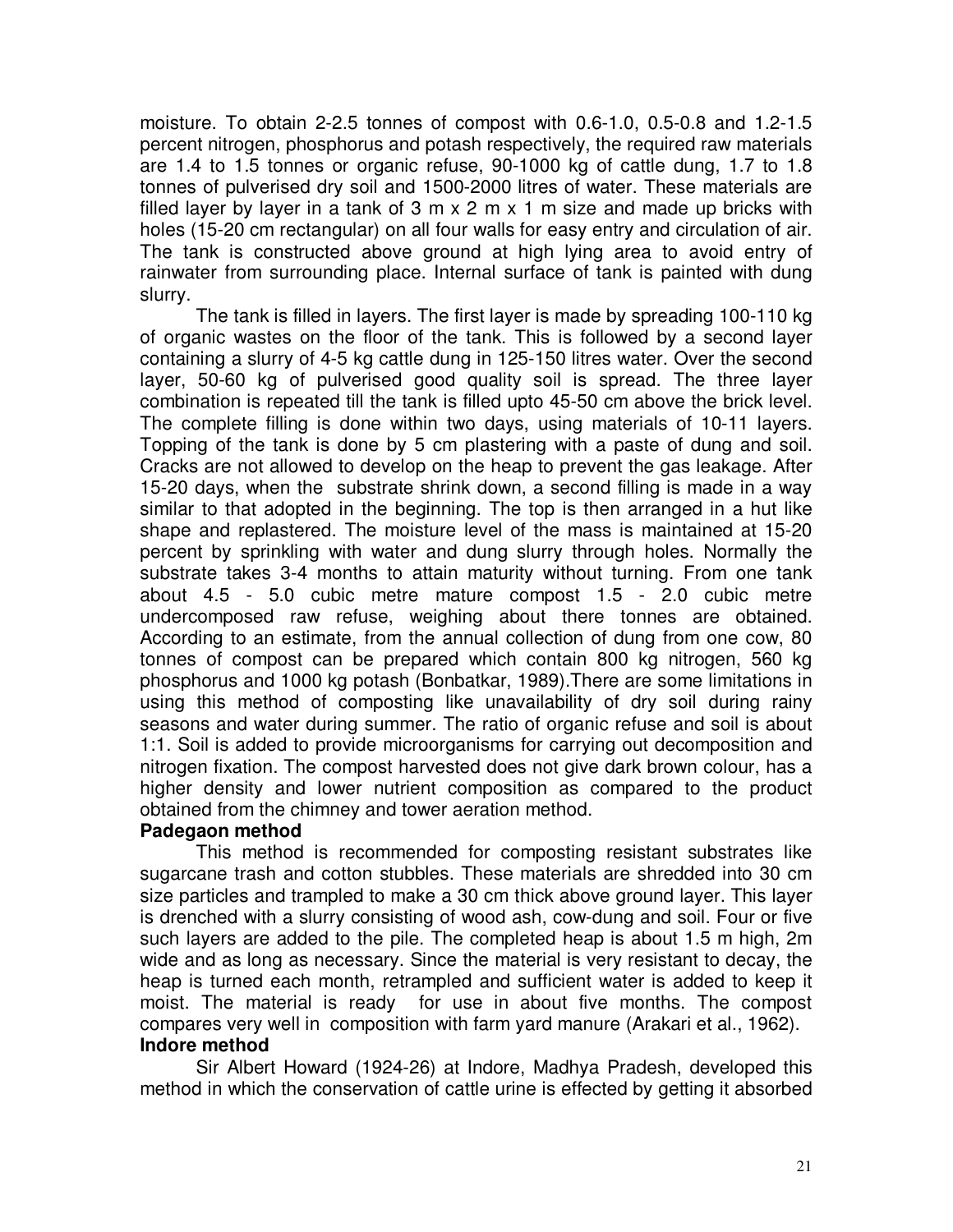in rice straw, straw dust and other organic wastes used as bedding in cattle shed. The urine soaked material along with fresh cow dung serves as major source of nitrogen for the microorganisms involved in composting. The material collected form cattle shed is spread evenly in a pit to form a layer of 10-15 cm thick. To this layer is added dung slurry made of 4.5 kg dung  $+$  3.5 kg urine earth  $+$  4.5 kgs inoculum from 15 day old compost pit. Water is then sprinkled to achieve 100 percent saturation. The layering is repeated to fill the pit within seven days. The material is turned three times, first two turnings in 15 days interval after filling the pit and third turning after one month of the first turning. To provide succulent biomass, seeds of sunhemp are grown on compost heaps and at the first turning, the green plants are turned in.During rainy season the piling of 20 cm carbonaceous material (leaves, hay, straw, saw dust, wood chips, corn stalks etc.) and 10 cm nitrogenous materials (fresh grass, weeds, digested sewage, sludge, poultry litter) in alternate layers is repeated until the pile is one metre high. The recommended size of the heap is 2.4 m square at the base and 2.1 m square at the top.The method is highly labour intensive and less suitable to those farmers who do not have enough cattle and irrigation facilities. The method being aerobic in nature, it hastens the maturity period and results in substantial loss of organic matter and nitrogen. Table 8 and 9 shows some bacteria ,fungi and actinomycetes capable of utilizing various components of organic matter.

|                |  |  |  | Table - 8: Some Bacteria capable of utilizing various components of |  |
|----------------|--|--|--|---------------------------------------------------------------------|--|
| organic matter |  |  |  |                                                                     |  |

| <b>Substance</b>                           | <b>Bacteria</b>                                                                                                                                        |
|--------------------------------------------|--------------------------------------------------------------------------------------------------------------------------------------------------------|
|                                            | Achormobacter, Bacillus<br>cellulomonas, cellvibrio, clostridium,<br>cytophaga, pseudomonas, sporocytophaga, vibrio                                    |
| Hemi-<br>cytophaga,                        | Bacillus, achromobacter, cellulose pseudomonas,                                                                                                        |
| <b>Starch</b>                              | sporocytophaga, Lactobacillus, Vibrio.<br>Achromobacter, Bacillus, Chromobacterium<br>Clostridium, Cytophaga, Rhizopus<br>Flavobacterium, Micrococcus, |
| Hydro.<br>carbons and<br><b>Pesticides</b> | Pseudomonas, Sarcina, Serratia.<br>Methanobacterium,<br>Methanobacillus,<br>Methanosarcina,<br>Methanococcus, Pseudomonas                              |
| Proteins                                   | Pseudomonas,<br>Corynebacterium<br>Mycobacterium,<br>Bacillus, Vibrio                                                                                  |

22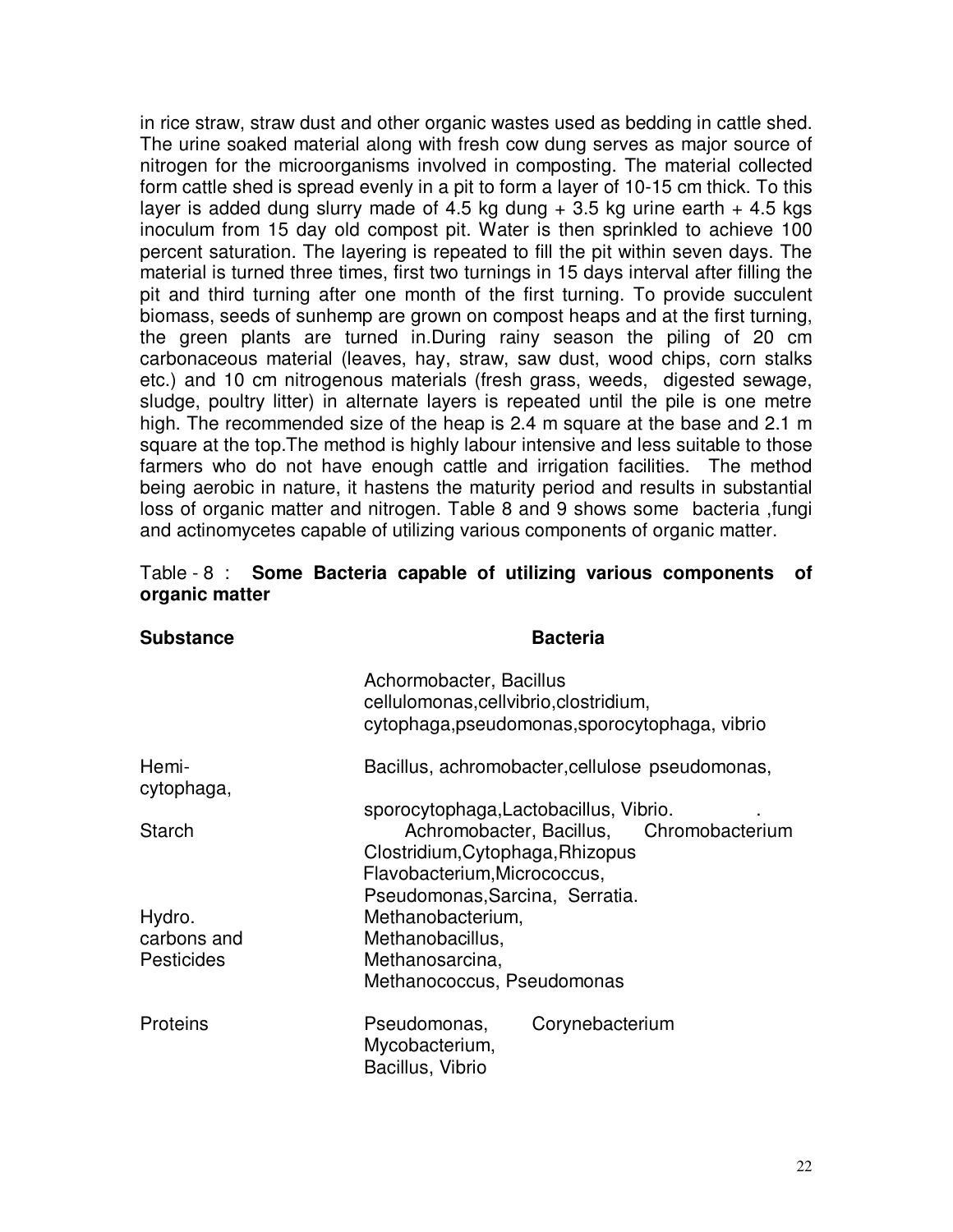#### Table – 9 **Some Fungi , Actinomycetes capable of utilising various components of organic matter**

\_\_\_\_\_\_\_\_\_\_\_\_\_\_\_\_\_\_\_\_\_\_\_\_\_\_\_\_\_\_\_\_\_\_\_\_\_\_\_\_\_\_\_\_\_\_\_\_\_\_\_\_\_\_\_\_\_\_\_\_\_\_\_\_

| Substance Fungi        | <b>Actinomycetes</b>                                                                                                                                                   |                                                                   |  |  |  |  |  |
|------------------------|------------------------------------------------------------------------------------------------------------------------------------------------------------------------|-------------------------------------------------------------------|--|--|--|--|--|
| Cellulose              | Alternaria, Apergillus<br>Fusarium Penicillium,<br>polyporus, rhizoctonia,<br>rhizopus, trichoderma                                                                    | Micromonospora<br>Nocardia,<br>streptomyces,<br>streptosporangium |  |  |  |  |  |
| Hemi-<br>cellulose     | Alternaria, fusarium,<br>trichothecium, aspergillus<br>corolus, rhizopus,<br>Rhizopus, Zygorhynchus,<br>Chaetomium,<br>Helminthosprium<br>Penicillium, FomesPolyporus. | Actinomycetes,<br>streptomyces                                    |  |  |  |  |  |
| Starch                 | Aspergillus, Fomes<br>Fusarium, Polyporus                                                                                                                              | Micromonospora,<br>Nocardia,                                      |  |  |  |  |  |
| Hydro.<br>carbons and  | <b>Streptomyces</b><br>Streptomyces,<br>-Nocardia.                                                                                                                     |                                                                   |  |  |  |  |  |
| Pesticides<br>Proteins | Aspergillus Nocardia,<br><b>Streptomyces</b>                                                                                                                           |                                                                   |  |  |  |  |  |

#### **Bangalore method**

In this method, the disadvantages of Indore method are overcome by slowing down the rate of decomposition and avoiding the turnings. The substrates usually composted in this method are town refuse and night soil which are spread in alternate layers of 15 cm and 5 cm in trenches or pits. When the pit is filled to 15 cm above the ground level, it is sealed to prevent loss of moisture. After the initial aerobic decomposition for 8 - 10 days the material undergoes semi anaerobic decomposition. During this stage the rate of decomposition slows down taking about 6 - 8 months for the compost to be ready. Often, the composting period is more than eight months due to high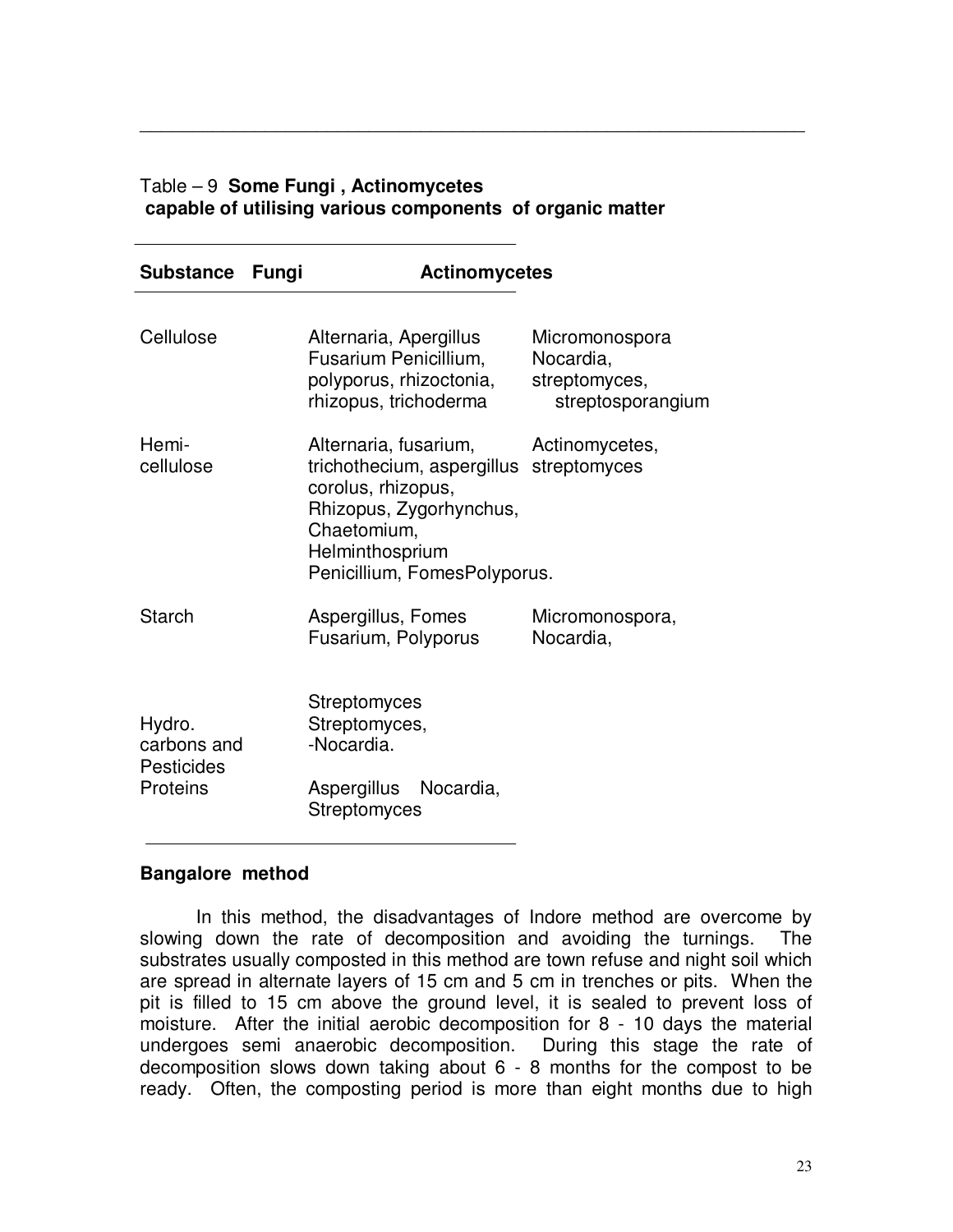carbon : nitrogen ratio. Loss of organic matter and nitrogen is negligible and percentage recovery of compost is more. But, this method is not adaptable to heavy rainfall areas.

## **FARM YARD MANURE (FYM)**

FYM is partially composed dung, urine, bedding and straw. Dung comes mostly as undigested material and the urine from the digested material. More than 50 percent of the organic matter that is present in dung is in the form of complex products consists of lignin and protein which are resistant to further decomposition and therefore the nutrients present in dung are released very slowly. The nutrients from urine, becomes readily available. Dung contains about 50 per cent of the nitrogen, 15 per cent of potash and almost all of the phosphorus that is excreted by animals .Straw, saw dust or other bedding materials are used in cattle sheds to reduce the loss of urine and to increase the bulk of manure. On an average, about 3 - 5 kg bedding material per animal is used by farmers. FYM contains approximately 5 - 6 kg nitrogen, 1.2 - 2.0 kg phosphorus and 5 - 6 kg potash per tonne. The quantity and quality of FYM depend upon the type (draught, mulch) and age of the animals, the way they are feed and the care taken to collect and store the material. Though FYM is the most common organic manure in India, the farmer, in general, do not give adequate attention to the proper conservation and efficient use of the resource. For preparing better quality FYM, the use of pit method for areas with less than 1000 mm precipitation and heap method for other places is recommended. In the pit method, the cattle shed wastes are conserved in pits of 2 m wide, 1 m deep and of convenient length with a sloping bottom towards one end. In the pit an absorbent layer is created at the bottom by spreading straw at the rate of 3 - 5 kg per animal kept. The substrate containing well mixed dung, urine and straw is spread over the absorbent layer daily to form a layer of 30 cm thick and the process continued until the pit is filled. Each day's layer should be pressed, moistened if dry and covered with a 3 - 5 cm layer of well ground fertile soil to hasten the decomposition and to absorb the ammonia. The pit should be prepared on high lying area to avoid the entry of rain water. In the heap method, the daily collections from cattle shed are spread in uniform layers until the heap attains a maximum height of one meter above ground. The top of the heap is rounded and plastered with dung and mud mixture. In both the pit and heap methods aeration is allowed in the beginning and later on anaerobic conditions set in and continue for a long period. The manure is ready for use after 5 - 6 months. These methods should be initiated prior to rainy season and continued throughout the year. If properly preserved, the quantity of manure that can be produced per animal per year would be as much as four to five tonnes containing 0.5 per cent nitrogen. This is in contrast to one or two tonnes per animal per year containing 0.5 percent nitrogen, that is obtained by indigenous method. The materials should not contain any heavy metal.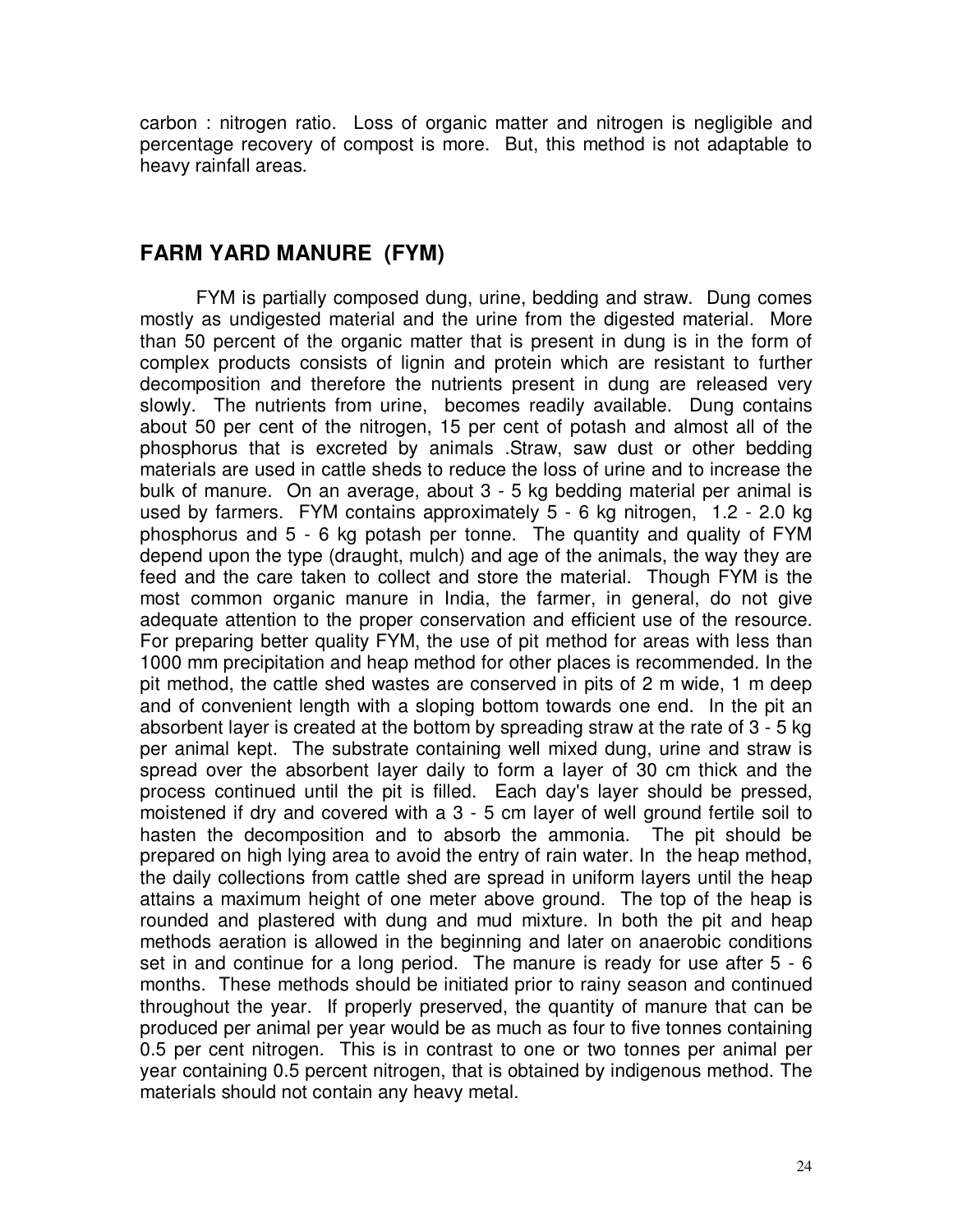## **URBAN COMPOST, SEWAGE AND SLUDGE**

Metropolitian areas are facing major problem in the disposal of large volumes of liquid and solid wastes generated by urban and industrial activities. In India the urban population of 240 million produces approximately 29 million tonnes of urban solid wastes (USW) annually (Jeewan Rao, 1992) and 10<sup>10</sup> litres of liquid wastes per day. Broadly liquid wastes constituent sewage and sludge. Sewage is spent water consisting of water carried wastes from commercial and industrial areas and surface and ground water that enter the sewage system. The sewage and sludge are useful sources of water for irrigation and nutrients and the urban solid wastes can serve as nutrient source. The urban solid wastes presently available in India have the potential to supply 145, 70 thousand tonnes of nitrogen, phosphorus and potash (Jeevan Rao, 1992).

Urban composting methods are either-non-mechanical or mechanical. Mechanical composting (anaerobic) of city wastes is a natural process and in practice several months are required for the transformation of wastes into compost. The amount of heat generated in small and the required temperatures are not obtained for the destruction of pathogenic organism. For the reasons that anaerobic composting liberates bad odors, is of long duration and is incapable of destroying pathogenic organisms, it is not generally adopted.

# **COMPOSTING OF URBAN REFUSE SEWAGE AND SLUDGE**

Sewage effluent treatment is based on biological decomposition of organic matter present in it. Primary treatment includes removal of solid matter by physical means such as screening and sedimentation. It is possible to remove 30- 50 percent of the suspended solids. Secondary treatment is done through activated sludge process. In this process, the sewage is aerated either by diffusion or mechanical means and the aerobic microbial decomposition process is activated. The sludge is separated from the effluent in a settling tank after a suitable interval. An overall reduction of 85-95 percent of suspended solids and BOD and 90-98 percent reduction in bacterial are achieved through the use of this method combined with the primary treatment. The resultant effluent usually has been suspended solid content of 20 ppm which is well within the safe limit. Bureau of Indian Standards (BIS) has laid down tolerance limits for the effluents to be discharged on land for irrigation and the effluents to be discharged into public sewers.

# **COMPOSTING SLUDGE**

Sludge collected from sewage treatment process are composted with other organic materials for use as manure. While composting, most of the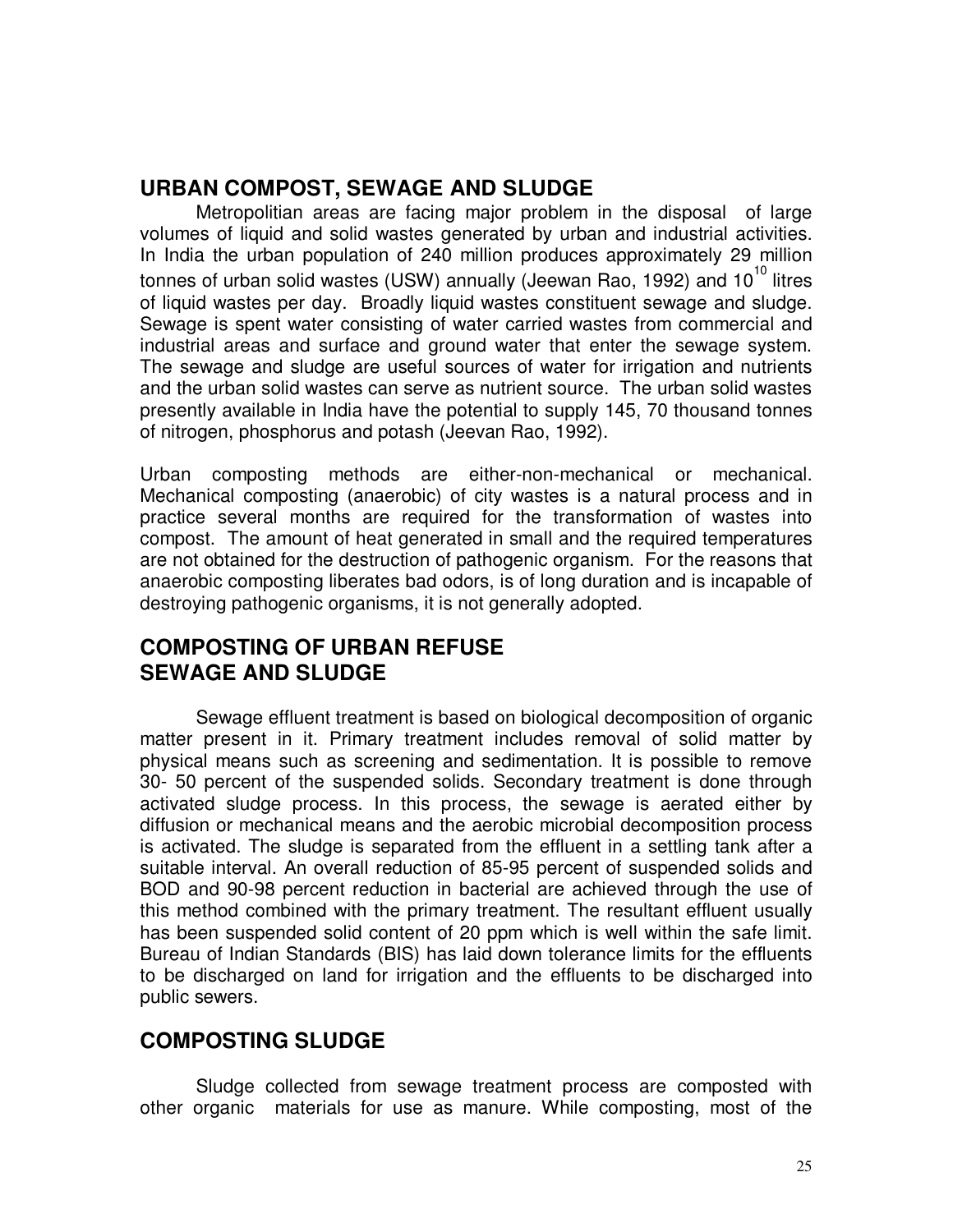nitrogen in the sludge is assimilated by the organisms and toxic substances are diluted. Methods for composting de-watered sludge depend upon its moisture content. If the sludge contains less than 60 percent moisture, the use of organic absorbent to adjust the moisture content is not necessary. In fact air-dried lime sludge (55-60 percent moisture) and the mixture of de-watered sludge (70 percent moisture) and well composted sludge (30 percent moisture), whose moisture content does not exceed 55-60 percent are successfully stabilized under aerobic conditions for 7-10 days (Date, 1982). If the mixture of sludge and absorbent organic material containing less than 60% moisture the sludge can be stabilized without any difficulty. But, when slowly decomposing absorbents such as rice husk and saw dust are used the primary product must be stockpiled and matured for 1-2 months to accelerate decomposition of absorbents.

 (Activated sludge decomposes relatively easily in soil, and thus most of the nitrogen is mineralized within one month. It has been estimated that one tonne of sewage sludge provides 46.9 kg nitrogen, phosphorus and potash but has the potential for heavy metal build up with continued application and resultant human health problems. Heavy metals like cadmium, lead, nickel, chromium etc. are generally not found in compost, FYM and city refuse in amounts that will be toxic to the soil, plants and mankind.

## COMPOSTING OF URGAN REFUSE

Before composting, non-organic and resistant materials like rags, plastics, glasses iron nails, tin, aluminum foils etc. are separated from the substrate. This is followed by shredding the organic components to particles of desired size (5 cm) and keeping the moisture level at 40 - 60 per cent. Aeration is promoted by turning the material during composting. Turning also facilitates the development of uniform temperature over the entire mass and subjects the material to high temperature.

The frequency of turning and the composting mass depends upon the type of refuse and moisture content. The schedule normally followed is : 1st day stacking and adding of moisture, 5th and 10th day turning and spraying of moisture, 15th day -- turning, and 20th day removal to process mill for screening. During rainy season frequency of turning is increased to promote aerobic condition in the piles. Fly control can be easily managed by not allowing the refuse to remain for long in the open but placed in stacks immediately for composting where the high temperature and environmental conditions are not favorable for the continued emergence and breeding of flees.

The carbon : nitrogen ratio of garbage available in India shows a range of 20 to 30 and it is possible to get stabilized compost in about 20 days (Jain 1980). Mechanical composting is aerobic which provides conditions for rapid conversion of organic wastes into compost. Non-mechanical method of composting is employed when volume of refuse to be handled is small. In this method readily computable materials, such as night soil, animal wastes, sewage – sludge and garbage and relatively resistant organic matter, such as straw, leaves and municipal refuse are piled in alternate layers on ground or in pits. The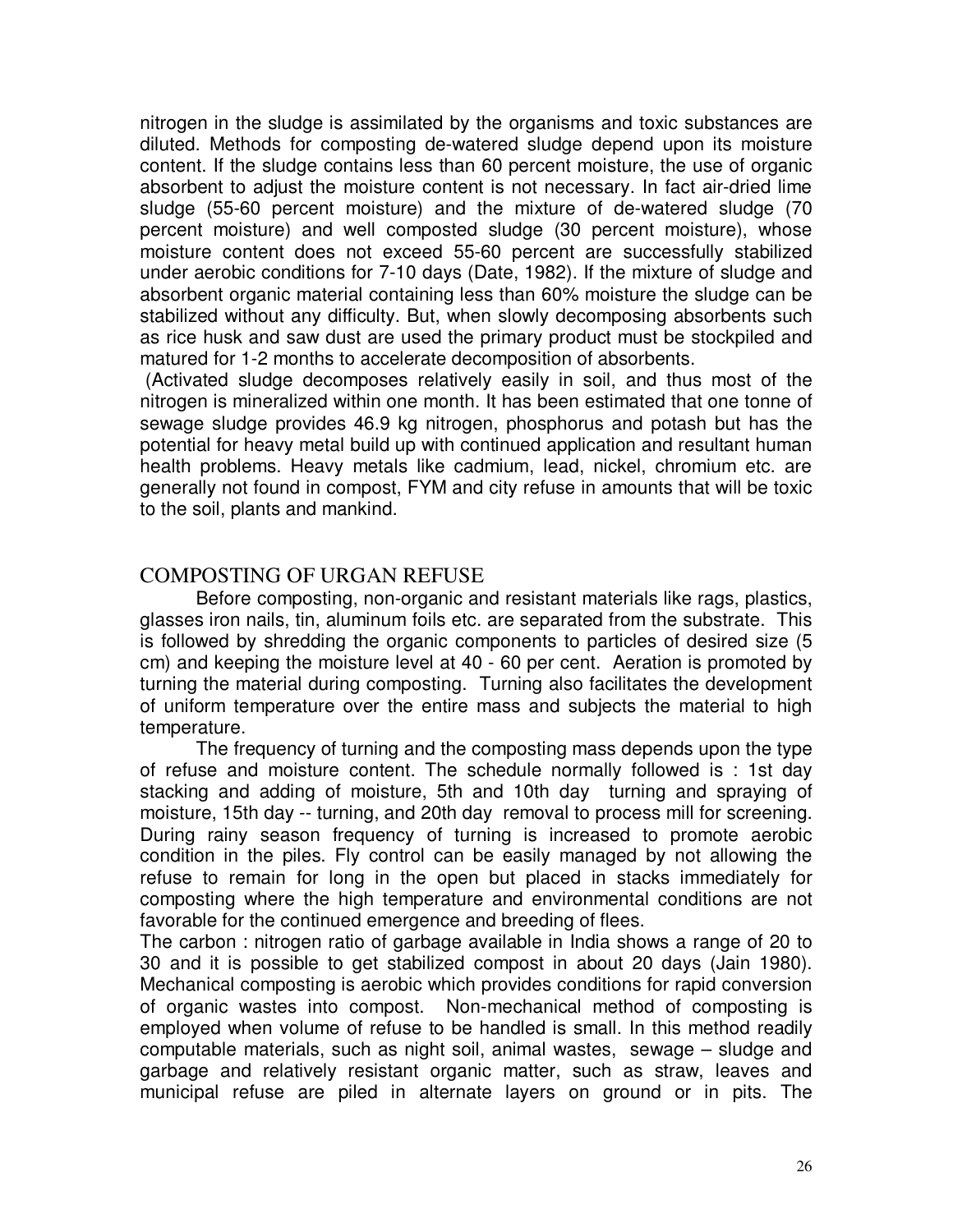composting mass is turned regularly for 8 - 12 weeks and stirred on ground for a further period of 4 - 6 weeks. After about 5-8 turnings and a total period of four months, the compost is ready for use.

| Parameters                    | <b>Biogas</b><br>Slurry | Sewage<br>sludge* | Pressmud                                | $City**$<br>refuse                  |
|-------------------------------|-------------------------|-------------------|-----------------------------------------|-------------------------------------|
| Total N.%<br>Total $P_2O_5$ % | 1.40-1.84<br>1.10-1.72  | 1.08-2.34         | $1.1 - 1.19$<br>$0.84 - 2.14$ 2.12-2.43 | $0.58 - 0.61$<br>$0.59 - 0.71$      |
| Total $K2O$ %                 | $0.84 - 1.34$           | $0.53 - 1.73$     | 1.98-2.03                               | $0.67 - 0.73$                       |
| Organic<br>carbon%<br>Zinc,   | 35.00-38.40             |                   |                                         | 19.50-31.80 23.50-26.70 12.79-16.04 |
| mg/kg                         | 103.00-115.60           |                   | 700.4-1245.70 237.50-285.40             |                                     |
| Copper<br>mg/kg               | 50.60-67.50             |                   | 193.7-535.50 112.40-131.70 -            |                                     |
| Manganese<br>mg/kg            | 231-00-294.70           | 176.2-46520       |                                         |                                     |

|  |                           | Table $-9$ Chemical characteristics of bio-gas slurry, sewage sludge, |  |  |  |
|--|---------------------------|-----------------------------------------------------------------------|--|--|--|
|  | pressmud and city refuse. |                                                                       |  |  |  |

Juwarkar et.all )1999)\*\* Bhide (1975)\*

#### **Vermi-Composting**

Vermiculture is the culturing of earthworms. Recent years, much interest in vermiculture has been paid by the large producers and farmers as earthworms play a major role in soil improvement, organic matter decomposition and in enhancing the quality of agricultural produce. Vermi-composting is applied for composting various non-toxic organic solids and liquid wastes available from cities, dairies, sugar and distillery units, pulp and paper mills, tanneries, fermentation industries and food processing units. Earthworms are used as biodegraders for composting such refuse, after the thermophilic activities have subsided. In vegetable and plantation crops where mulching with organic debris is a common practice, application of vermicastings at the rate of 5 tonnes/ ha as the first layer is recommended. Vermicastings consisting of excreta of earthworms and the cocoons released by them are rich in organic matter and plant nutrients. In the presence of vermicasts the declay of orgnic refuses and the formation of compost is accelerated. The process could be continued uninterruptedly by the addition of dung and other organic wastes at regular intervals to serve as food source for the earthworms.

## **BENEFITS OF EARTHWORMS**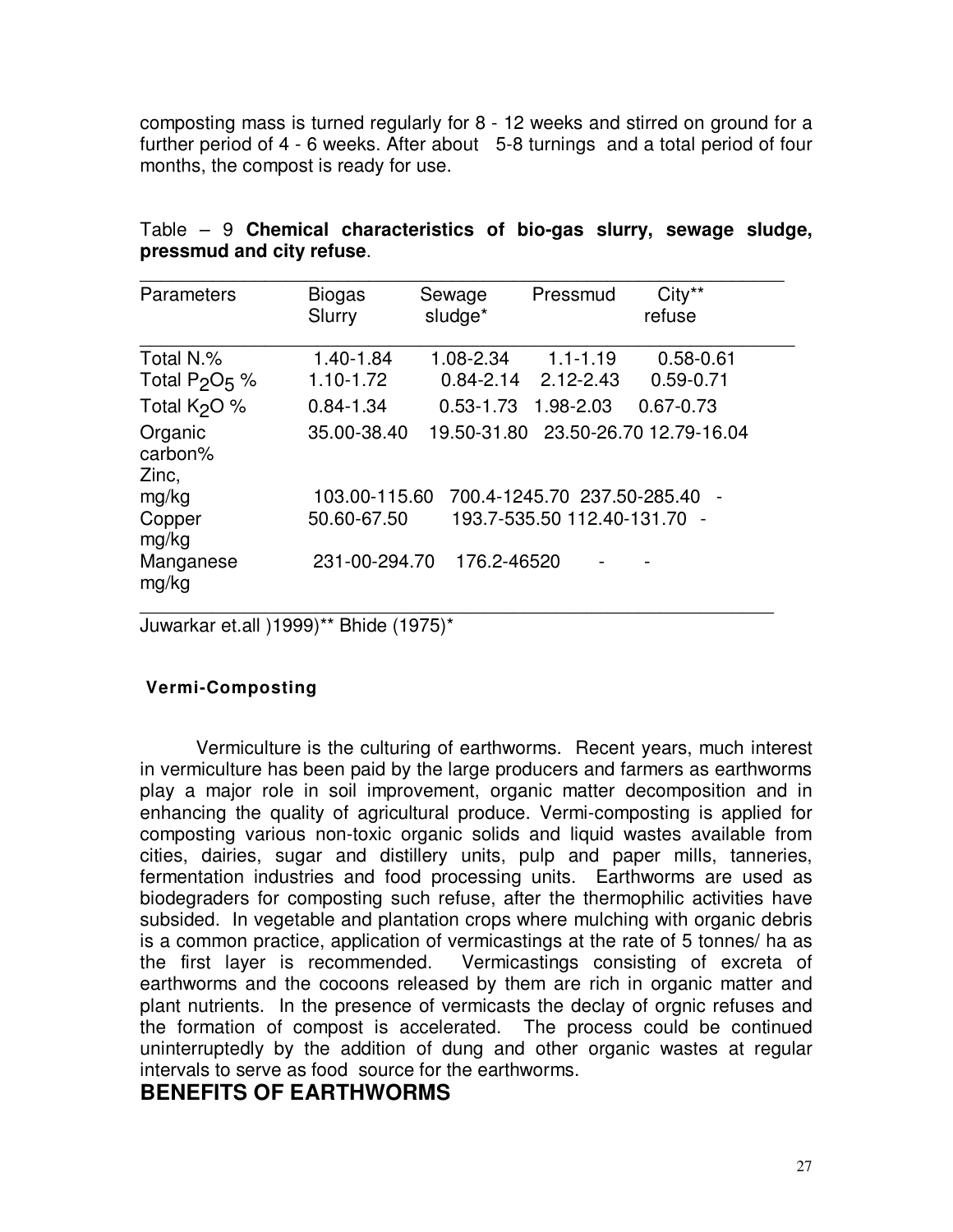Earthworms help in the preparation of compost and maintaining soil health as follows :

- 1. Improvement in fertility of soil.
- 2. Mixing of sub-soil and top soil.
- 3. Use of earthworms in recycling of city and rural wastes, sewage waste water and sludge, and industrial wastes, e.g. Paper, food and wood industries.
- 4. Amelioration of physical condition of soil.
- 5. Correction of undetermined deficiencies in plants.
- 6. Used in Unani system of medicine for treatment of certain diseases Supplementing traditional feeds.

## **VERMICOMPOSTING PROCESS**

It is a process of decomposition of organic matters into humic rich manure by the action of earthworms.

Partly degraded Cow dung, Sheep dung, Elephant dung, Pressmud, Cane trashes, City solid wastes, Poultry farm wastes and other domestic wastes are brought to Vermicomposting unit.

There, it is formed as windrows of 1-2 feet height.

The windrows are provided with Green house shade in order to prevent from sunlight.

Water is sprayed on the windrows by Drip irrigation or manual system to maintain the optimum moisture of 50-55%.

A special type of African Earthworm (Udrillus ugenous) is inoculated on the windrows.

It starts acting on the partly decomposed materials in the windrows to give humic rich Vermicastings.

This process takes place to complete in 60-90 days. The time period depends upon no. of worms/square meter. Simple 1gm of weight of worms collects 5gm of waste material per day.

After completion of the process, harvesting the Earthworms from Vermicastings and earthworms are then inoculated in new windrows or top materials can be harvested layer by layer as and when vermicastings appeared.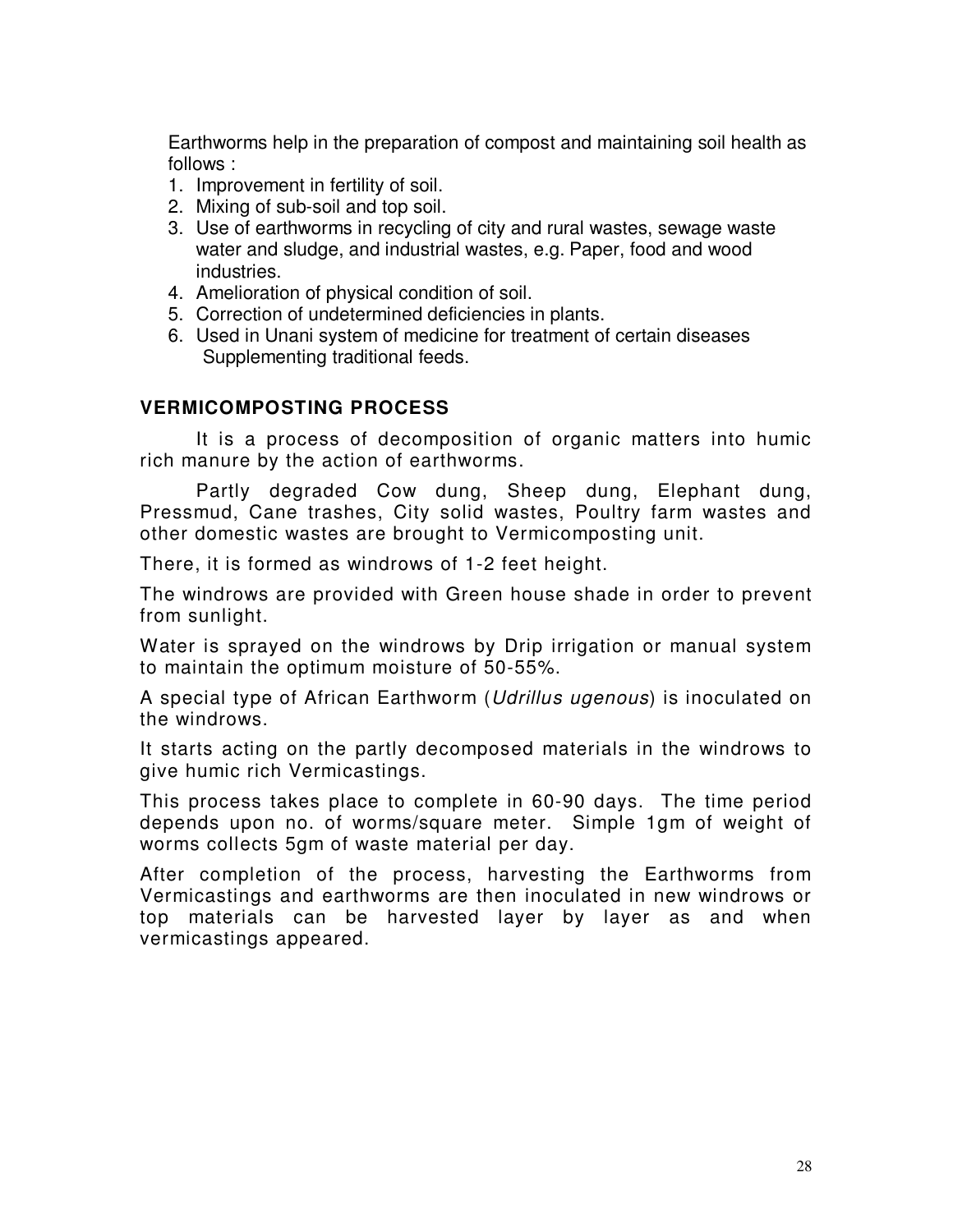# **ADVANTAGES OF VERMICOMPOSTING :**

- 1. Organic wastes are broken down and fragmented rapidly through earthworms resulting in stable, non-toxic material of potentially high economic value, which is used as a soil conditioner / fertilizer in agricultural and horticultural practices.
- 2. As with the composting process, vermicomposting provides a reduction in waste bulk density.
- 3. As an aerobic process composting leads to Nitrogen mineralization. In vermicomposting, earthworms increase and accelerate Nitrogen mineralization rate. The humification process is greater and faster during vermicomposting.
- 4. A decrease in fulvic acid carbon and increase in the percentage of humic acid carbon are observed in vermicompost. The humic substances show an increase of 40-60%, which was higher than the value obtained through composting process.
- 5. Vermicomposting also brings down the availability of heavy metals compared to composting.
- 6. Vermicomposting has hormone like compounds (auxins), which accelerate plant growth.
- 7. Higher percentages of germination have been recorded with vermicompost than with compost.
- 8. Chemical analysis of vermicomposts and composts have shown slightly lower pH value for vermicompost and slightly higher nutrient concentrations, particularly of Nitrogen. It is also quite common for vermicomposts to have very low concentration of Ammonia-nitrogen and very high concentration of Nitrate-nitrogen, whereas the opposite is true for many types of compost. The nutritional value of vermin-compost depends upon the raw materials used for feeding.

# **COMPOSTING OF INDUSTRIAL WASTE MATERIALS AND OTHER ORGANIC RESIDUES**

## **I) Phospho Compost**

The phospho-compost is a valuable amendment which could be prepared by mixing farm wastes, cattle dung, soil, compost, chopped grasses, crop residues and plant leaves with mussoorie rock phosphate at the rate of 30 per cent of the compostable materials. This mixture is made into a slurry so as to provide adequate moisture and after uniform mixing with decomposer fungus/bacteria. The slurry is allowed to decompose in a compost pit for about 60 to 90 days. The moisture is maintained at 60 per cent throughout the period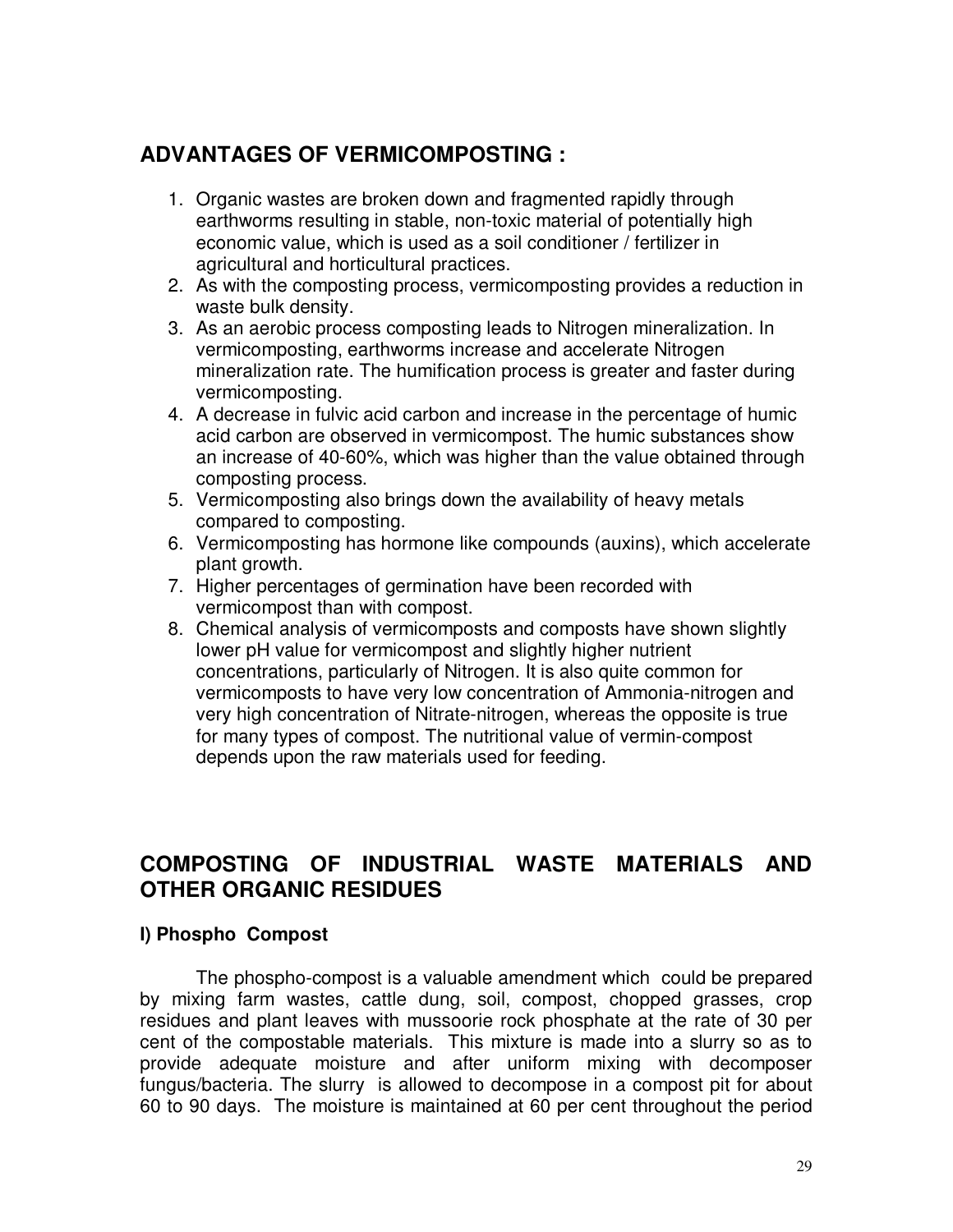of composting and the compost will be ready for use in 60 - 90 days. Once the compost is ready, 4kg/tonne of solid, liquid 400 ml/tonne of Phosphate solubizling bacteria is added and allowed for 21 days for release of fixed phosphate. Phospho-compost has better performance than other sources of phosphorus and it can be also used as an effective organic amendment in problematic soils.

#### **ii)Potassic Compost**

Potassic compost is a valuable amendment to the soil which could be prepared by mixing rich farm wastes, cattle dung, sugar cane trash, soil, potassium rich ores, banana wastes etc. The waste materials first decomposed with the help of fungus/bacteria using 400ml liquid cultures/tonne of waste. The use of decomposer culture decompose the materials within 45 days. About 60% moisture is maintained throughout decomposition process. Once the material is decomposed, 200ml/tonne of waste material potash mobilizing bacteria is to be added and allowed for 20 days. The compost will be rich in potassium, and hormones required for plant growth. Potassic-Compost has better performance than other sources of potassium, as it is in organic form.

## **iiI) Sugar Factory Wastes and Sugarcane Trash**

The major sugar factory wastes are pressmud, filter cakes bagase and molasses. Pressmud contains about 1.2 percent N, 3.82 per cent  $P_2O_2$ , 1.42 per cent  $K<sub>2</sub>O$  and 11.1 per cent CaO (Palaniappan and Natarajan, 1993) and is a good source of organic matter (4.4 to 35.8%). Because of high calcium content in the pressmud, it is used mainly to reclaim acidic soils substituting gypsum to some extent. There are two forms of pressmud: pressmud with carbonate process having  $CaCO<sub>3</sub>$  (66%) and organic matter (4.4%); presumed with sulphitation process having  $CaSO_4$  (9.3%) and organic matter (35.8%). The amount equivalent to one kg of 100 percent pure gypsum will be 0.88 kg and 10.75 kg of carbonated and sulphated pressmud, respectivley and in terms of sulphur 4.0 and 57.8 kg, respectively (Singh and Dagar, 1993). Addition of pressmud improves soil aeration and drainage in heavy soils, whereas in sandy soils it helps in improving the retention of moisture. When added to sugarcane fields it increased the cane yield, improved the juice quality and enhanced the ammonifying power of the soils (Mariappan et. al., 1983). In a pot experiment, pomogranate (Punica granatum) and Eucalyptus tereticornis grown in highly alkali soil (pH 10.5) when amended with pressmud could perform very well. The sugarcane trash removed during cropping to prevent lodging of the canes and the dead leaves collected at the time of cane harvest are generally burnt in the field itself. The valuable nutrients are lost during the process. The trash may be converted into a very useful organic amendment by proper composting and adding mussoorie rock phosphate at the time of composting. As the pressmud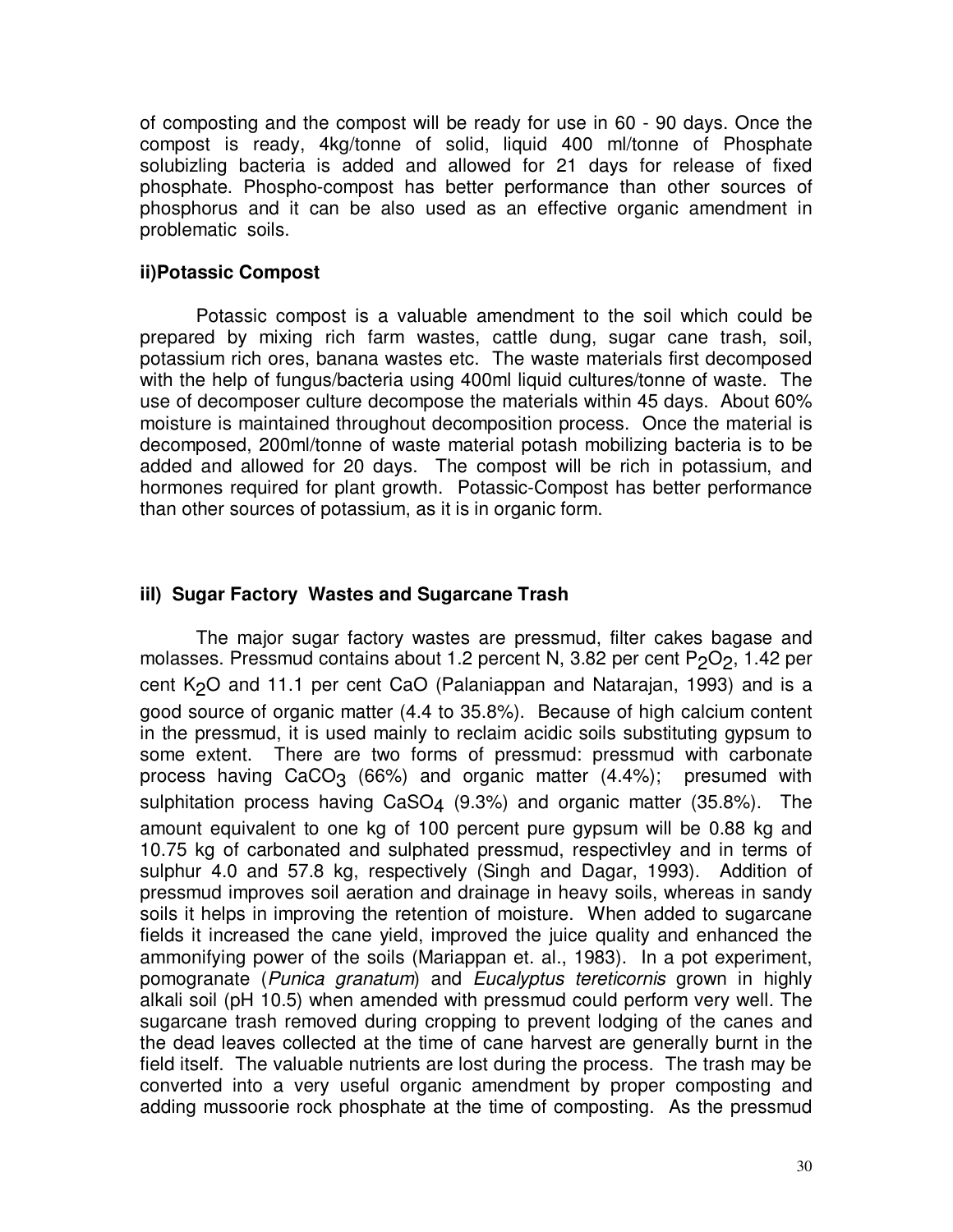itself is rich in Potash and Phosphorus, use of 400ml/tonne of composted material with Potash Mobilizing Bacteria (Fraturia aurientia) and Phosphate Solubilizing Bacteria increases the availability of  $K_2O$  and  $P_2O_5$  in the wastes. This may be used later like other organic amendments.

## **iv ) Oil Cakes**

Many oil cakes such as the castor, neem, madhuca, karanja, linseed, rape seed and cotton seed which are non-edible oil cakes may serve as useful organic manure as these contain high amounts of plant nutrients. Most of the non-edible oil cakes are valued much for their alkaloid contents which inhibit the nitrification process in soils. Neem cake contains the alkaloids - nimbin and nimbicidine which effectively inhibit the nitrification process . Similarly, Karanjin (Pongamia pinnata) and (Madhuca butyracea) is a potent nitrification inhibitor equal in efficiency to nitropyrin inretarding the nitrification process of ammoniacal nitrogen and increasing the yield, nitrogen uptake and grain protein content of rice . Madhuca cake has been successfully used in coastal saline soils for cultivatiion of rice. soils. Neem cake contains the alkaloids - nimbin and nimbicidine which effectively inhibit the nitrification process. Similarly, Karanjin (Pongamia pinnata) and madhuca (Madhuca butyracea) is a potent nitrification inhibitor equal in efficiency to nitropyrin inretarding the nitrification process of ammonical nitrogen and increasing the yield, nitrogen uptake and grain protein content of rice.

#### **v) Fly ash**

Fly ash is a useful organic amendment. At many places acidic mined lands exhibit reduced biological activity. In some strip mine sites with pH ranging from 2.6 to 4.7, the pH was found to range between 5.0 and 7.5 after 10 years of treatment with fly ash and the credit of vegetation on these sites was rated fair to good. With the exception of N, fly ash is rich in  $\mathsf{P}_2\mathsf{O}_5$ , K<sub>2</sub>O, Ca and Mg and also contains elements like B, Mo and Zn which are essential for plant growth and are available to the vegetation raised on soils treated with fly ash. Mixing of potash mobilizing bacteria and phosphorus solubilizing bacteria at the rate of 400ml/tonne increase the availability of  $P_2O_5$  and  $K_2$  O with in 20 days

#### **vi) Industrial effluents**

Effluents from sugar factory, fertilizer factory and paper industry are rich in plant nutrients and can be used after proper treatments. The sewage sludge has been found to be as effective in increasing the yield of crops as inorganic fertilizers and also of forest tree species such as Eucalyptus and Populous. But from the sewage and industrial effluents toxic substances and heavy metals are to be removed completely as otherwise they can cause health-problems when they reach in food chain. Use of proper decomposing microorganisms also reduces the heavy metals . After decomposition mixing of potash mobilizing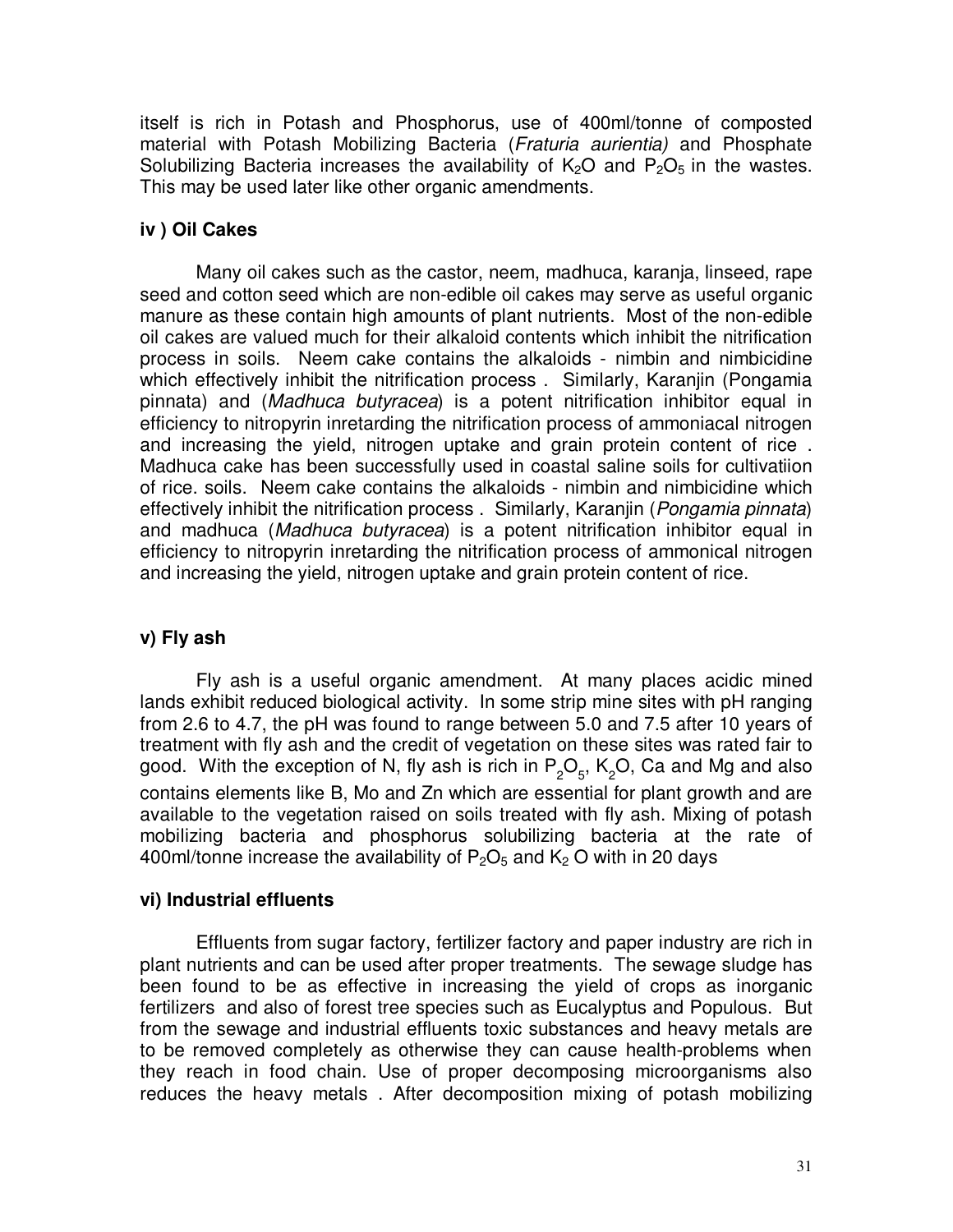bacteria and phosphorus solubilizing bacteria at the rate of 400ml/tonne increase the availability of  $P_2O_5$  and  $K_2$  O with in 20 days

#### **vii) Coir pith compost**

The coir dust is a waste product of the coir industry and could be used as organic amendment. the coir waste accumulates in large quantities near the coir industrial units and it can be converted into valuable organic manure by proper composting with the aid of the mushroom fungus Pleurotus sojorcaju. The composting reduces the volume by 42 per cent besides narrowing the C : N ratio. Once the compost is matured add potash mobilizing bacteria and phosphorus solubilizing bacteria at the rate of 400ml/tonne increase the availability of  $P_2O_5$ and  $K<sub>2</sub>$  O with in 20 days.It has been found to be a good amendment for sodic soils and a moisture conserving material for rainfed crops . The use of coir pith without composting is, however, not advisable. In the fresh form it contains 8 - 12 per cent soluble tannin - related phenolics which can inhibit microbial activity in the soil and cause immobilisation of nitrogen. Table 10 shows Composition of raw and composed coir pith

| <b>Properties</b>    |       | <b>Raw Coirpith Composed coirpith</b> |
|----------------------|-------|---------------------------------------|
| $Lignin(\%)$         | 30.00 | 4.80                                  |
| Cellulose(%)         | 26.52 | 10.10                                 |
| Organic carbon(%)    | 29.00 | 24.90                                 |
| $N(\%)$              | 0.26  | 1.06                                  |
| $P_2O_5(\%)$         | 0.01  | 0.06                                  |
| K <sub>2</sub> O (%) | 0.78  | 1.20                                  |
| Ca (%)               | 0.40  | 0.50                                  |
| $Mg(\%)$             | 0.36  | 0.48                                  |
| Fe (%)               | 0.07  | 0.09                                  |
| $Mn$ (ppm)           | 12.50 | 25.00                                 |
| $Zn$ (ppm)           | 7.50  | 15.80                                 |
| $Cu$ (ppm)           | 3.10  | 6.20                                  |
| C:N ratio            | 112:1 | 24:1                                  |

Table 10 Composition of raw and composed coir pith

## **viii) Saw Dust**

It is possible to use waste products from timber industry as organic matter. Inoculation with cellulolytic strains of Bacillus sp., Cephalosporium sp. and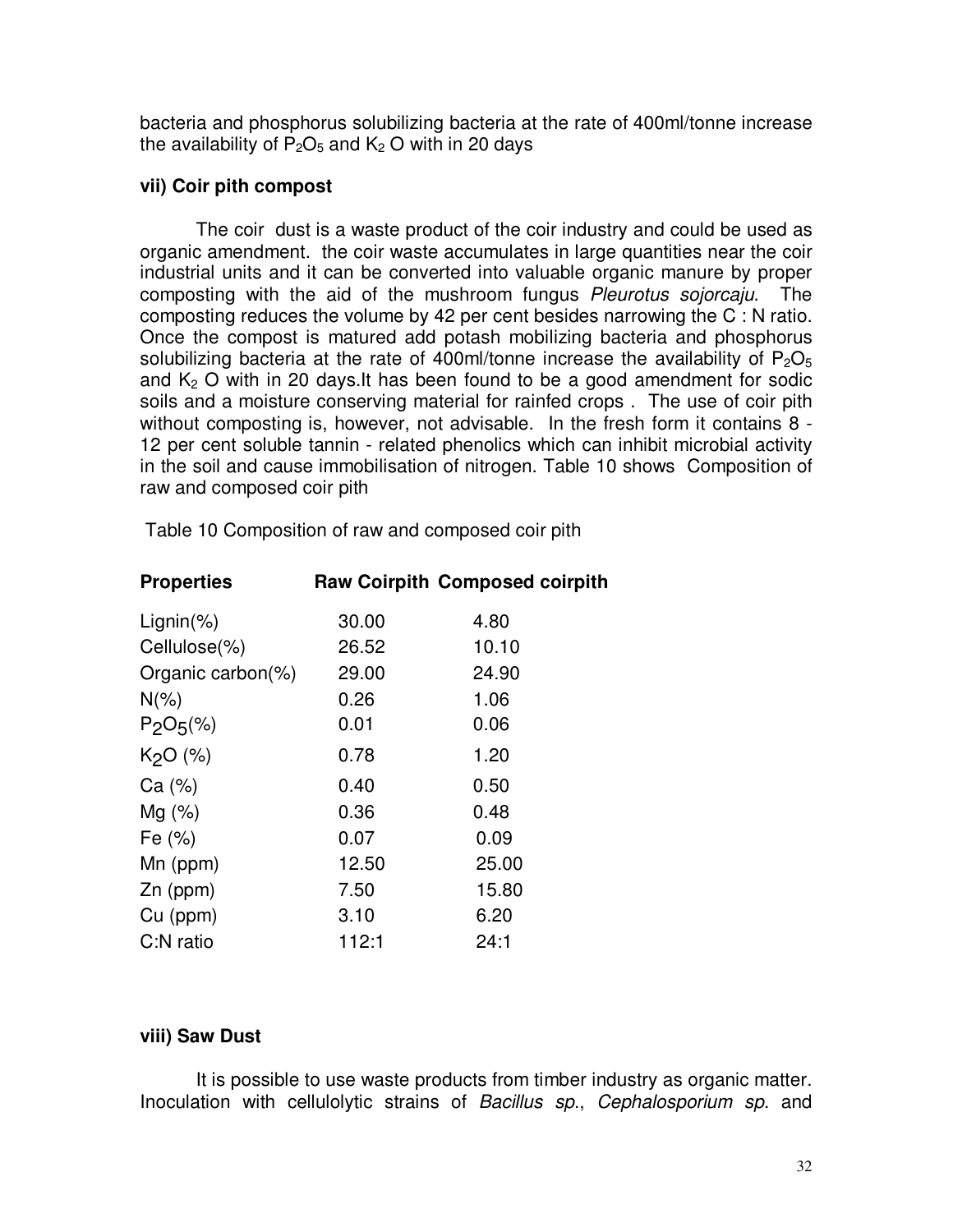Streptomyces sp. has been reported to increase the decomposition of saw dust and bark . Mixing of potash mobilizing bacteria and phosphorus solubilizing bacteria at the rate of 400ml/tonne increase the availability of  $P_2O_5$  and  $K_2$  O with in 20 days

The following criteria for judging a good quality compost may be as follows :

- 1. Dark brown to black.
- 2. Crumbly structure not packed or lumpy.
- 3. Largely insoluble in water.
- 4. C:N ratio from 10 to 20.
- 5. Dissolves to a large extent in dilute alkali.
- 6. Beneficial effect upon soil and growing vegetation.
- 7. Pleasant earthy smell.
- 8. Will not attract flies.

#### **ix) Poultry Waste Compost**

Poultry waste comprises waste feed, solid and liquid dropping, litter, eggshell, diseased and dead birds, culled birds, feathers and the wastes from poultry sheds. Poultry waste management is highly complex and challenging because of associated problems like nitrate and heavy metal contamination in soil, crops, surface and ground water, air quality and odor; disposal of dead and diseased poultry and food safety. Poultry manure is good source of nutrients, particularly manure is good source of nutrients, particularly for vegetable. The decomposition of the waste must be done with the use of fungus/bacteria. Once the decomposition is completed, KMB, PSM and Paceli-T.V. in liquid 100ml/tonne suppresses the disease causing pathogens. Table 11 shows nutrient status in poultry waste

| <b>Source</b>                |                 | <b>Percent</b> |                   |                  |
|------------------------------|-----------------|----------------|-------------------|------------------|
|                              | <b>Nitrogen</b> | Ammonia        | <b>Phosphorus</b> | <b>Potassium</b> |
| Fresh chicken<br>manure      | $3.7 - 8.8$     | 0.4.1.1        | $1.2 - 2.$        | $1.2 - 2.7$      |
| Poultry litter<br>manure     | $1.4 - 6.8$     | $0.5 - 1.1$    | $0.5 - 3.51$ .    | $1 - 2.7$        |
| Broilier litter <sup>b</sup> | $2.3 - 6.0$     |                | $0.6 - 3.9$       | $0.7 - 5.2$      |

#### **Table - 11 Plant nutrient status in poultry waste<sup>a</sup>**

a. Adapted from Sims and Wolf (1994)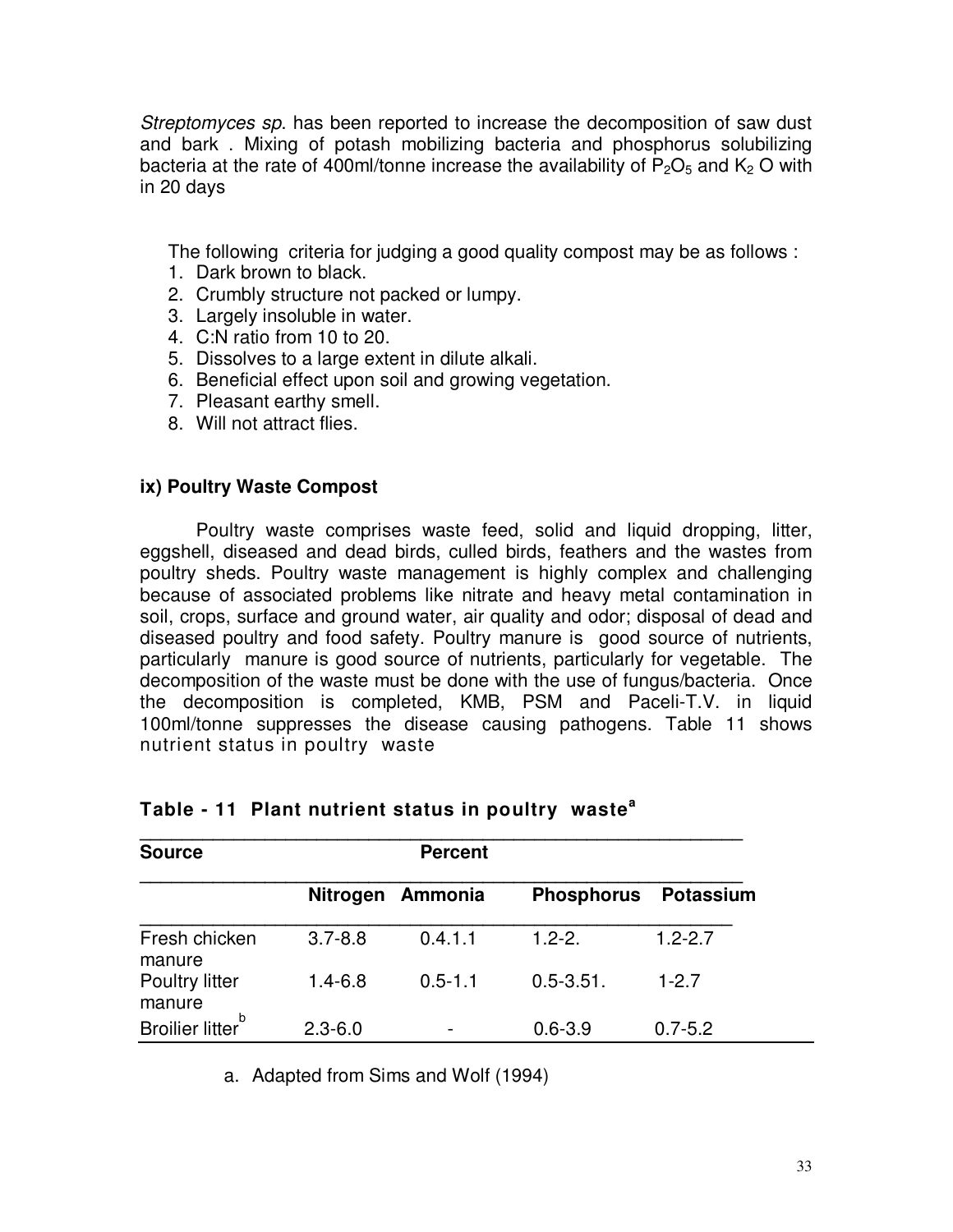b. Broiler litter also contains 23-125 boron, 25-1003 copper, 125- 667 manganese and 106-669 zinc in parts per million.

#### **Biogas slurry applications:**

#### **Biogas slurry is a good source organic manure**

The following are the different methods of applying biodigested slurry as manure:

- a) Air dried biogas slurry can be applied by spreading on the agricultural land at least one week before sowing the seeds or transplanting the seedlings.
- b) The liquid slurry can be mixed directly with the running water in irrigation canal which will enable spreading of the slurry uniformly in the cropped area or in cultivation land
- c) Biogas slurry can also be coated on the seeds prior to sowing. This acts as insecticide and prevents seeds or plants from insect attack. This helps in early germination and healthy growth of seedlings.
- d) The digested slurry is fed through the channel, flowing over a layer of green or dry leaves and filtered in the bed. The water from the slurry filters down which can be reused for preparing another fresh dung slurry. The semi-solid slurry can be transported easily as it was in the consistency of fresh dung and used for top dressing of crops like sugarcane and potato.
- e) Biodigested slurry is also being used to fish culture, which acts as a supplementary feed. On an average, 15-25 litre of wet slurry can be applied per day in a 1200 sq pond. Slurry mixed with oil cake or rice-bran in the 2-1 ratio increases the fish production remarkably. In general, organic manures about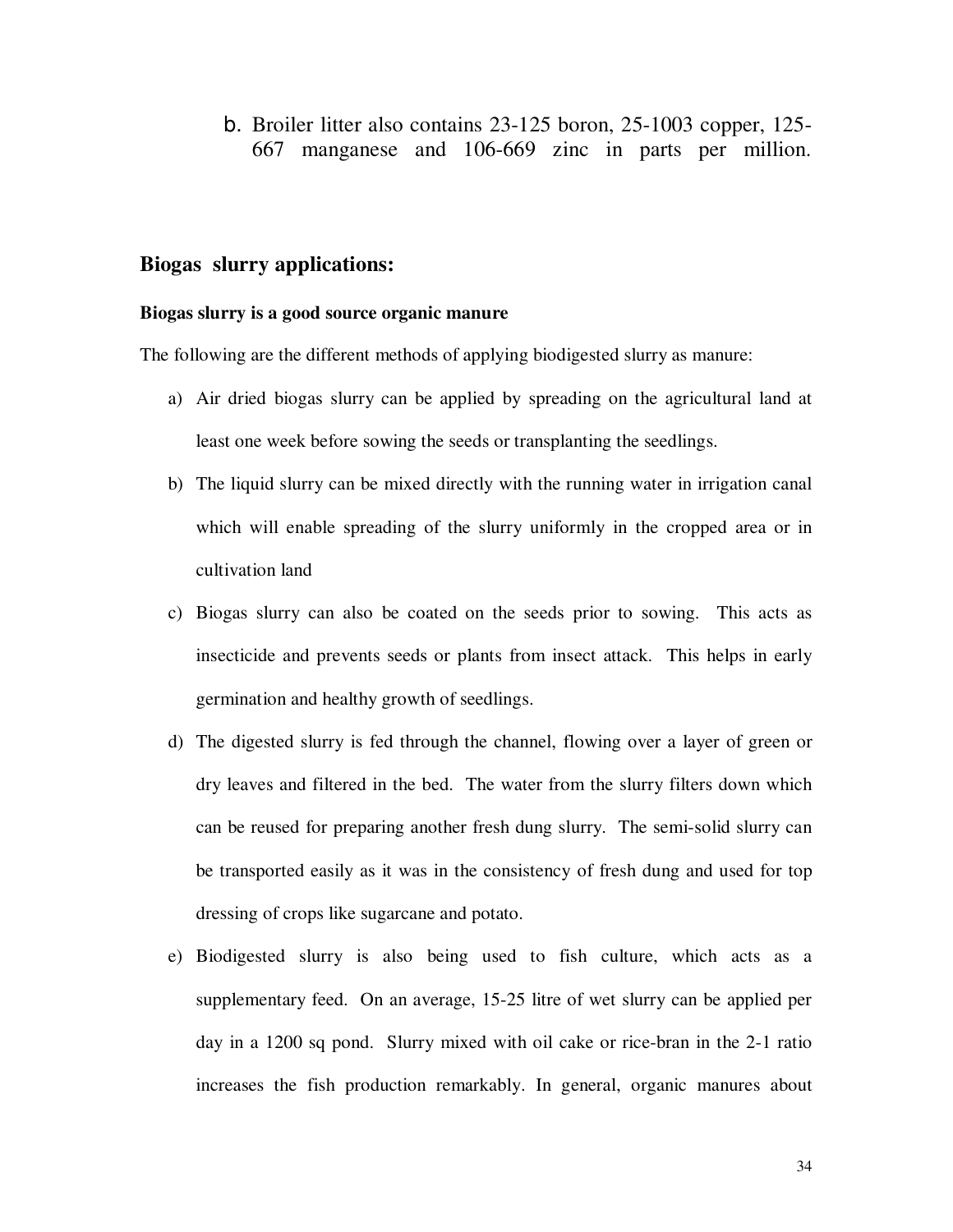10t/ha in the form of FYM or compost or biodigested slurry is recommended to be applied once in three years to maintain the organic content of soil, besides providing nitrogen, phosphorus and potassium in the form of organic fertilizers to the crop.

f) The digested slurry, if mixed with Azospirillum, KMB and PSM @ 200ml each/acre ensures increase of yield minimum 30% over slurry alone. Table 12 Nutrient content in biogas slurry and FYM

|  |  | Table 12 Nutrient content in biogas slurry and FYM |  |  |  |  |  |  |
|--|--|----------------------------------------------------|--|--|--|--|--|--|
|--|--|----------------------------------------------------|--|--|--|--|--|--|

| Particulars      |                          | Nutrient content |      |      |                     |     |    |  |
|------------------|--------------------------|------------------|------|------|---------------------|-----|----|--|
|                  | Major element (per cent) |                  |      |      | Trace element (ppm) |     |    |  |
|                  |                          |                  |      | Fe   | Mn                  |     | Cu |  |
| Biogas slurry    | 1.43                     | 1.21             | .01  | 4200 | 550                 | 150 | 52 |  |
| Farm Yard manure | 0.94                     | 0.56             | 0.72 | 4000 | 490                 | 100 | 45 |  |

## **Leaf Compost**

Leaf composting, can be achieved by heap or ditch composting or by windrow composting. Windrow are preferred as they allow efficient handling of materials. Provide good aeration, allow sufficient absorption of water and are easy to be formed.

 Formation of uniform-shaped windrow from 2.40m – 3.60 m at the base and 2.40m-3.00m high and of any convenient length. Windrow built too high will have excessive compaction at the base resulting in anaerobic conditions. Windrows built too low will not allow sufficient insulation to sustain thermophilic temperature during cold weather. To ensure proper aeration, it is important to break apart tightly compacted leaves.

 Though reduction in size may aid in rapid decomposition, it is not desirable in leaves because it increases the compaction making more frequent aeration necessary. When the incoming leaves are not adequately moist, it is desirable to add water to maintain a proper moisture regime of 40 to 60%.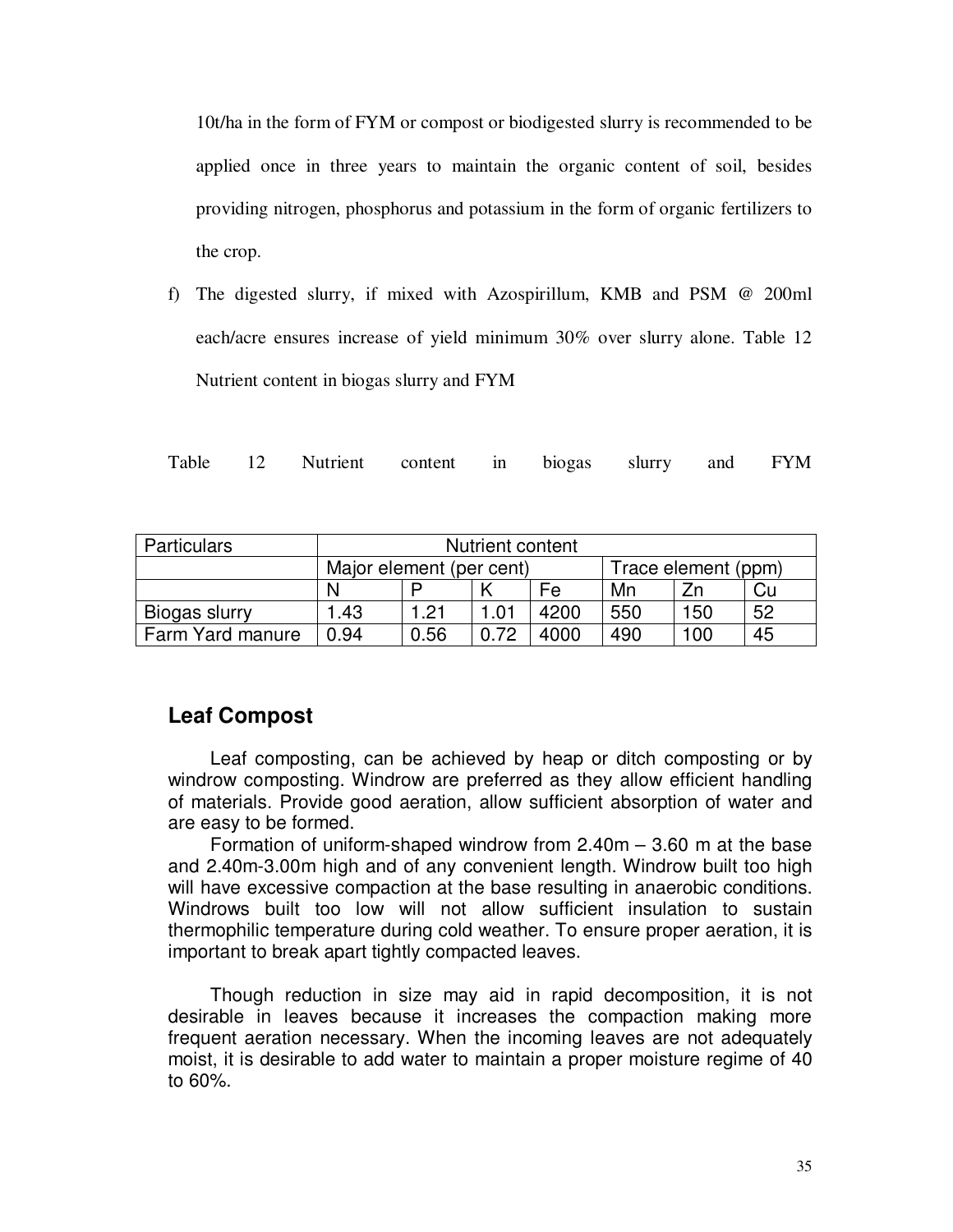The C:N ratio of leaves is relatively high. It can be as high as 80, and needs to be amended with nitrogen. Sewage sludge, green manure and grass clippings are good sources of nitrogen. Proper aeration can be maintained by periodical mixing of the material.

 Under optimum environmental composting conditions, leaf compost will be ready between 180 and 270 days. Leaf mould will have p<sup>H</sup> range of 6-7.

 Further the use of finished compost (leaf mould) as covering material (10-15 cm) in the subsequent preparation of leaf compost to supply a heavy inoculum of micro-organisms.

## **USE OF BIOFERTILISERS IN COMPOSTING**

Biofertilisers are microbial preparations which on application to soil help in augmenting agricultural production. Preparations containing cellulose decomposing, phosphate solubilizing, potash mobilizing and nitrogen fixing microorganisms come under biofertiliser. Azotobacter, a nitrogen fixer, and phosphate solubilising microorganisim, Fraturia ausintia, a potash mobilizing microorganism, Aspergillus awamori and Bacillus polymyxa are heterotrophs. Inoculation of compost, one month after starting the process, when thermophilic activities have subsided at around 30 -  $38^{\circ}$ C, with Azotobacter and phosphate solubilising and potash mobilizing bacteria biofertilisers in rice straw + rock phosphate (3% of substrate) improves the nitrogen content and phosphorus and potash availability of the mature compost.

#### **BIODYNAMIC PREPARATIONS**

The (biodynamic - energy) means working with the energies which create and maintain the life. Biodynamic is not bio-organic because biodynamic preparation do not contain plants nutrients and are required in every small quantities after energising and many fold dilutions. There are eight known biodynamic preparations, namely biodynamic preparation 500 (Cow-horn manure), 501 (Horn silica), 502 (Yarrow), 503 (Chamobile), 504 (Stinging nettle), 505 (Oak bark), 506 (Dandelion), and 507 (Valerian). These preparations are easy to formulate and can be done by farmers at their own farms. The detail of the preparation were described by Menon (1993) and Proctgor (1991). These preparations were made and applied at the College of Agriculture, Indore, Madhya Pradesh, under the technical instructions of Proctor, a Biodynamic Field adviser from Newzealand.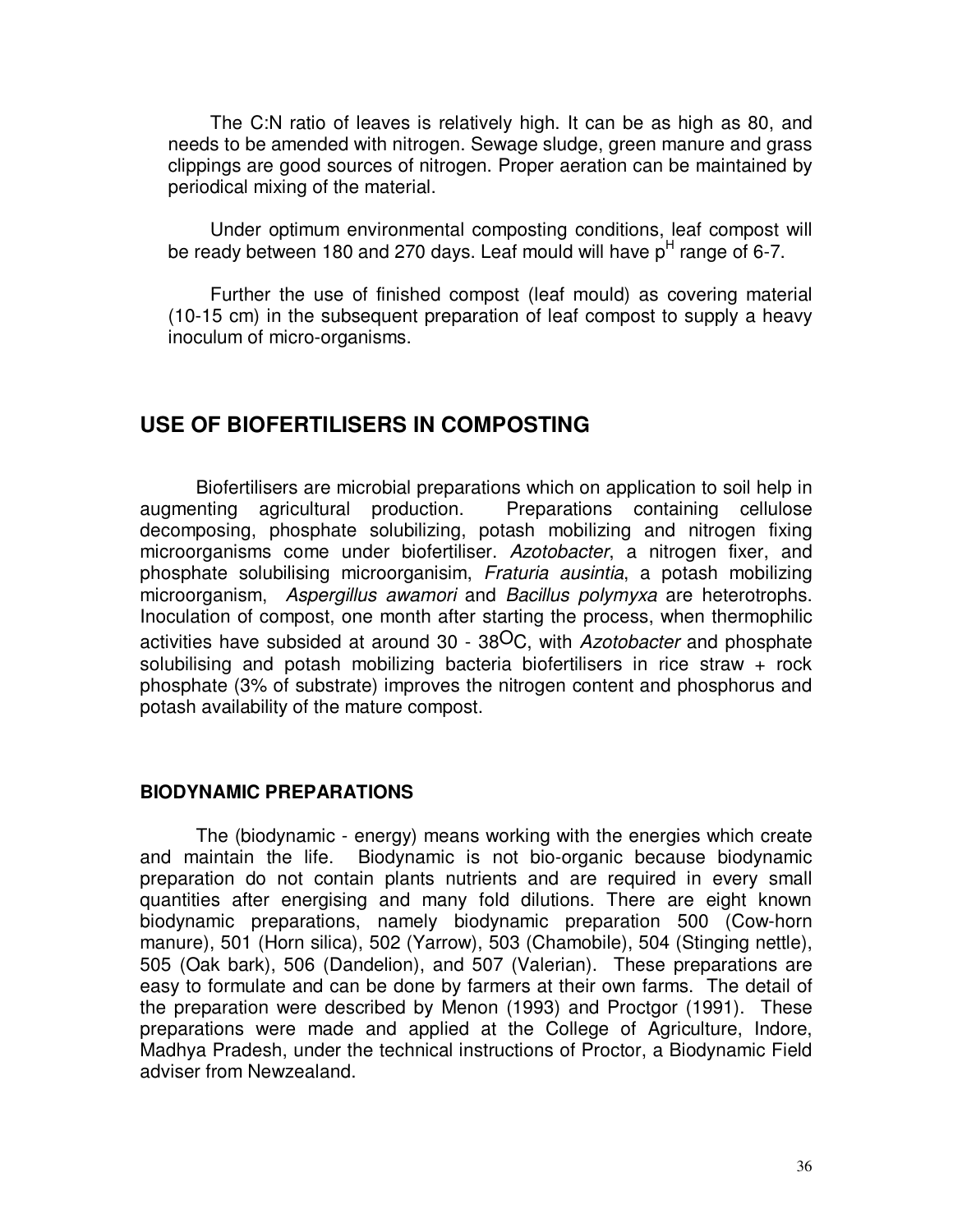#### **To increase Humus in soil :- (Cow-horn manure)**

|                    | <b>UUW-HUHHHAHUIGI</b> |                                |                                          |  |  |  |  |  |
|--------------------|------------------------|--------------------------------|------------------------------------------|--|--|--|--|--|
| <b>Ingredients</b> | <b>Amount</b>          | <b>Methods</b>                 | <b>Results/Effects</b>                   |  |  |  |  |  |
| 1. Dung from       | Sufficient             | <b>Six</b><br>months           | in $NO3$ –<br>$\blacksquare$<br>Increase |  |  |  |  |  |
| lactating cows     |                        | $row$ -dung to fermentation in | contents (from 0.06% to                  |  |  |  |  |  |
| 2. Horns of        | pack the cow           | the soil (during               | 1.7%) in<br>the<br>soil.                 |  |  |  |  |  |
| the cows           | horns (about           | ascending moon                 | Promotion<br>of l<br>humus               |  |  |  |  |  |
|                    | 500gms<br>in I         | days in autumn                 | forming process and better               |  |  |  |  |  |
|                    | one horn) in $ $       | $-Oct$ )<br>(sept.             | root growth. An increase of              |  |  |  |  |  |
|                    | Autumn                 | leaving<br>to                  | 75% in $O_2$ absorption.                 |  |  |  |  |  |
|                    | (Sept.-Oct)            | accumulation of                | Bacterial<br>500<br>count                |  |  |  |  |  |
|                    |                        | fecal bacteria and             | million/gm of farm soil or               |  |  |  |  |  |
|                    |                        | forming<br>humus               | pasture. More active root                |  |  |  |  |  |
|                    |                        | The<br>bacteria.               | system resulting<br>-in                  |  |  |  |  |  |
|                    |                        | property of this               | promotion in vegetative                  |  |  |  |  |  |
|                    |                        | dung is similar to             | growth.                                  |  |  |  |  |  |
|                    |                        | that of earth-worm             |                                          |  |  |  |  |  |
|                    |                        | castings.<br>-lt               |                                          |  |  |  |  |  |
|                    |                        | should be dug out              |                                          |  |  |  |  |  |
|                    |                        | during descending              |                                          |  |  |  |  |  |
|                    |                        | moon days in                   |                                          |  |  |  |  |  |
|                    |                        | Spring <i>i.e.</i> , April-    |                                          |  |  |  |  |  |
|                    |                        | May.                           |                                          |  |  |  |  |  |

## **Applications:-**

 After dilution in water, it is sprayed directly on land during autumn(March-April-May and early spring September-early October) concentration 30-35 gms in 12 litres of boiled cool water and stirred for one hour in the evening before sowing or transplanting.Mixing of PSM, KMB, Azotobacter, Azosprillium and Bacillus subtilis 100 ml each in solution ensures better yields in all crops.

#### **To increase photosynthesis:- (horn silica)**

| Finely   |      |  |      |  | $\vert$ Silica powder in $\vert$ Treated for 6 $\vert$ Growth of stem and leaf as |
|----------|------|--|------|--|-----------------------------------------------------------------------------------|
|          |      |  |      |  | powdered one horn 500- months in cow well as assimilation process                 |
| silica   | 600g |  |      |  | horns in the soil stimulated. Increase in                                         |
| (quartz) |      |  |      |  | and used as foliar   assimilation effect in leaves                                |
|          |      |  |      |  | spray. The horn $\vert$ up to 3.5 times. In the                                   |
|          |      |  |      |  | is buried on full powdered rock silica aerobic                                    |
|          |      |  | moon |  | $day$ or $ $ bacteria count increases                                             |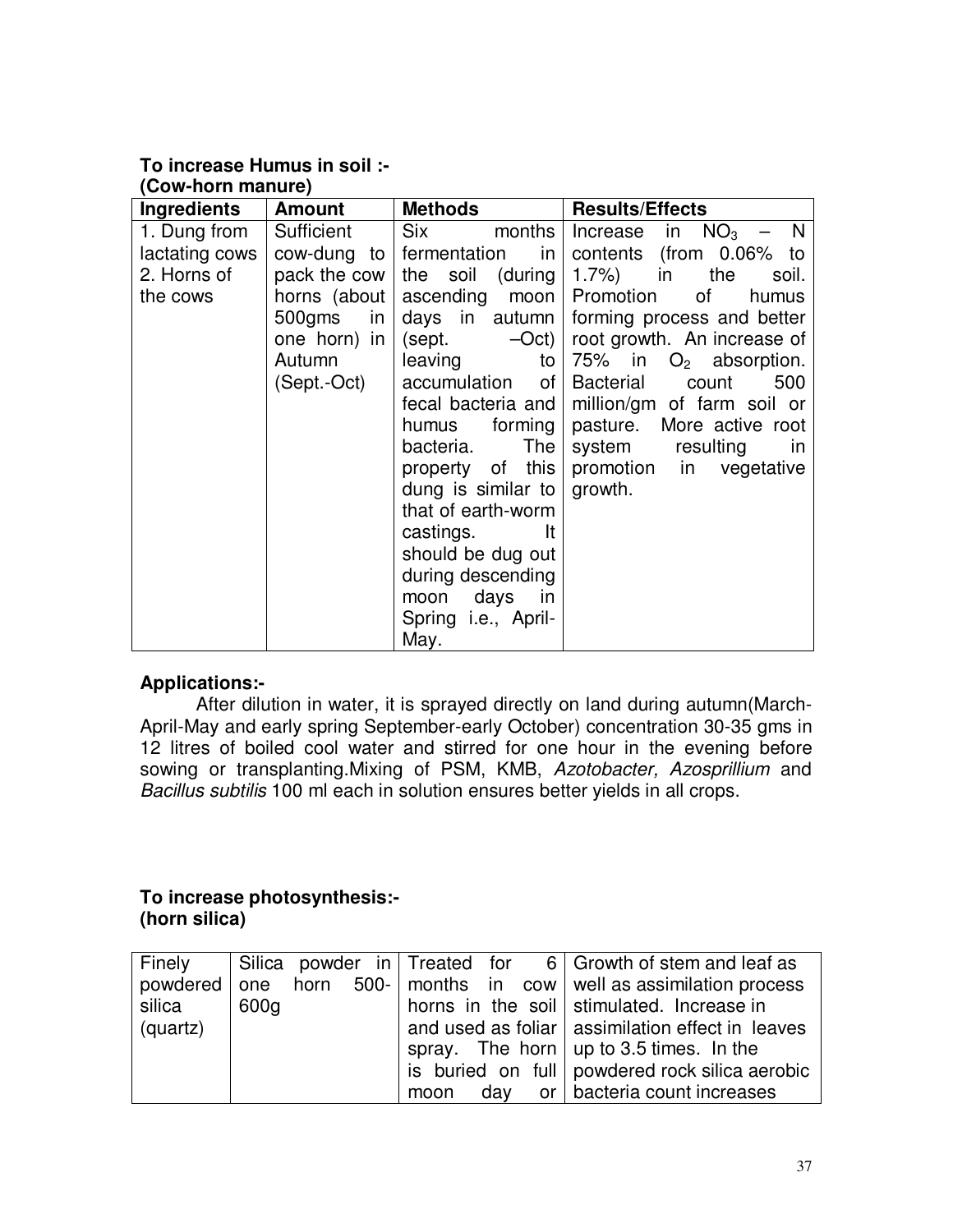|  | descending<br>moon. | from 0 to 40 million per<br>gram. Photosynthesis<br>enhanced, resulting in good<br>yield. Improvement In<br>nutrient quality of fruits and<br>grains. After spray the<br>plants response to<br>atmospheric environmental<br>factors like air, light,<br>temperature etc. increases. |
|--|---------------------|-------------------------------------------------------------------------------------------------------------------------------------------------------------------------------------------------------------------------------------------------------------------------------------|
|  |                     |                                                                                                                                                                                                                                                                                     |

#### **Applications:-**

 After dilution in water, it is sprayed directly on acres land during early spring October,concentration 30-35 gms in 12 litres of boiled cool water and stirred for one hour in the evening before sowing or transplanting.Mixing of PSM,KMB, Azotobacter ,Azosprillium and Bacillus subtilis 100 ml each in solution ensures better yields in all leafy crops like tea, cabbage, spinach etc..

#### **To increase metabolic activity in soil (Preparation 502):-**

| 1. Yarrow              | $1$ kg           | The blossoms are                         | Use of sulphur potassium by the                                          |
|------------------------|------------------|------------------------------------------|--------------------------------------------------------------------------|
| blossoms<br>(Archillea | blossoms<br>in 1 | fermented together<br>with deer bladder  | plant (for their growth) stimulated<br>resulting building up of proteins |
| milefolium)<br>2. Male | bladder          | for 6 months in soil<br>during winter.   | and carbohydrates is also a<br>'biocatalyst. This has 9-10               |
| Deer<br>(stat)         |                  | Before that, it is<br>hanged from a tree | millions aerobic bacteria.                                               |
| bladder                |                  | for 5-6 months for<br>absorbing energy   |                                                                          |
|                        |                  | from the sky.                            |                                                                          |

#### **Applications:-**

 After dilution in water, it is sprayed directly in one acre land during concentration 30-35 gms in 12 litres of boiled cool water and stirred for one hour in the evening before sowing or transplanting.Mixing of PSM,KMB, Azotobacter ,Azosprillium and Bacillus subtilis 100 ml each in solution ensures better yields in all crops.

**Soil Conditions Preparation 503**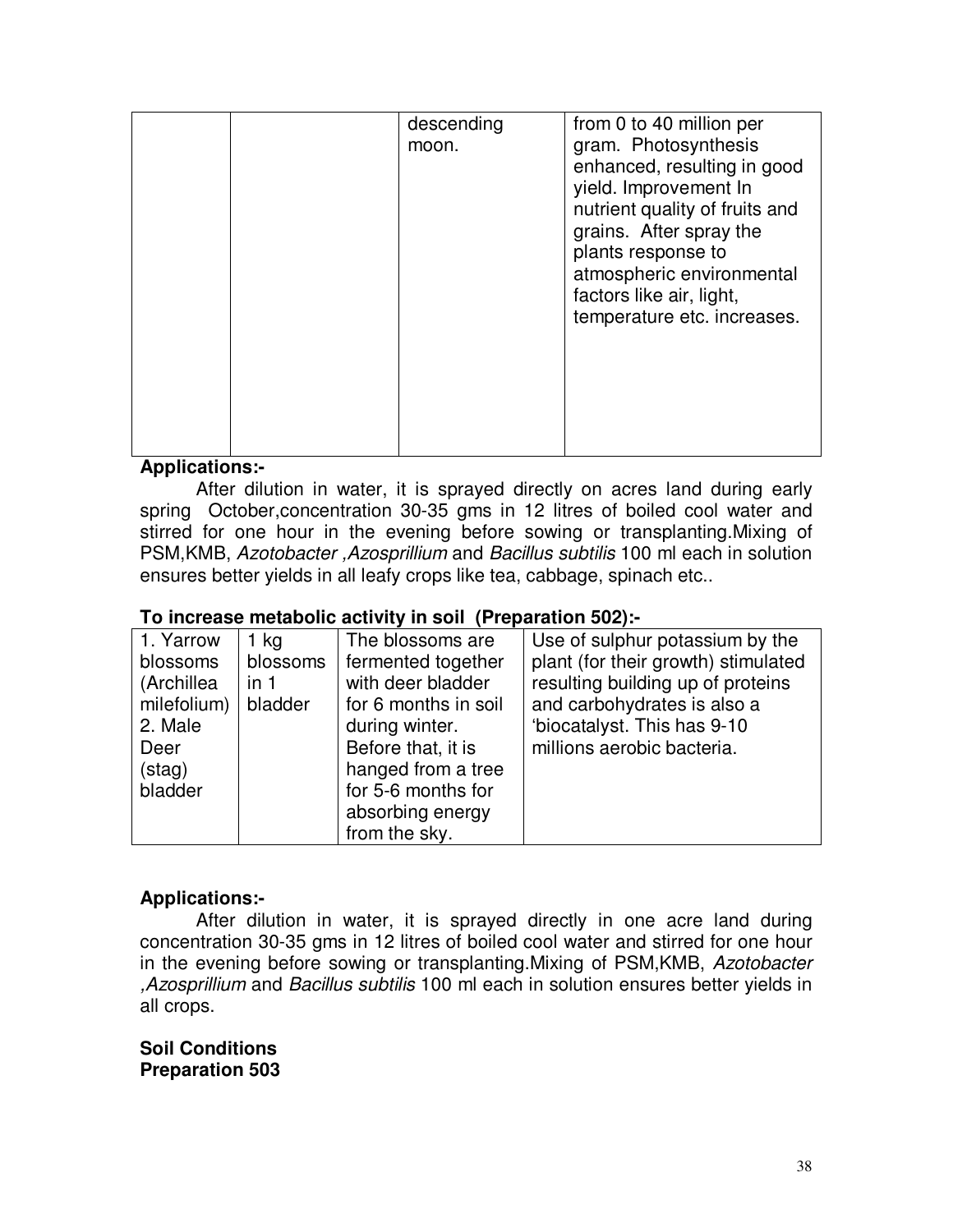| 1.          | <b>Blossoms</b> | <b>Both</b><br>are | Increase in aerobic bacterial count to the   |
|-------------|-----------------|--------------------|----------------------------------------------|
| Chamomile   | one<br>in       | fermented          | extent of million no anaerobic growth.       |
| blossoms    | intestine       | together           | Increase in microbial population in the soil |
| (Matricaria | 500-600         | inside the         | improves soil physical and<br>chemical       |
| recutita)   | gms             | soil<br><i>in</i>  | The net results<br>conditions.<br>be<br>may  |
| 2.Small     |                 | winter             | continuous<br>after<br>observed<br>use<br>οt |
| intestines  |                 |                    | preparation upto 4 years.                    |
| of cows     |                 |                    |                                              |
| 3. Good     |                 |                    |                                              |
| soil humus  |                 |                    |                                              |
| (for        |                 |                    |                                              |
| enriching   |                 |                    |                                              |
| soil        |                 |                    |                                              |
| building    |                 |                    |                                              |
| bacteria)   |                 |                    |                                              |

#### **Applications:-**

 After dilution in water, it is sprayed directly in one acre land during concentration 40-50 gms in 12 litres of boiled cool water and stirred for one hour in the evening before sowing or transplanting. Mixing of PSM, KMB, Azotobacter ,Azosprillium and Bacillus subtilis 100 ml each in solution ensures better yields in all crops.

## **To increase N-Fixing bacteria activity:-**

#### **(Preparation 504)**

|          | In |  | one   Buried about $2$   Stinging nettle is rich in vitamins and   |
|----------|----|--|--------------------------------------------------------------------|
| Stinging |    |  | place 1-2 feet deep in soil iron. Its humus is enriched (about     |
| nettle   | kg |  | humus separated 100 times) molybdenum and                          |
| (Urtica  |    |  | from soil by a thin   vanadium which are<br>trace                  |
| dioica)  |    |  | $layer of$ peat moss $\vert$ elementary necessary for the activity |
| leaves & |    |  | of nitrogen fixing bacteria. The                                   |
| stems    |    |  | bacterial count around Fifty million                               |
|          |    |  | one billion aerobic 470 million                                    |
|          |    |  | anaerobic per gram.                                                |

#### **Applications:-**

 After dilution in water, it is sprayed directly in one acre concentration 50 gms in 12 litres of boiled cool water and stirred for one hour in the evening before sowing or transplanting.Mixing of PSM,KMB, Azotobacter ,Azosprillium and Bacillus subtilis 100 ml each in solution ensures better yields in all crops.

# **Disease resistance and NPK-enricher to soil ;-**

#### **Preparation 505**

|                    |           | 1. Oak bark   500-   Buried together   Highest calcium ash content in oak         |
|--------------------|-----------|-----------------------------------------------------------------------------------|
|                    |           | (Quercus   600g   resulting in dark   trees growing even in sandy Ca              |
| or I in<br>robur   |           | blackish brown   deficient soil. Ca content is very high                          |
|                    |           | Quercus alba one   humus of a fine $\frac{1}{2}$ (more than 10%) of which 0.1% is |
| from not too skull | structure | readily available. K content 0.13%,                                               |
| old tree)          |           | $PO4$ content 0.03% in available                                                  |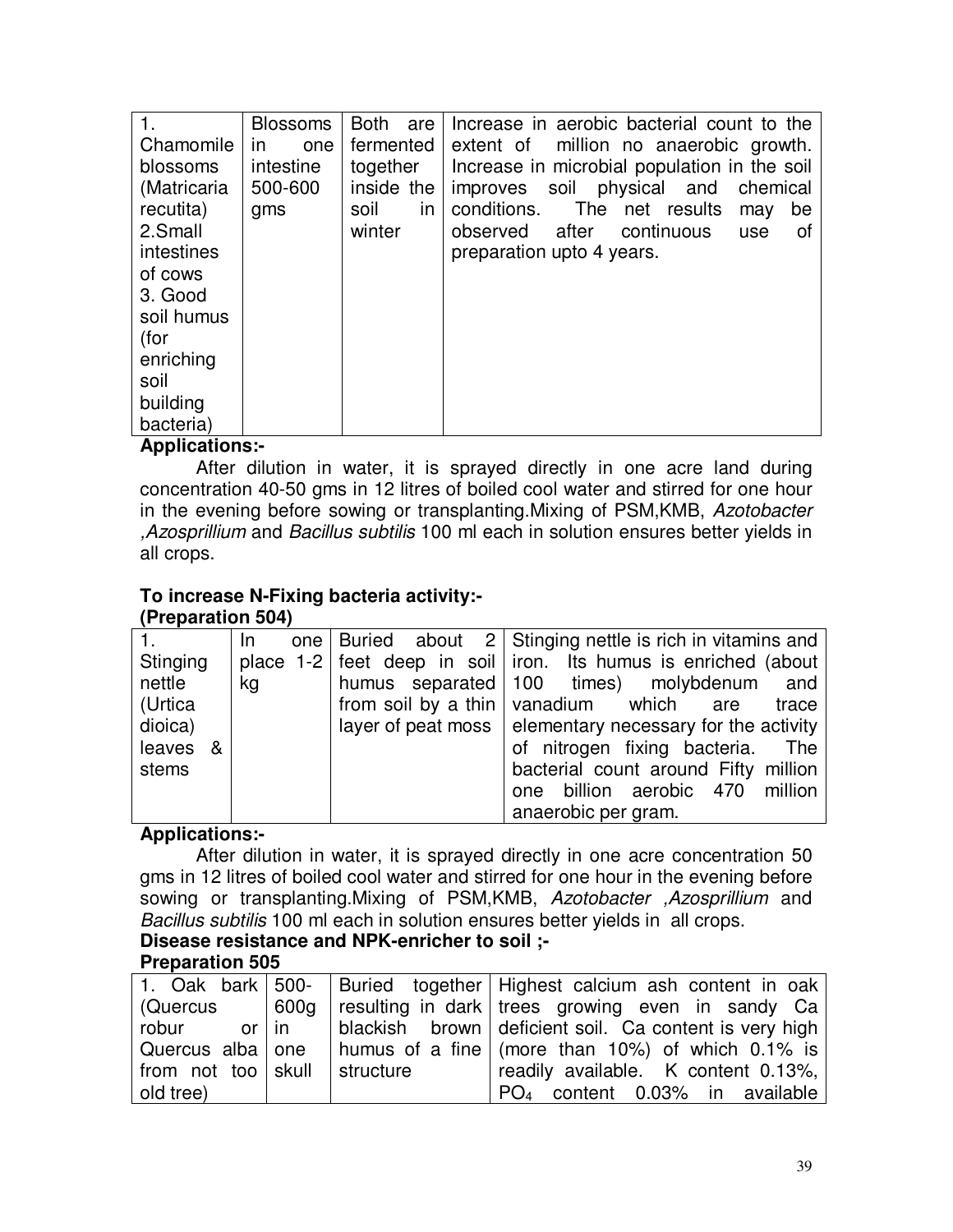| Skull       | ∩t i | I fraction. Bacterial count two billion |
|-------------|------|-----------------------------------------|
| <b>COWS</b> |      | aerobic and 70 million anaerobic. It    |
|             |      | develops disease resistance in plants.  |

#### **Applications:-**

 After dilution in water, it is sprayed directly in one acre land during concentration 50 gms in 12 litres of boiled cool water and stirred for one hour in the evening before sowing or transplanting.Mixing of PSM,KMB, Azotobacter ,Azosprillium and Bacillus subtilis 100 ml each in solution ensures better yields in all crops.

#### **Preparation 506**

|           | 500-600   |                                    | Pack the blossoms This has Ca, Mg, $NO3N$ ,                                                     |
|-----------|-----------|------------------------------------|-------------------------------------------------------------------------------------------------|
| Dandelion | am am a   |                                    | $\vert$ in mesentery, tie it $\vert$ PO <sub>4</sub> and So <sub>4</sub> Bacterial count        |
|           |           |                                    | $(Taraxacum \mid \text{blossoms} \mid \text{and} \text{bury}$ it soil 360 million (aerobic) + a |
|           |           | officianale) in one below 2' deep. | spreading species and 180                                                                       |
|           | mesentery |                                    | million anaerobic/gram of soil.                                                                 |

#### **Applications:-**

 After dilution in water, it is sprayed directly in one acre land during concentration 50 gms in 12 litres of boiled cool water and stirred for one hour in the evening before sowing or transplanting.Mixing of PSM,KMB, Azotobacter ,Azosprillium and Bacillus subtilis 100 ml each in solution ensures better yields in all crops.

#### **Compost enricher:- Preparation 507**

| Pressed     | $1 - 2$<br>kg | In high dilution      | Attracts earthworms and stimulates    |
|-------------|---------------|-----------------------|---------------------------------------|
| cold<br>out | Valeriana     | (5-10 drops/10        | propagation. This has<br>their<br>one |
| extract     | blossoms      | lit. of water) as $ $ | million aerobic bacteria.             |
| from        |               | spray over the        | Juice Composition                     |
| Valeriana   |               | base and cover        |                                       |
| flowers     |               | of manure and         | $K-0.335%$                            |
| which is    |               | compost heaps         | Ca-0.425%                             |
| used<br>for |               |                       | Mg-0.005%                             |
| spastic     |               |                       | $NO3$ -N O.145%                       |
| nervous     |               |                       | NH <sub>4-</sub> N showed an          |
| condition   |               |                       | Increase from 0.02%                   |
|             |               |                       | to $0.6\%$                            |
|             |               |                       | $PO4-0.06%$                           |
|             |               |                       | Mn-Trace                              |
|             |               |                       |                                       |

## **Applications:-**

 After dilution in water, it is sprayed directly in one acres land during Winter,concentration 30-35 gms in 12 litres of boiled cool water and stirred for one hour in the evening before sowing or transplanting.Mixing of PSM,KMB, Azotobacter ,Azosprillium and Bacillus subtilis 100 ml each in solution ensures better yields in all crops.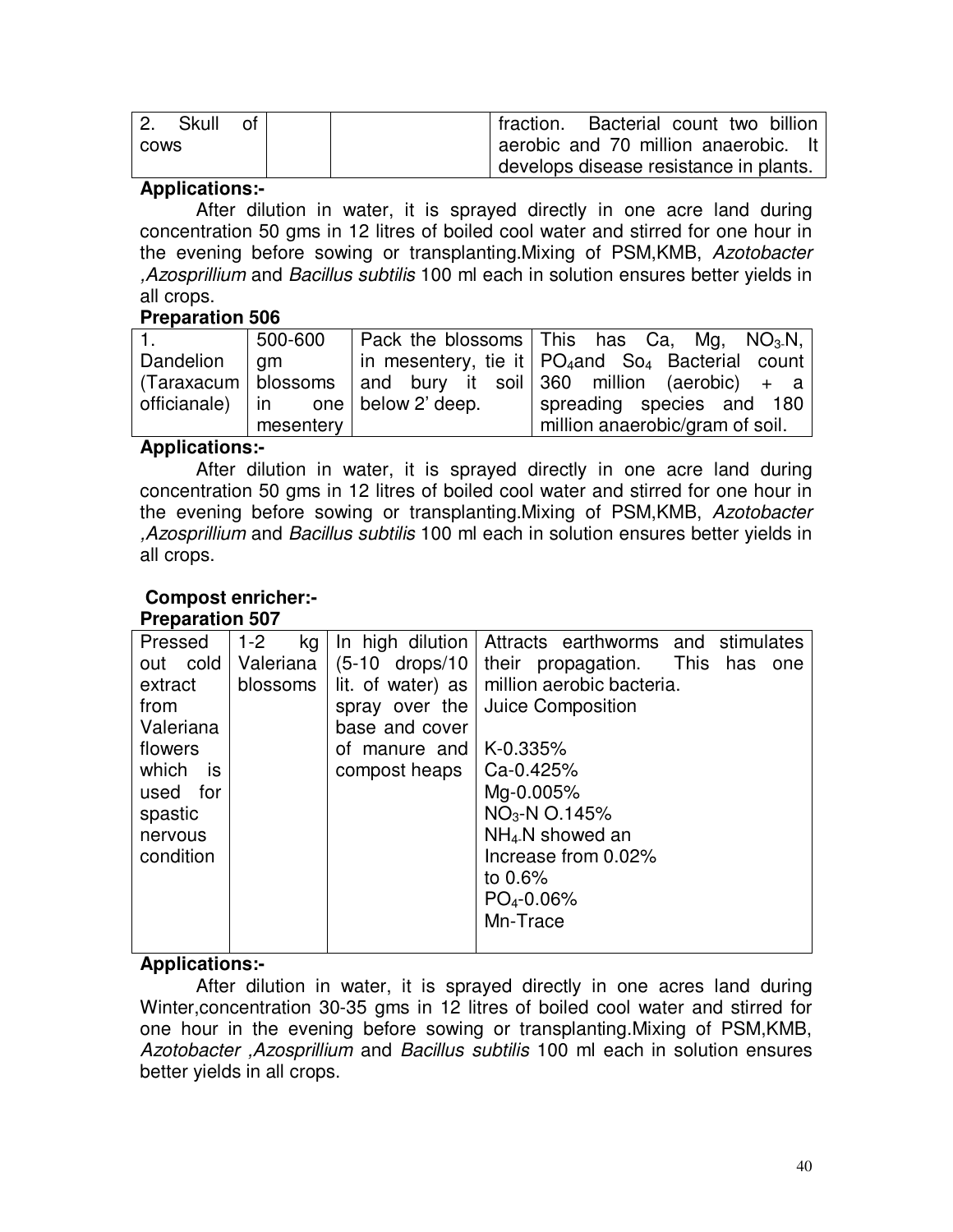## **Preparation 508**

| herb<br>ried | $2 - 3$<br>kg |                           | Mix it in   Mineralcontents          |
|--------------|---------------|---------------------------|--------------------------------------|
| οf           | herb          | 100                       | litres   Silicon 10%                 |
| Equisetum    |               | οf                        | water $ K 1.15%$                     |
| arvenae      |               | and keep $\vert$ Ca 0.42% |                                      |
| (Horse       |               | for                       | 1-2   Mg $0.01\%$                    |
| tail)        |               | months                    | $No3-N 0.47%$                        |
|              |               | and                       | then $\mid$ NH <sub>3</sub> –N Trace |
|              |               | spray                     | PO <sub>4</sub> 0.06%                |
|              |               |                           | SO <sub>4</sub> 0.36%                |
|              |               |                           | Aerobic bacterial count              |
|              |               |                           | 21000/g; No anaerobic bacteia        |

#### **Applications:-**

 After dilution in water, it is sprayed directly in one acre land during Winter,concentration 30-35 gms in 12 litres of boiled cool water and stirred for one hour in the evening before sowing or transplanting. Mixing of PSM,KMB, Azotobacter ,Azosprillium and Bacillus subtilis 100 ml each in solution ensures better yields in all crops.

#### **Biodynamic with Carriers:-**

 Different carriers can be used for commercialization and preservation of different bio-dynamics for longer shelf life. It was observed that, different products of biodynamic are available in the market of our own country as well as some imported products. The carrier used talcum powder, Kelvin powder, china clay etc. as a carrier after mixing 15-20% of the preparation, which can be kept for minimum 6 months. Otherwise, the preparation have to be used quickly to avoid deterioration of the product. For the preservation of the fresh product, the container has to be kept in cool place away from direct sunlight at  $20^{\circ}$ c temperature. Some products are available in the market on the name of Energy, bacterial preparation, etc. It is nothing but only bio-dynamic preparation.

#### **Table 13 shows the status of Organic Manure and Soil Conditions in Organic Farming**

|                | . aq                                                                       |                   |
|----------------|----------------------------------------------------------------------------|-------------------|
| SI.            | <b>Substances description, Compositional requirements</b>                  | <b>Conditions</b> |
| <b>No</b>      |                                                                            | for use           |
|                | <b>Plant &amp; Animal Origin</b>                                           |                   |
|                | Farmyard manure, slurry and urine                                          | Permitted         |
| $\overline{2}$ | Vermicastings/Vermicmpost                                                  | Permitted         |
| 3              | Blood meal, meat meal, bone, bone meal                                     | Permitted         |
| $\overline{4}$ | Hoof, and horn meal, feather meal, fish and fish products,                 | Permitted         |
|                | wool, fur, hair, dairy products                                            |                   |
| 5              | Biogradable processing by products, plant or animal origin                 |                   |
|                | e.g. by product of food, feed, oilseed, brewery, distillery or   Permitted |                   |
|                | textile processing                                                         |                   |

Table - 13 **Status of Organic Manures and Soil Conditioners in Organic Farming**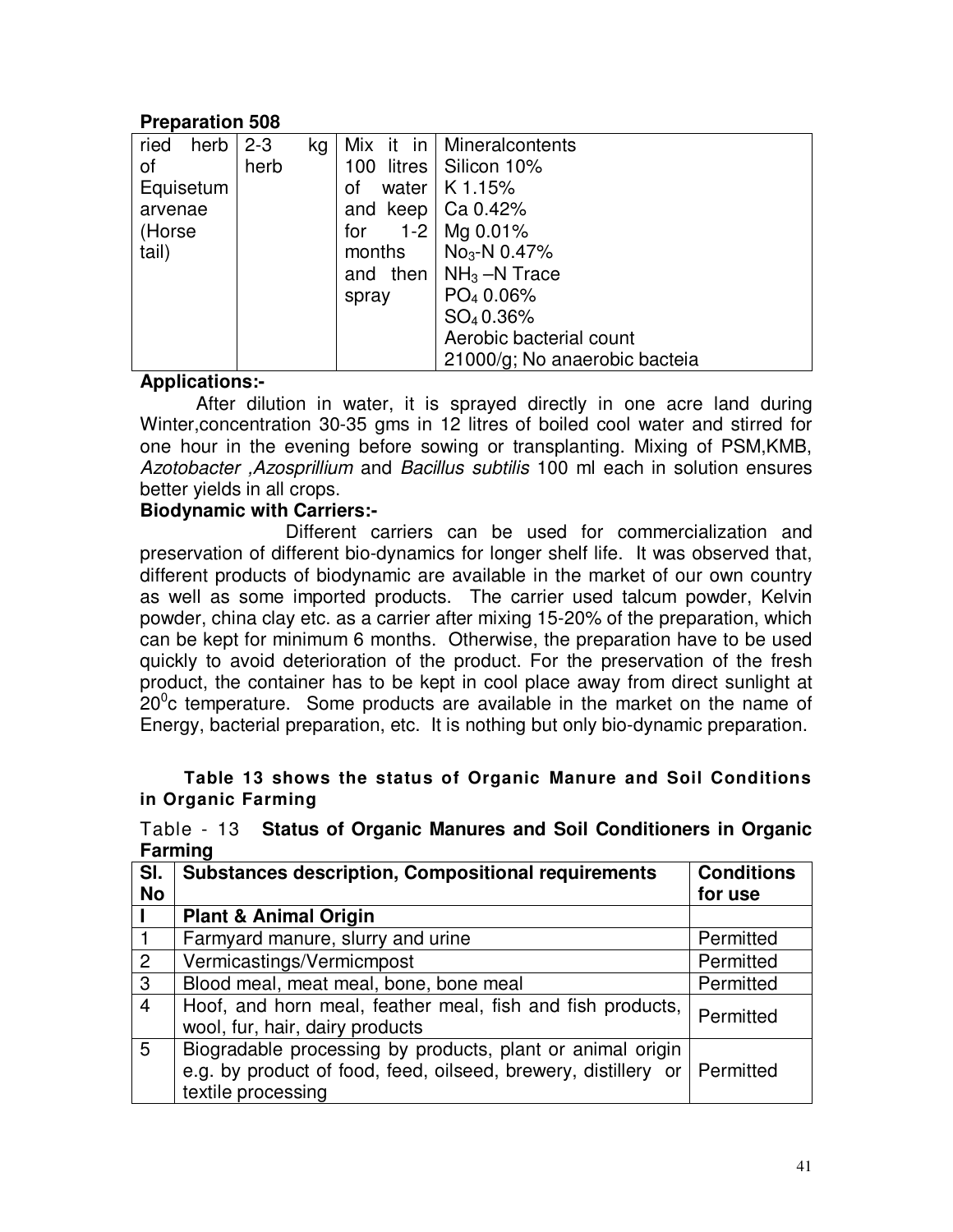| $\,6\,$        | Crop and vegetable residues, mulch, green manure, straw                                                                                                                                                          | Permitted                                                                                                    |
|----------------|------------------------------------------------------------------------------------------------------------------------------------------------------------------------------------------------------------------|--------------------------------------------------------------------------------------------------------------|
| $\overline{7}$ | Wood, bark, sawdust, wood shavings, woo dash, wood<br>charcoal                                                                                                                                                   | Permitted                                                                                                    |
| 8              | Seaweed and seaweed products                                                                                                                                                                                     | Permitted                                                                                                    |
| 9              | Plant preparations extracts                                                                                                                                                                                      | Permitted                                                                                                    |
| 10             | Urban<br>composts<br>from separate<br>which<br>sources<br>are<br>monitored for contamination                                                                                                                     | Permitted                                                                                                    |
| $\mathbf{I}$   | <b>Mineral Origin</b>                                                                                                                                                                                            |                                                                                                              |
| $\mathbf{1}$   | Basic slag                                                                                                                                                                                                       | Permitted                                                                                                    |
| $\overline{2}$ | Soil amendments like lime, limestone, gypsum, Calcarious<br>and magnesium soil amendments.                                                                                                                       | Permitted                                                                                                    |
| 3              | Magnesium rock, kieserite and Epson salt (magnesium<br>sulphate)                                                                                                                                                 | Permitted                                                                                                    |
| $\overline{4}$ | Naturally occurring potassium minerals                                                                                                                                                                           | Shall<br>be<br>obtained<br>by<br>physical<br>procedures<br>but<br>not<br>enriched by<br>chemical<br>process. |
| 5              | Natural phosphates (like rock phosphate)                                                                                                                                                                         | Permitted                                                                                                    |
| 6              | Trace element                                                                                                                                                                                                    | Permitted                                                                                                    |
| $\overline{7}$ | Sulphur                                                                                                                                                                                                          | Permitted                                                                                                    |
| $\mathbf{III}$ | Microbiological                                                                                                                                                                                                  |                                                                                                              |
| $\mathbf{1}$   | Biodegradable processing by-products of microbial origin,<br>by-products of brewery or distillery processing,<br>e.g.<br>microbiological preparations based on naturally occurring<br>organisms - Biofertilizers | Permitted                                                                                                    |
| IV             | <b>Others</b>                                                                                                                                                                                                    |                                                                                                              |
| 1              | <b>Biodynamic preparations</b>                                                                                                                                                                                   | Permitted                                                                                                    |

# **BENEFITS OF ORGANIC FARMING**

i.It helps in maintaining environment health by reducing the level of pollution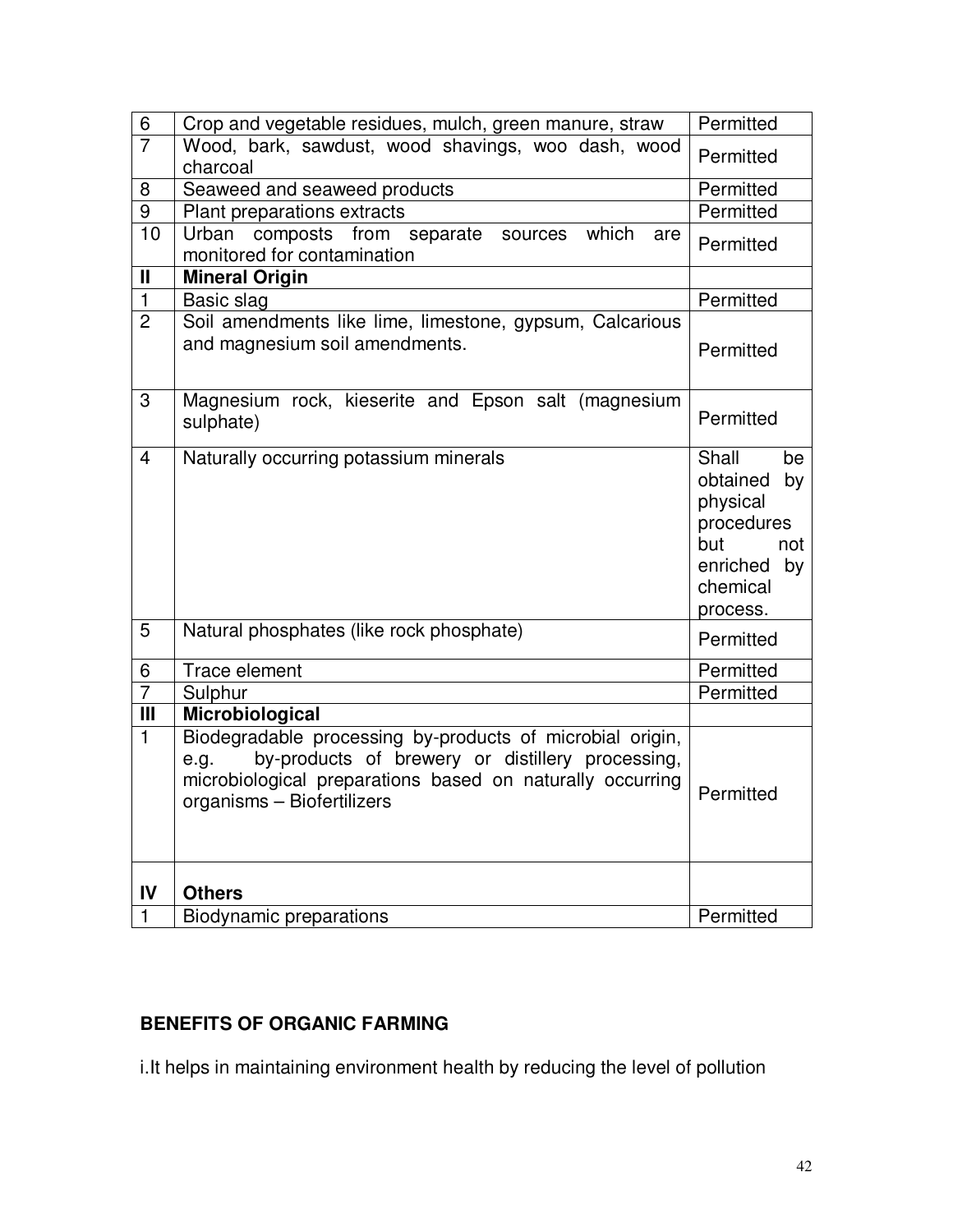ii.It also reduces human and animal hazards by reducing the level of residue in the product .

iii.It helps in keeping agricultural production at a higher level and makes it sustainable.

iv.It reduces the cost of agricultural production and also improves the soil health; sustainable.

iv.It reduces the cost of agricultural production and also improves the soil health.

v.It ensures optimum utilization of natural resources for short-term benefit and helps in conserving them for future generation.

vi.It not only saves energy for both animal and machine, but also reduces risk of crop failure.

 Besides these, it has been demonstrated extensively that plant products produced from organic farming are substantially better in quality like, bigger in size, look, flavor and aroma. Even animal products like milk, meat etc. have been observed to be of better quality when they are fed with feed and fodder produced organically. The underground water of the area where such farming systems in practice has been found to be free of toxic chemicals.

## **STANDARDS FOR INPUTS TO BE USED IN ORGANIC AGRICULTURE**

Organic Agriculture uses a lot of inputs, which are basically organic in nature and are expected to be produced on the farm where the farming is being done. There is a wide variation in the quality of inputs that are currently used in organic farms. It is therefore important and necessary that efforts should be taken up develop standards for these inputs. An initial effort is being made here to do the same.

## **Compost**

Compost is the most important input in organic agriculture. Various compost – making techniques are available and different practices are in vogue.

Definition : "A solid mature product resulting from composting, which is managed process of bio-oxidation of a solid heterogeneous organic substrate including a thermophilic phase."

There are three criteria applicable as standards as standards for correct compost :

## **a. Maturity**

Several indicators are available to determine compost maturity. Presently the indicators tobe applied are :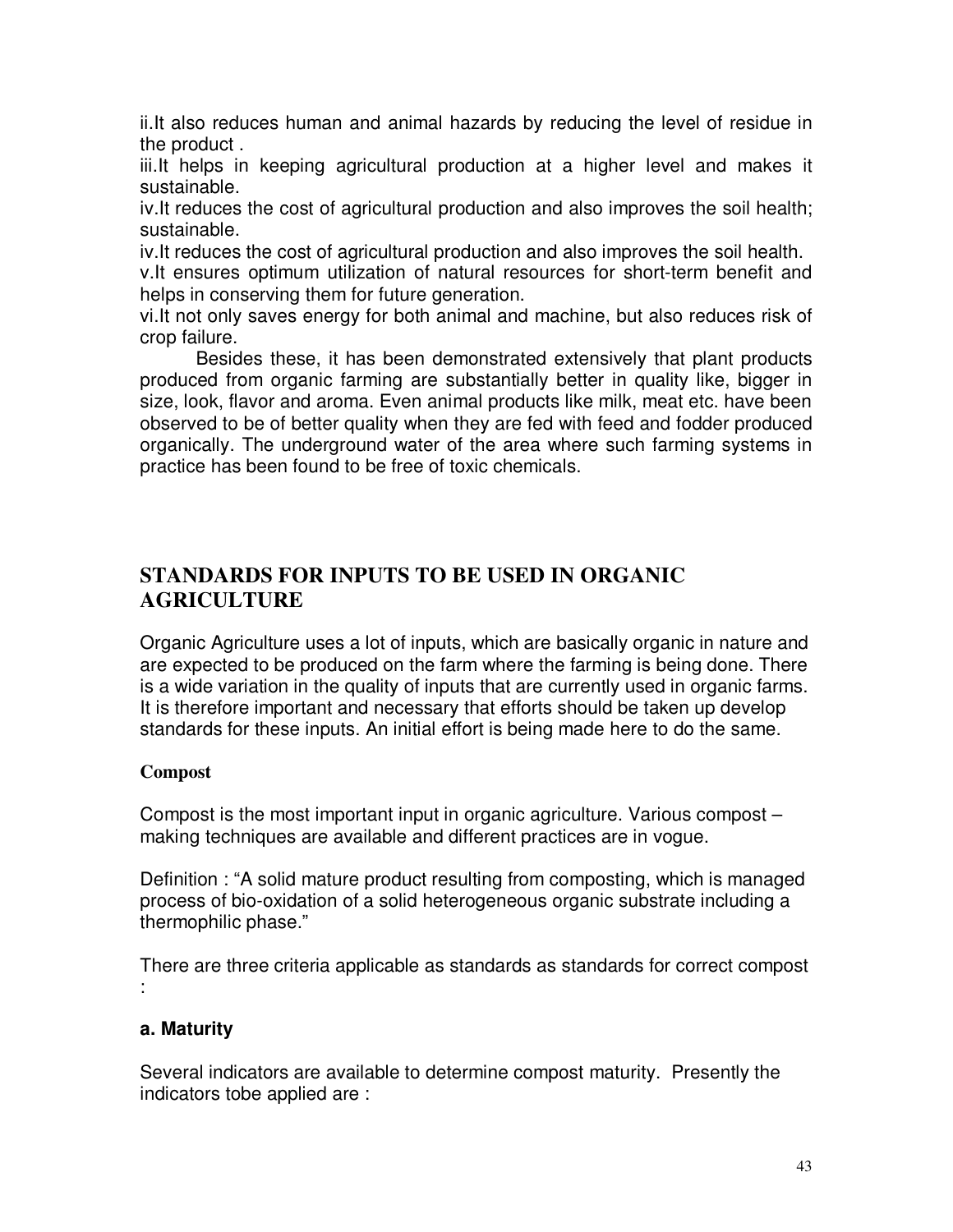- 1. Compost must be cured for at least 15 days.
- 2. Compost will not reheat after the composting process to greater than  $20^{\circ}$ C above ambient temperature.

#### **b. Trace elements**

Trace elements are defined as a chemical element present in compost at a very low concentration. The compost standards identify trace elements that are essential to plant growth in addition to identifying heavy metals which depending on their concentration in the soil could be harmful to human health and the environment.

#### **c. Pathogens**

Pathogenic organisms are sometimes present in the feed stocks used make compost. As result the compost may also contain pathogens. To reduce any potential health concerns, treatment processes as well as biological specifications have been identified. All the pathogens generally present in the compost feed stock get de-activated at a temperature f around 55 C. Hence it is recommended that :

- i) Using universal composting method, the solid waste shall be maintained at operating conditions at  $55^{\circ}$ C or higher for three days.
- ii) Using WINDROW composting method, the solid waste attain a temperature of  $55^{\circ}$ C or higher for atleast 15 days during the composting period. Also during the high temperature period the WINDROW shall be turned at least five times.
- iii) Using an aerated static pile composting method, the solid waste shall be maintained at operating conditions of  $55^{\circ}$ C or higher temperature for three days. The preferable practice is to cover the pile with an insulating layer of material such as cured compost or wood chips to ensure that all areas of feed material are exposed to the required temperature.

While organic farming envisages the production of required inputs in the farm itself, there will be instances particularly during in-conversion period when organic inputs from other farms are obtained.

If these inputs are obtained from other organic farms then the above standards will apply.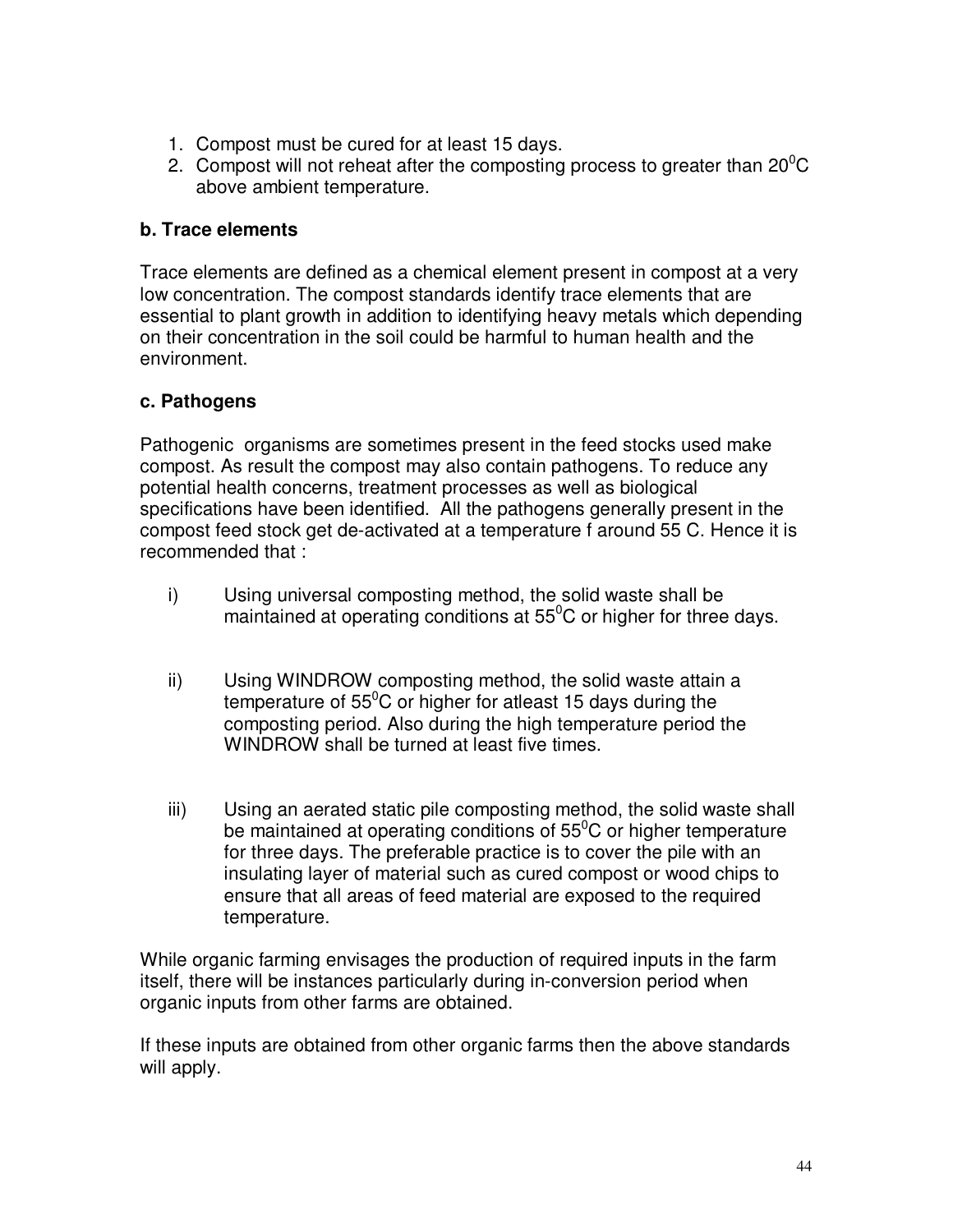#### **Farm Yard Manure**

Farmyard manure can be used directly in its natural form without any restrictions. There should be no contamination. The composting pits should be free from inorganic material, which is not generic to the manure like plastics, metals and dry cells. Care should be taken to avoid any contamination from heavy metals and plastics. Source of heavy metals is from municipal wastes, industrial wastes or from sub soils.

For example, Arsenic contamination can occur from the sub-soil water where there is excessive ground water withdrawal. Periodic checks have to be done to ascertain the presence of contaminants through water sampling.

#### **Poultry Manure**

High nitrogen content in the poultry manure gives rise to the problem of nitrate leaching and contamination of ground water which in turn effects sources of drinking water with subsequent impact on the health of human beings particularly children.

It is difficult to prescribe any uniform standard but care has to be taken to spread poultry manure thinly on the soil instead of dumping in a heap. Since soil condition also varies widely it is difficult to prescribe any limit.

#### **Poultry manure when composted**

In view of what has been mentioned above it is suggested that poultry manure should be used through compost rather than directly.

#### **Green Manure and Green Leaf Manure**

These are generally used directly on the soil. Care should be taken whenever the green leaves or branches are cut from the roadside trees, which attract the fuel residues like lead. It is suggested that the green leaves and branches are given a water wash before they are put on the soil or in the compost pit.

#### **Crop Residue**

While they are good source of manure and needed for soil building, there is a danger of contamination from bacteria and heavy metals. It is therefore suggested that crop residue should be used only after composting which will deactivate the bacteria like Salmonella and / or Aflatoxin. In cases where composting cannot be done, crop residues should be washed with water and then dried before they are used.